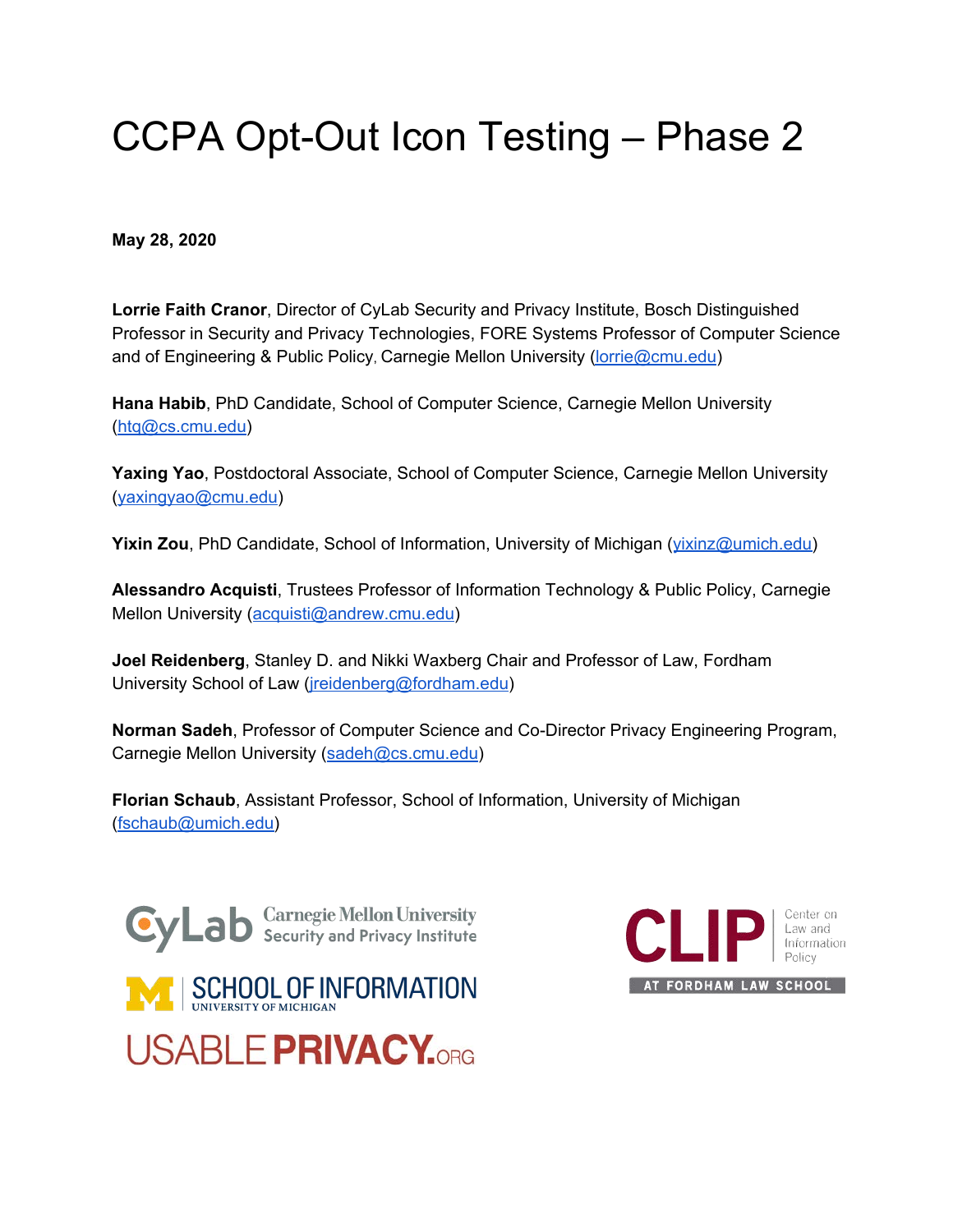# Table of Content

| <b>Executive Summary</b>                                                        | $\overline{2}$ |
|---------------------------------------------------------------------------------|----------------|
| 1. Introduction                                                                 | 4              |
| 2. Methodology                                                                  | 4              |
| 2.1 Evaluation Method                                                           | 4              |
| 2.1.1 Attention                                                                 | 5              |
| 2.1.2 Intention to Click                                                        | 6              |
| 2.1.3 Communication of "Do Not Sell"                                            | 6              |
| 2.1.4 Icon Preferences                                                          | 7              |
| 2.2 Participants                                                                | $\overline{7}$ |
| 2.3 Data Analysis                                                               | 8              |
| 3. Results                                                                      | 8              |
| 3.1 Attention                                                                   | 9              |
| 3.1.1 Less than Half Could Accurately Recall Seeing the Do-Not-Sell Icon/Link   | 9              |
| 3.1.2 "PriceTag" and "StopSign" Performed the Best in Drawing Attention         | 11             |
| 3.2 Communication of "Do Not Sell"                                              | 12             |
| 3.2.1 Correct Expectations Related to Do-Not-Sell Are Common                    | 12             |
| 3.2.2 No Icon Performed Best in Creating the Expectation of Do-Not-Sell Choices | 14             |
| 3.2.3 Potential Misconceptions Generated By Icons                               | 15             |
| 3.3 Icon Preferences                                                            | 15             |
| 3.3.1 "DoNot" and "Person" Favored for Conveying "Do-Not-Sell" Concept          | 15             |
| 3.3.2 All Icons Conveyed Inaccurate Information When Viewed Alone               | 16             |
| 3.3.3 Most Icons Failed to Convey the Concept of Personal Information           | 18             |
| 3.3.4 Icons Only Make Sense When Accompanied by the Link Text                   | 19             |
| 3.4 Intention to Click                                                          | 19             |
| 3.4.1 Participants Exhibited High Intentions to Click                           | 19             |
| 3.4.2 Top Reasons for Intending to Click                                        | 20             |
| 3.4.3 Top Reasons for Intending not to Click                                    | 20             |
| 3.6 Recognizability at a Small Scale                                            | 21             |
| 3.5 Comparison with Previous Findings                                           | 21             |
| 4. Conclusions                                                                  | 23             |
| <b>References</b>                                                               | 24             |
| <b>Appendix A: Survey Questions</b>                                             | 26             |
| <b>Appendix B: Participant Demographics</b><br><b>Appendix C: Codebook</b>      | 31<br>33       |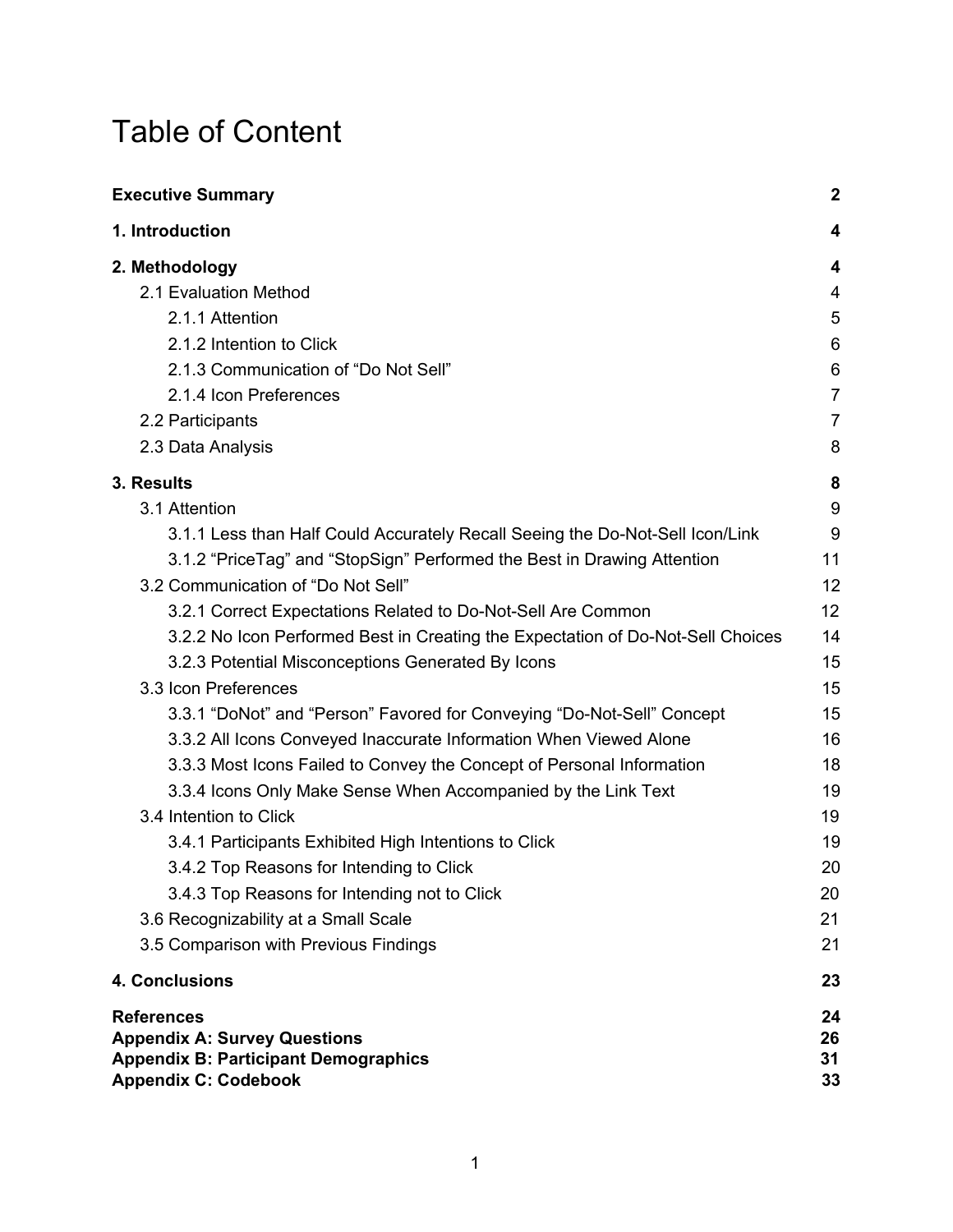# <span id="page-2-0"></span>Executive Summary

 Following our prior user studies on the effectiveness of icons and link texts for the CCPA do not sell opt-out button [1,2] , we tested the following set of candidate icons proposed by the California Attorney General's office (OAG) with a demographically-diverse sample of 1,002 California residents. We explored which of these icons, paired with the "Do Not Sell My Personal Information" link text, would perform best in (1) standing out to users on a website; (2) communicating the presence of a do-not-sell choice; and (3) motivating users to click. We also included a control condition (*None*) in which just the text link was shown to participants, to explore whether the presence of an icon had an impact.



Based on the results of the test we make the following recommendations:

 **None of the tested icons should be used to symbolize Do Not Sell. Instead, the link text should be used on its own or different icons should be developed and tested.** Our analysis of the icon's ability to communicate "Do Not Sell" indicates that showing the link text without any icon resulted in the highest percentage (64%) of correct expectations of what would happen when it is clicked - i.e., being presented with information or choices related to do-not-sell. When the link text was paired with any of the four icons, the percentage of correct expectations was lower, between 56% to 59% (Section 3.2.1). This means that adding any of these icons to the link text introduced misconceptions regarding the opt-out button's purpose compared to presenting the link text on its own. Additionally, none of the four icons were rated particularly well by participants as conveying "there is an option to tell a website 'do not sell my personal information'" (Sec. 3.3).

 Our study shows that adding an icon did increase users' attention (Sec. 3.1) but did not create a significantly higher motivation to click (Sec. 3.4.1). If an icon is to be used, there might be better icon designs beyond those tested here that may generate correct expectations of the opt-out button's purpose. For instance, in our previous reports [1,2] we showed that a blue stylized toggle icon effectively communicates the presence of a choice; when paired with the "Do Not Sell My Personal Information" link text, it helps people recognize that the choice is related to the sale of personal information without creating substantial misconceptions (Sec 3.6). However,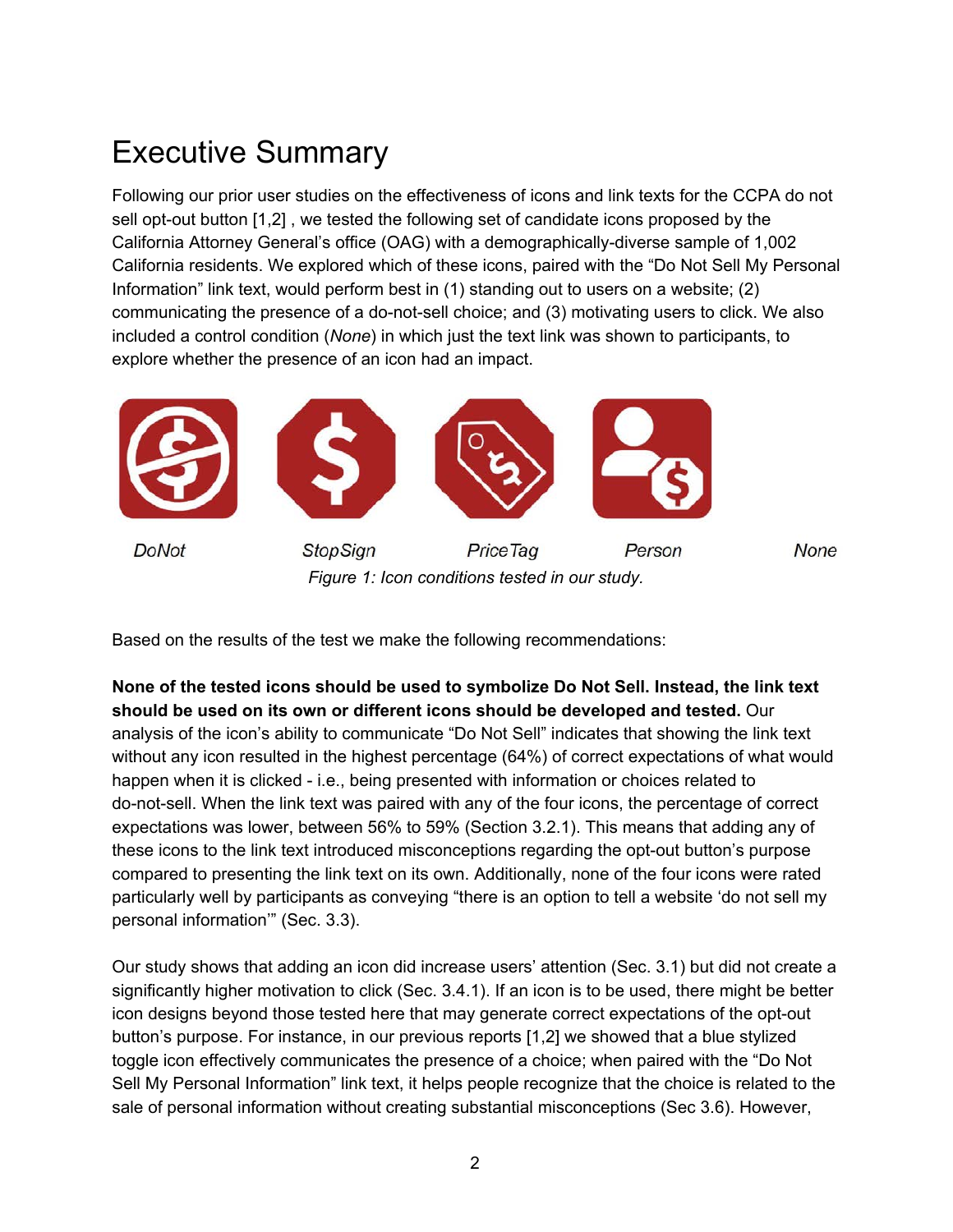further testing is needed to determine whether this or other alternative icons would stand out on a website or motivate users to click.

 **Public education is needed to raise awareness and dispel misconceptions.** It is important to note that regardless of whether and which icon is adopted, consumers should be educated about the existence of the do-not-sell opt-out, how it is represented on websites, and where to find it on websites. Furthermore, it is important to educate consumers about the purpose of the opt-out button and what to expect when they click it. Our participants reported that candidate icons conveyed a variety of concepts other than "do not sell my personal information," for example, sales, money, and payment (Table 3). Clarifying that the icon/link would lead to actual controls to stop the website/company from selling the consumer's personal information is also helpful for persons who are unmotivated to click because they are unfamiliar with the icon and thus question its legitimacy (Sec. 3.4.3).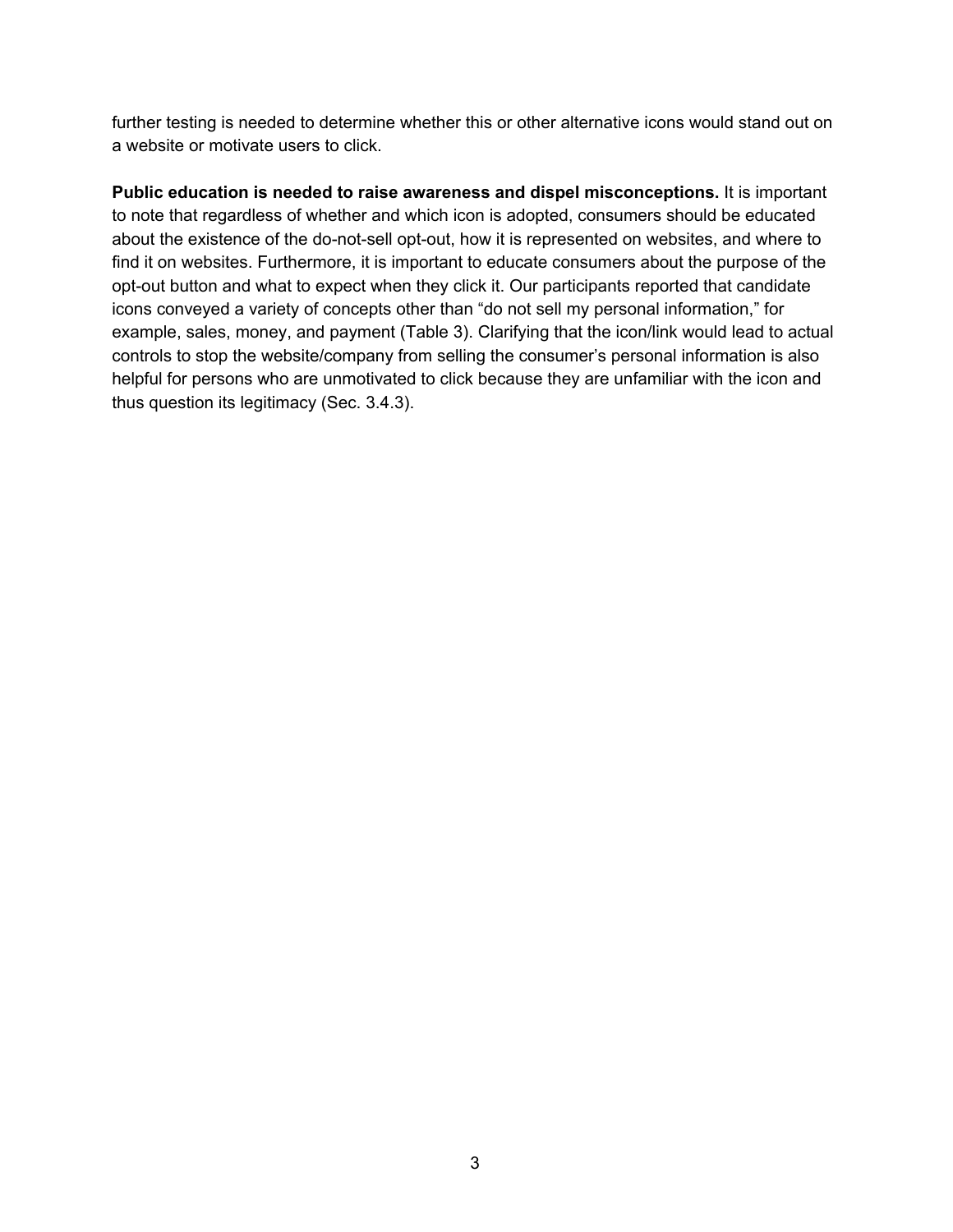# <span id="page-4-0"></span>1. Introduction

 In February 2020, we submitted a report to the OAG that documents our user research on the effectiveness of different icon and tagline (or link text) combinations for communicating the presence of Do-Not-Sell choices [1]. This choice is required to be made available to California consumers under the California Consumer Privacy Act (CCPA). Our recommendations inspired the proposed do-not-sell opt-out button in the OAG's February 10, 2020 Revised Proposed Regulations (§ 999.306.f) [3], which was similar to, but not exactly like, the blue toggle icon we had recommended [1]. In a follow-up report [2], we presented empirical evidence showing that the OAG's proposed toggle icon was often misinterpreted as an actual toggle control, and did not effectively convey a do-not-sell choice. In light of these findings, the OAG removed the opt-out button from the March 11, 2020 Revised Proposed Regulations, leaving the requirement to include the "Do Not Sell My Personal Information" link text [4].

 At the request of the OAG, we conducted a follow-up experiment to evaluate four icon designs proposed by the OAG (shown in Figure 1) and compare them with a control condition in which the "Do Not Sell My Personal Information" link text is displayed without an icon. The OAG's icons are closely based on icon designs developed and evaluated in our prior studies [1,2].

 The experiment discussed in this report aims to answer the following three questions for each of the candidate icons provided by the OAG, using a similar methodology as in our previous studies [1,2]

- 1. Does this icon, when coupled with the link text, stand out to consumers on a website? *(attention)*
- 2. Does the icon, when coupled with the link text, indicate "Do Not Sell My Information"?  *(communication of "Do Not Sell")*
- 3. Does this icon, when coupled with the link text, motivate consumers to take action/click?  *(intention to click)*

# <span id="page-4-1"></span>2. Methodology

 We conducted an online study using the Qualtrics survey tool with 1,002 demographically-diverse California residents recruited on Amazon Mechanical Turk.<sup>1</sup> Each participant was shown the front page of a website for a fictitious online shoe retailer that included the "Do Not Sell My Personal Information" link text near the bottom of the page. Participants were randomly assigned to one of five conditions, in which one of the four candidate icons or no icon was placed to the left of the link text.

<sup>&</sup>lt;sup>1</sup> See <u><https://www.mturk.com/></u>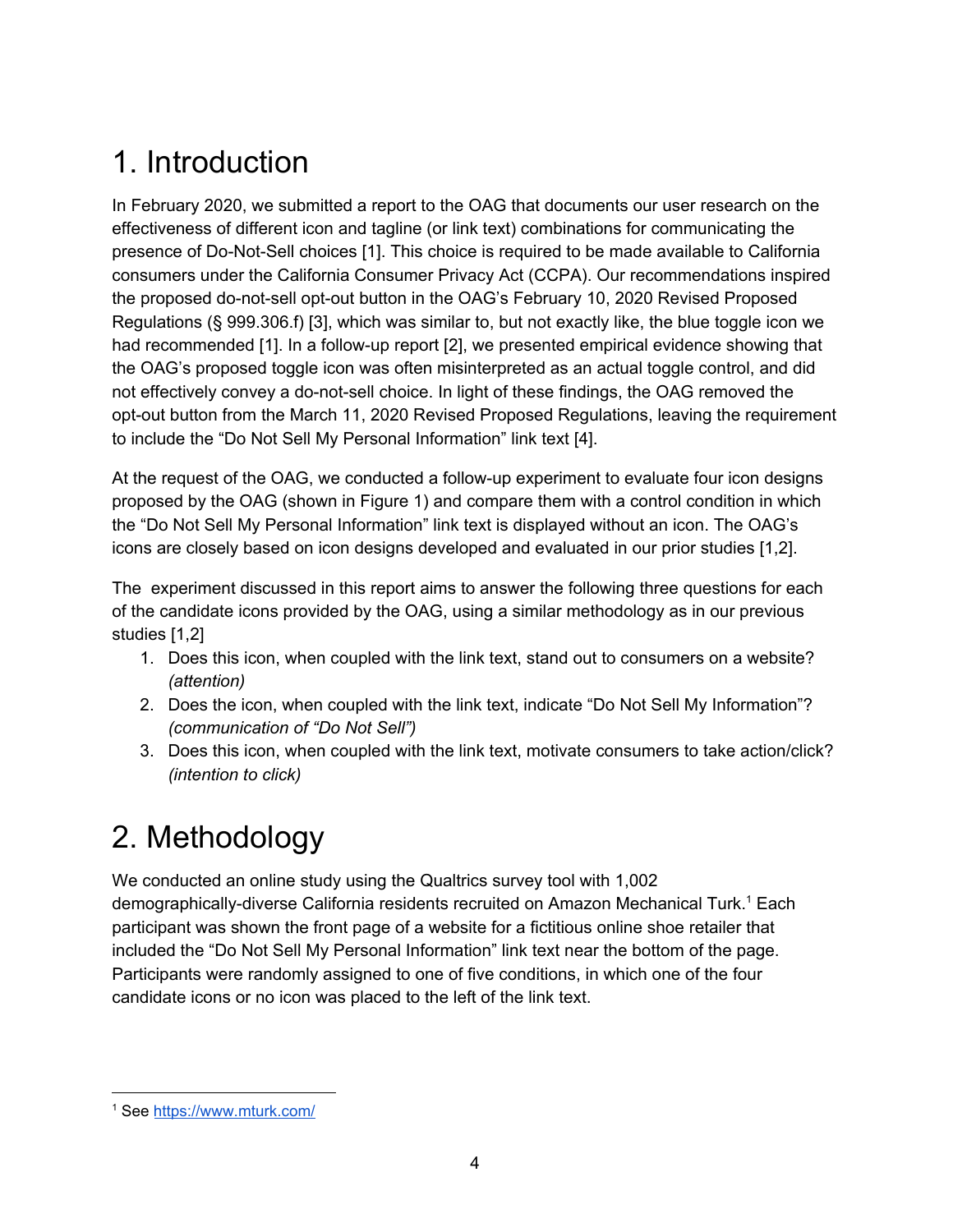# <span id="page-5-0"></span>2.1 Evaluation Method

 The study consisted of the following four parts, presented in the following order: the first three parts included questions evaluating participants' attention, intention to click, and each icon's ability to communicate the "do not sell" concept; the fourth part captured participants' opinions on all four icons. $^2$  The study concluded with questions about participants' familiarity with CCPA and demographic information. We adopted similar questions as in our previous testing [1,2], with new questions that aim to gauge participants' attention to and intention to click on the icon.

### <span id="page-5-1"></span>2.1.1 Attention

 Participants were shown a screenshot of a fictitious shoe retailer website called "Footwear," with the icon and link text placed in the footer under the link to the website's privacy policy, to mimic the way users are likely to encounter a CCPA opt-out in the real world (see Figure 2).

 Participants were first asked: "Imagine you were shopping at this online store and you wanted to know whether you could have a pair of shoes shipped to you overnight. Do you see a link you could click to find out?" Participants who said "yes" were prompted to describe the link. The correct answer, "Delivery Information," was placed two lines above the "Do Not Sell My Personal Information" link<sup>3</sup>. In this way, we directed participants' attention to the bottom right of the page without priming them to actively look for the do-not-sell icon and link.

 Next, we hid the screenshot and asked participants: "Imagine you were shopping at this online store, and you were concerned about the store selling your personal information. Do you remember seeing any feature in the screenshot that you could use to prevent this from happening?" Participants who said "yes" were prompted to describe the feature. This question was designed to determine whether the link text on its own or in combination with an icon stands out enough to attract the attention of website visitors who are reviewing the website footer, but not specifically looking for this link. We analyzed each response to see whether the participant correctly described at least one of the following: the icon (e.g., "a red symbol"), the link text (e.g., "do not sell my personal information" or similar phrases such as "do not sell my info"), or the icon/link text location (e.g., "a line of text on the lower right side of the screen").

 Finally, we showed the screenshot again and asked participants the same question and follow-up. This question was designed to determine whether participants were able to locate the do-not-sell icon and link text when given explicit instructions.

 $^{\rm 2}$  The full set of survey questions for this study are included in Appendix A.

 $^{\rm 3}$  Arguably, other answers such as "Contact" might offer valid ways of determining the availability of overnight shipping. However, we focus on participants who included "delivery" in their response to ensure participants were looking at the bottom right corner of the page.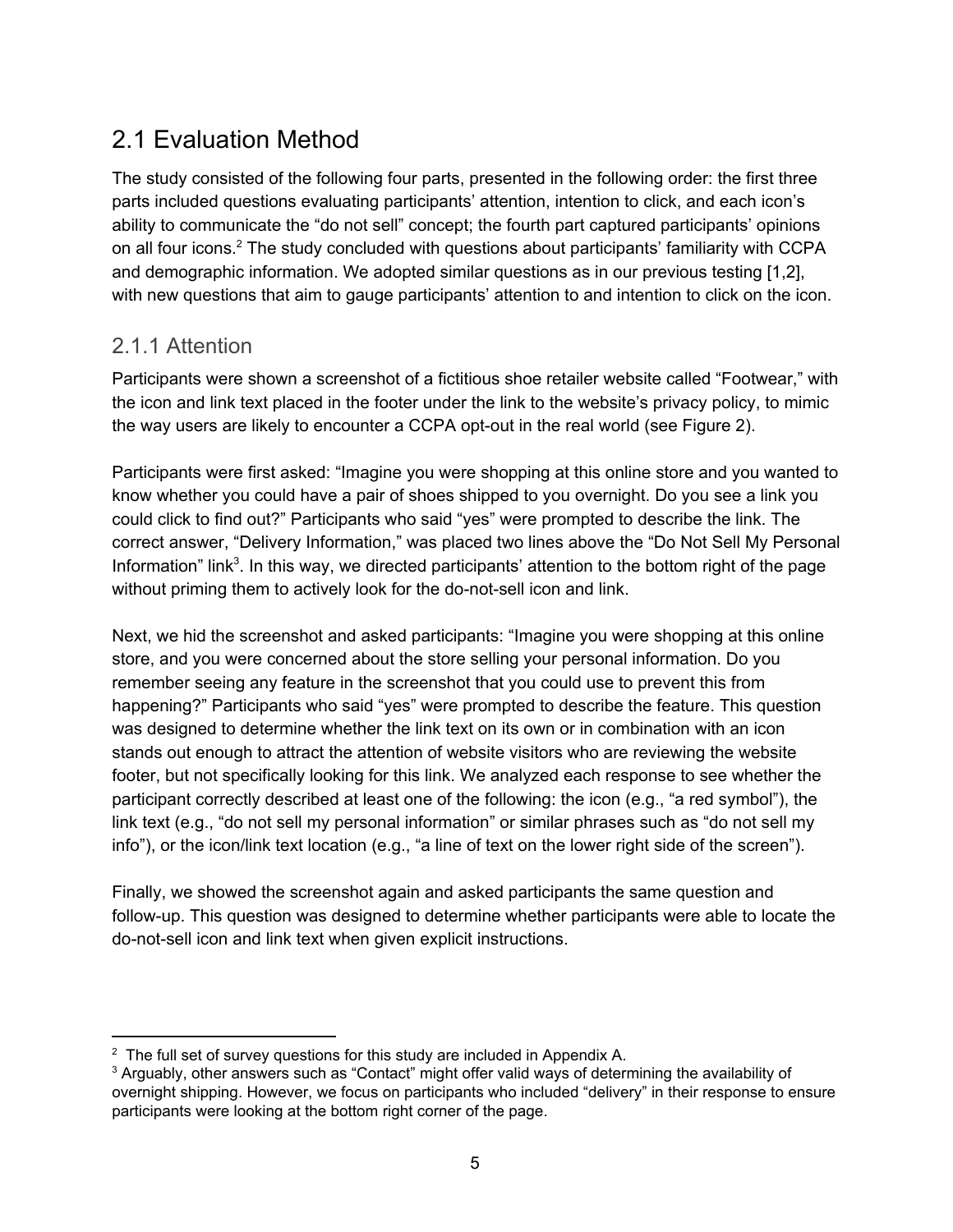

 *Figure 2: Screenshot of what participants assigned to the condition "DoNot" saw within the survey platform Qualtrics.*

### <span id="page-6-0"></span>2.1.2 Intention to Click

 We showed participants the screenshot again, this time with an orange box around the icon and link text, as well as a close-up of just the icon and link text, to ensure that all participants focused on the correct opt-out button/link. We asked participants to imagine this was the first time that they noticed this icon and link text on this or any other website, and to report whether they would "definitely not," "probably not," "not sure," "probably," or "definitely" click on the icon and link text. We emphasized "this or any other website" to ensure their responses were not too constrained to this specific shoe website, but instead applicable to other types of websites as well. We then asked them to describe why they selected a particular answer option to better understand their reasons for clicking and not clicking.

### <span id="page-6-1"></span>2.1.3 Communication of "Do Not Sell"

 We asked participants to describe their expectations of what would happen if they clicked on the icon and link text shown in the orange box on the website screenshot. After that, we asked them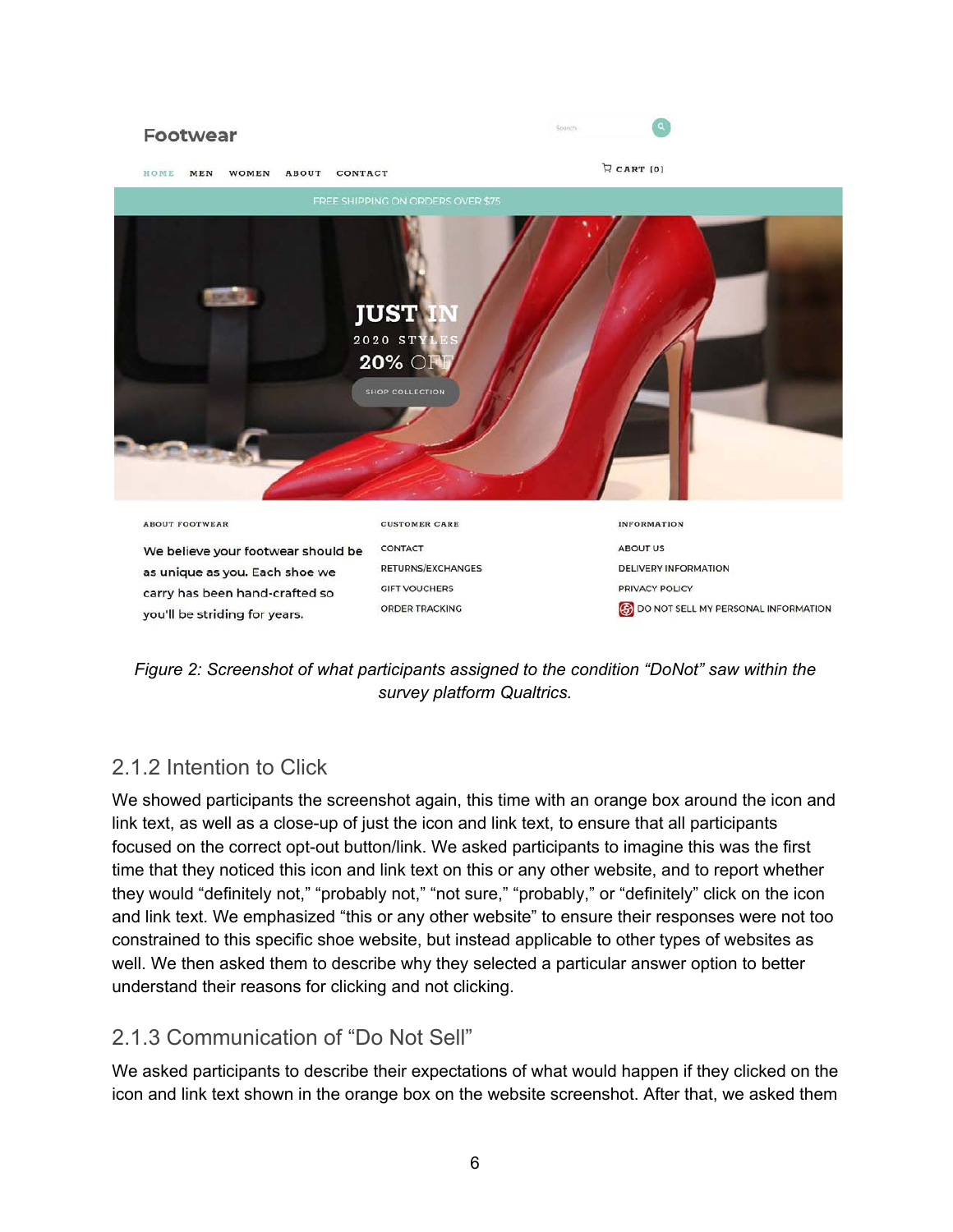to rate the likelihood regarding each of eight specific scenarios about what might happen if they click the link. These scenarios were based on open-ended responses provided by participants in our previous studies [1,2]. Three of these scenarios were accurate expectations related to do-not-sell - i.e., after clicking, the user would be taken to a page where they could choose whether or not the website can sell their personal information, confirm that they do not want their personal information to be sold, or read more information about how the website uses and shares their personal information. The other scenarios were various potential misconceptions - i.e., after clicking the user would be taken to ads about privacy and security products, sales/discounts/free stuff, payment options, or the clicking would give the website permission to sell their personal information or cause the website to send unwanted emails. For each scenario, we asked participants to indicate whether it is "definitely not," "probably not," "not sure," "probably," or "definitely" going to happen.

### <span id="page-7-0"></span>2.1.4 Icon Preferences

 After answering questions for just one icon (or link text without an icon), participants were shown all four candidate icons in randomized order. For each icon, they were asked to rate how well the icon conveys that there is an option to tell a website "do not sell my personal information," with choices "I don't know," "not at all," "slightly," "moderately," "very well," or "extremely well." They were then asked to explain the rationale behind each rating. By doing this, we provided participants an opportunity to elaborate on their opinion on design elements within each icon, as well as compare different icons.

## <span id="page-7-1"></span>2.2 Participants

 We launched the study in April 2020 on Amazon Mechanical Turk (MTurk). MTurk is a crowdsourcing platform used by many academic researchers for recruiting participants, and prior research has shown that MTurk is a reliable data source for understanding people' security and privacy knowledge and experiences [5]. Participants who were 18 years old or older, have completed more than 500 assignments on MTurk, $^{\text{4}}$  with a 95% or higher approval rate were eligible to take our study. Additionally, at the request of the OAG, we used MTurk's U.S. region targeting feature to exclusively recruit participants who lived in California according to their MTurk profiles. Because some participants' current residence might be different from what they reported to MTurk (e.g., when they moved to a different state), we also asked participants in which state they currently reside, and we only included those who reported living in California in our data analysis. Participants were compensated \$2.50 for completing the study which took 5 to 15 minutes to complete (mean: 11.7 minutes, median: 10.0 minutes, standard deviation: 6.6), in line with California's minimum wage (\$12/hour). Compensation to participants was funded by the OAG.

 $^{\rm 4}$  Due to the limited number of eligible participants, we lowered the requirement to "number of completed HITs > 100" after the first 409 participants, and further dropped the number of completed HITs requirement after the first 763 participants.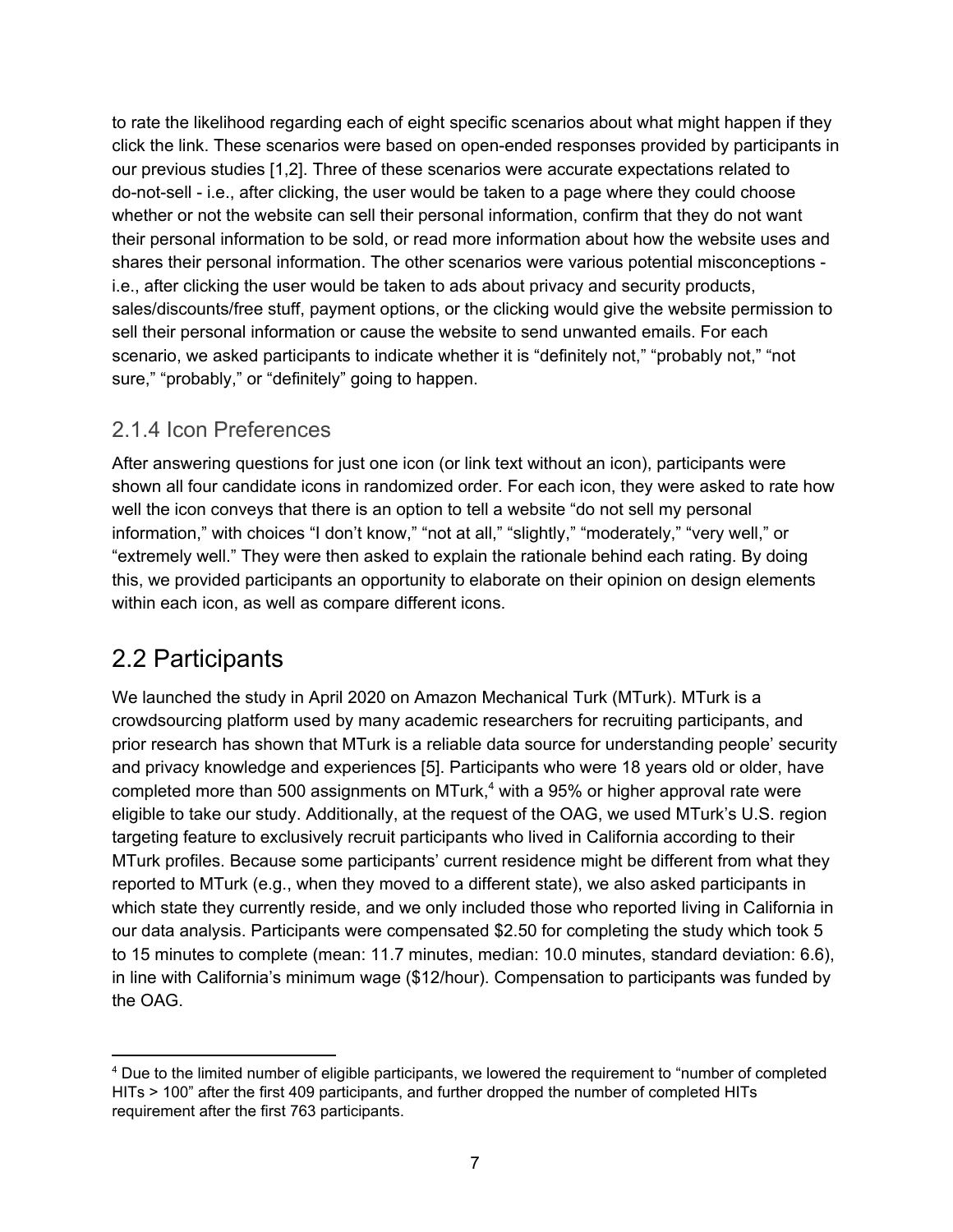After removing 192 participants who provided low quality responses (i.e., including nonsensical text to one or more open-ended questions) and 93 participants who provided reasonable responses but self-reported living outside of California, we analyzed the remaining 1,002 valid responses. Responses were almost evenly distributed across the five conditions (*DoNot*: 198, *Person*: 202, *PriceTag*: 201, *StopSign*: 201, *None*: 199).

 The demographic information we collected indicates that our sample was fairly diverse, but not perfectly representative of California residents when compared to U.S. census data [6,7,8]. $^{\rm 5}$  Compared to California's population, our participants were younger (63.6% were 25 to 44 years old, versus 28.6% for the CA population), more educated (69.0% having a Bachelor's/Associate's degree or above, versus 42.2% for the CA population), with a higher representation of men (50.4%, versus 49.7% for the CA population) and Asians (22.3%, versus 15.3% for the CA population). Our participants were distributed among the six California regions in roughly the same proportion as the California population; 20.7% of participants reported they had an education in, or worked in the field of computer science, computer engineering or information technology; 10.0% of participants reported that they were aware of a law in the U.S. that required companies to provide a "do not sell"option and explicitly mentioned the CCPA or California when asked to name or describe the law.

# <span id="page-8-0"></span>2.3 Data Analysis

 Similar to our previous studies [1,2], we followed a systematic qualitative data analysis approach to categorize all open-ended responses provided by participants. $^6$  For likert questions regarding attention, intention to click, and expectations about specific scenarios, we ran binomial regression models on a binary variable of *likely* (including "definitely" and "probably") versus *unlikely* (including "not sure," "probably not," and "definitely not"), with the five icon conditions as the key independent variable and participants' demographics (age, gender, race, region within California, education, and technical background) as control variables. To ensure the regression models fit, we binned some demographic variables into fewer categories (e.g., for age we binned the original seven categories into three: "18 to 34 years," "35 to 54 years," and "55 years and over"). We also excluded categories with too few instances for all demographic variables (e.g., "other" and "prefer not to answer"). For ratings regarding each icon's ability to convey the "do-not-sell" concept, we conducted a Friedman test, followed by pairwise Wilcoxon signed rank test, to test whether rating distributions between different icon conditions were significantly different.

 $^{\rm 5}$  Detailed comparisons of the demographics of our study's participants vs. California's population are provided in Appendix B.

 $^6$  Our codebooks for qualitative analysis are included in Appendix C.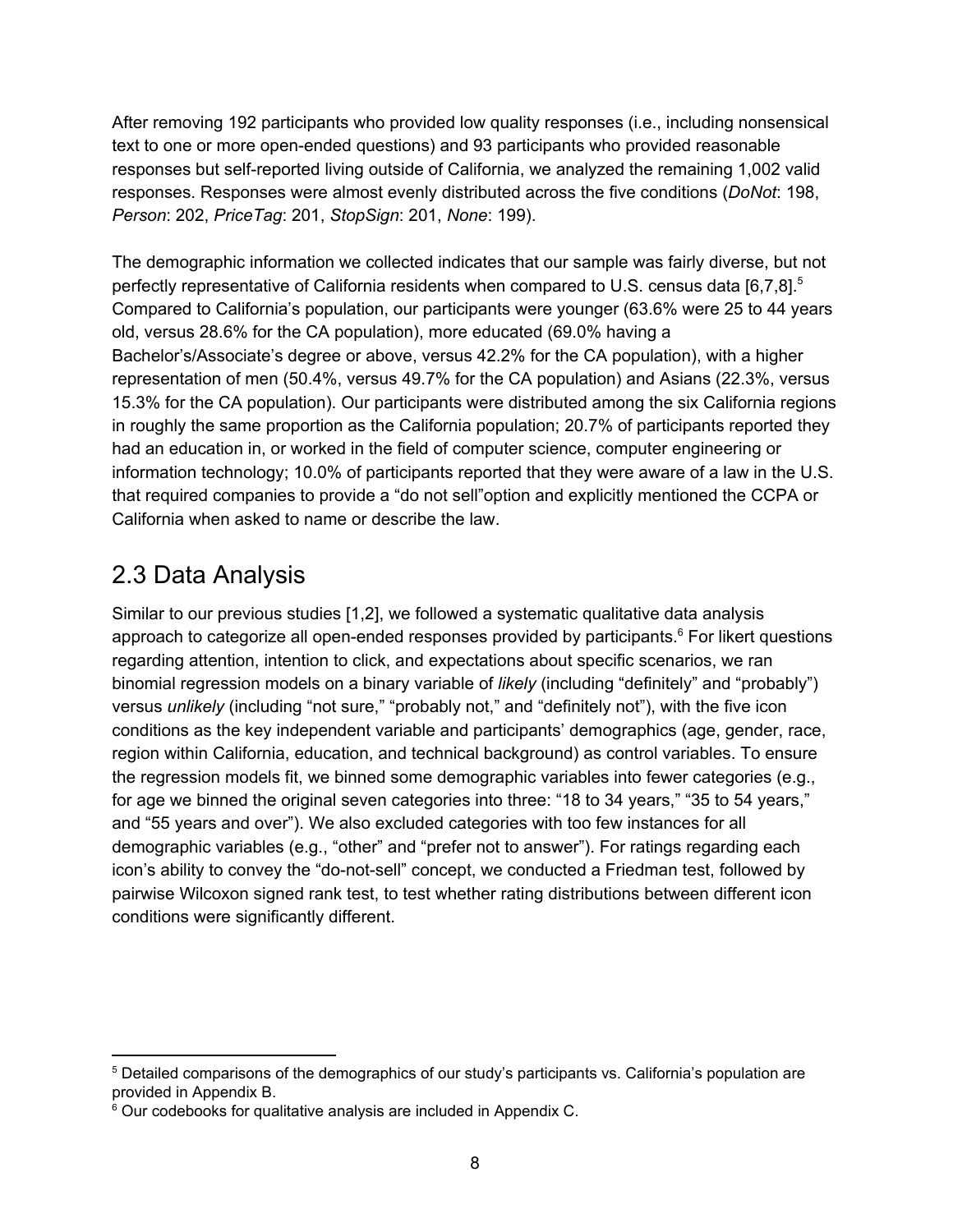# <span id="page-9-0"></span>3. Results

 We found that the presence of an icon attracted attention to the do-not-sell link, with *PriceTag* and *StopSign* performing better than others. The presence of an icon however does not aid participants in forming more correct expectations of what happens when the opt-out button is clicked, but might instead evoke partially correct expectations or even misconceptions. None of the icons was ranked by participants as conveying a do-not-sell choice particularly well. Participants exhibited a high intention to click on the icon/link. Their intention to click was primarily driven by curiosity, whereas reasons for not wanting to click the button were dominated by not being concerned about privacy or a lack of familiarity with the icon. Table 1 summarizes our quantitative findings for each condition.

## <span id="page-9-1"></span>3.1 Attention

 To understand how well each icon stands out on a website, we (1) asked participants to find the "Delivery Information" link to subtly direct their attention to the bottom right of the page, (2) hid the screenshot and tested whether participants noticed and could recall the do-not-sell icon and link, and (3) showed the screenshot and asked participants the same question to see whether the icon stands out under deliberate attention. We next present our results in the same order.

## <span id="page-9-2"></span> 3.1.1 Less than Half Could Accurately Recall Seeing the Do-Not-Sell Icon/Link

 With the screenshot provided, 75.4% of participants were able to identify the delivery information link by mentioning the word "delivery" when describing the link, with no significant differences between conditions. This indicates that our task successfully got most participants to pay attention to the bottom right corner of the screenshot, thus ensuring that they had a fair chance of noticing the do-not-sell icon and link text two lines below, without being primed to look for it.

 Without the screenshot provided, **only 40.6% of participants could accurately recall the do-not-sell icon and link text, with notable differences between conditions** (see Figure 3). Interestingly, even for those participants who successfully identified the delivery information link, only 41.1% of them could accurately recall the do-not-sell icon and link text. This suggests that the icon and link were not salient enough to be noticed and remembered by the majority of participants, even when users' attention was deliberately directed to the nearby area of the web page.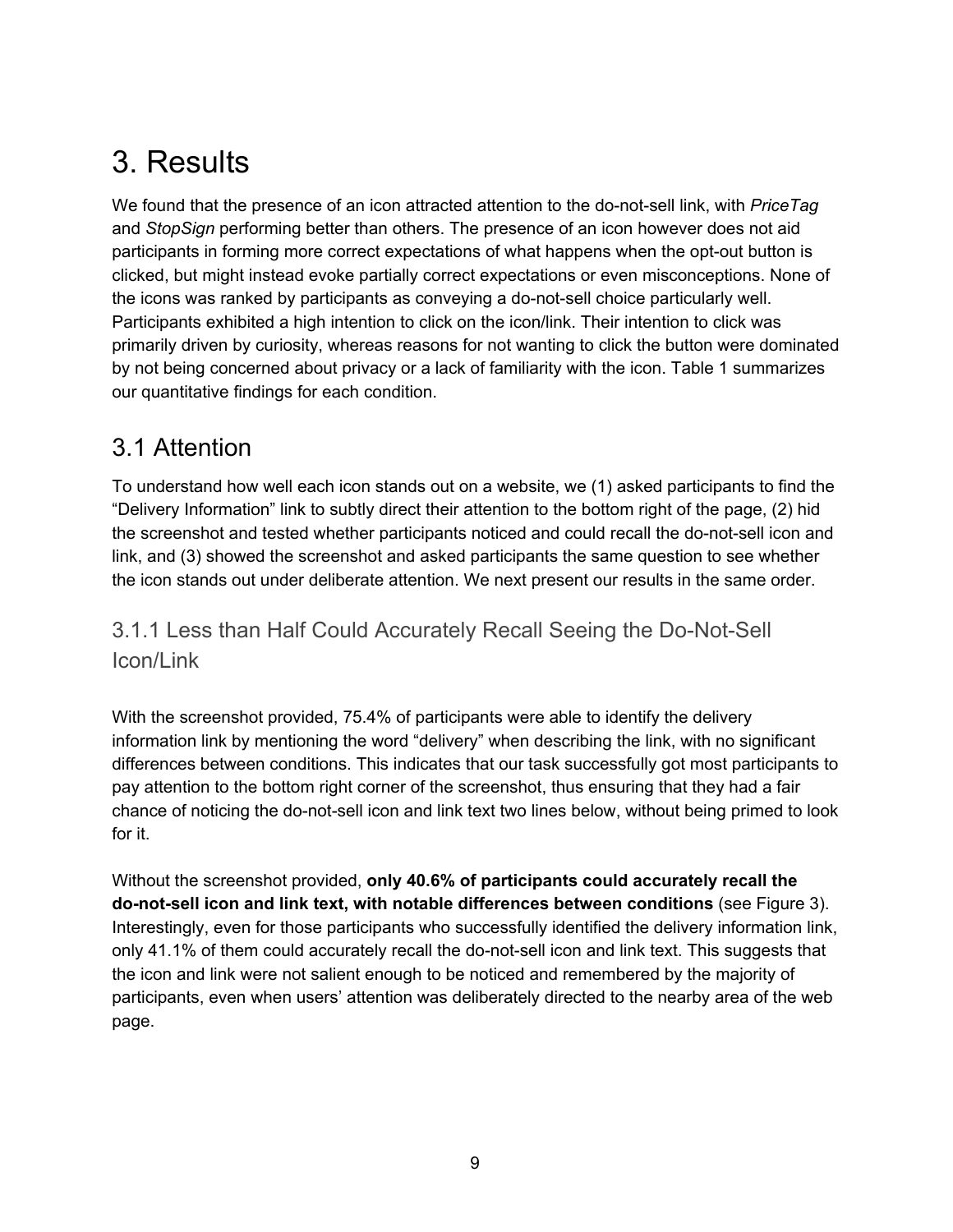| Category                                                                | <b>DoNot</b>       | Person             | Price Tag              | <b>StopSign</b>     | None                  |
|-------------------------------------------------------------------------|--------------------|--------------------|------------------------|---------------------|-----------------------|
| <b>Attention</b>                                                        |                    |                    |                        |                     |                       |
| Successful recall                                                       | 38%                | 40%                | 52% (** vs.<br>None)   | 43% (* vs.<br>None) | 31%                   |
| <b>Communication of "Do Not Sell"</b>                                   |                    |                    |                        |                     |                       |
| Likely: DNS confirmation (correct)                                      | 89%                | 89%                | 91%                    | 89%                 | 91%                   |
| Likely: DNS more info (correct)                                         | 79%                | 83%                | 87%                    | 82%                 | 86%                   |
| Likely: DNS choices (correct)                                           | 69%                | 66%                | 73% (** vs.<br>Person) | 67%                 | 79% (* vs.<br>Person) |
| Likely: privacy ads (incorrect)                                         | 33%                | 31%                | 23% (* vs.<br>DoNot)   | 25%                 | 25% (* vs.<br>DoNot)  |
| Likely: give selling permission<br>(incorrect)                          | 13%                | 13%                | 9%                     | 12%                 | 14%                   |
| Likely: receive unwanted emails<br>(incorrect)                          | 15%                | 12%                | 8%                     | 12%                 | 9%                    |
| Likely: payment options (incorrect)                                     | 14%                | 11%                | 6%                     | 8%                  | 8%                    |
| Likely: discounts (incorrect)                                           | 10%                | 6%                 | 5%                     | 7%                  | 6%                    |
| <b>Icon Preferences</b>                                                 |                    |                    |                        |                     |                       |
| Mean score for conveying DNS<br>choices (0 to 6, the higher the better) | 2.41<br>(SD: 1.35) | 2.27<br>(SD: 1.30) | 1.60<br>(SD: 1.18)     | 1.81<br>(SD: 1.26)  | N/A                   |
| <b>Intention to Click</b>                                               |                    |                    |                        |                     |                       |
| Likely to click                                                         | 65%                | 61%                | 66%                    | 58%                 | 60%                   |

 *Table 1: Comparison of icons based on quantitative data analysis. . \* denotes significance for statistical tests ("\*" means p < 0.05, "\*\*" means p < 0.01, "\*\*\*" means p < 0.001). Icon preferences: DoNot and Person significantly more preferred than other icons in pairwise comparisons.*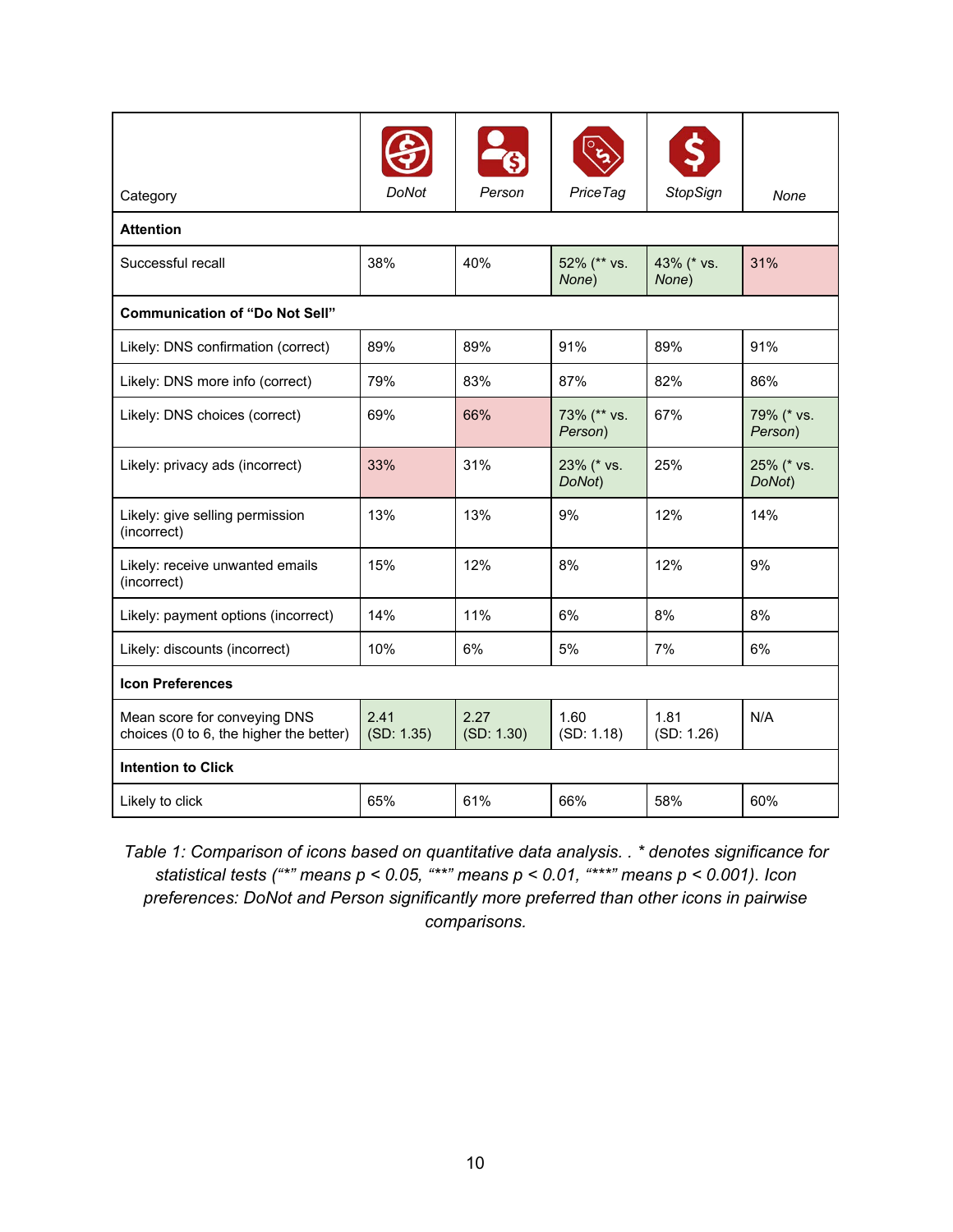## <span id="page-11-0"></span>3.1.2 "PriceTag" and "StopSign" Performed the Best in Drawing Attention

 The *PriceTag* icon performed the best in attracting participants' attention, with a 52% successful recall rate, whereas the *None* (no icon) condition performed the worst with only a 31% successful recall rate. The follow-up regression analysis showed that participants who were assigned to the *PriceTag* or *StopSign* icon were significantly more likely to accurately recall the do-not-sell icon and link text than those who did not see an icon (OR<sup>7</sup>[=2.10,](https://OR7=2.10) p=0.002; OR=1.74, p=0.02). Participants who saw the *DoNot* or *Person* icon were not significantly more likely to accurately recall the do-not-sell icon and link text than those who did not see an icon. We conclude that *PriceTag* **and** *StopSign* **icons stood out the most to participants and successfully increased attention to and recall of the icon and link text, while the other two icons did not**.

 When the screenshot was visible, 90.2% of participants could accurately identify the do-not-sell icon and link text, with no significant differences between conditions. **This indicates that all candidate icons, as well as the link text without an icon, were easily located if participants deliberately looked for them.**



 *Figure 3: Percentage of participants who could accurately recall the do-not-sell icon and link without the screenshot in each icon condition.*

 $^7$  "OR" stands for "odds ratio" — we used odds ratio as the effect size for all binomial regression analysis. OR = 1.68, 3.47, and 6.71 are equivalent to Cohen's d = 0.2 (small), 0.5 (medium), and 0.8 (large) [9].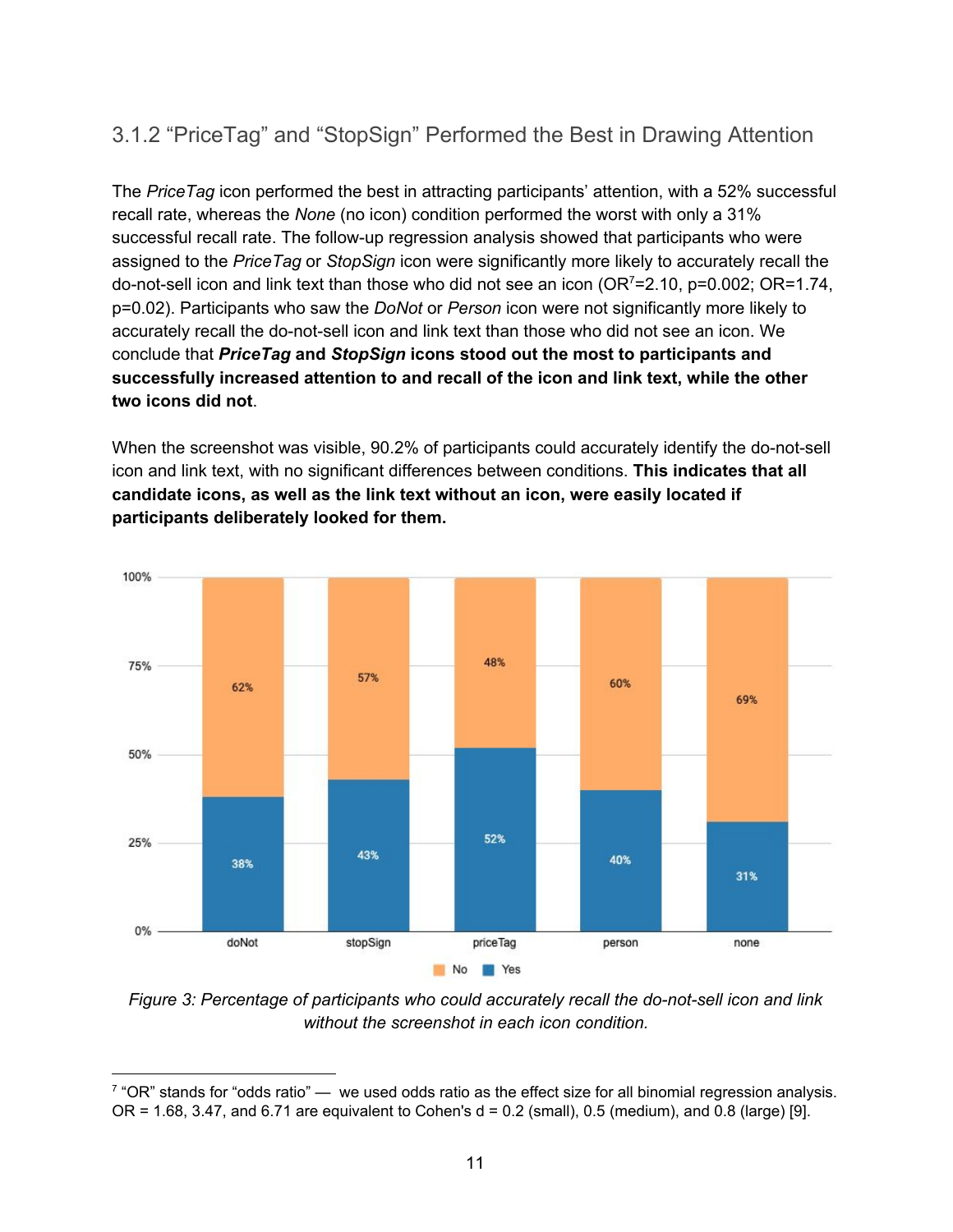# <span id="page-12-0"></span>3.2 Communication of "Do Not Sell"

 To understand how well each icon, when coupled with the link text, indicates the presence of choices related to "Do Not Sell My Personal Information," we first asked participants to describe what they expected to happen if they clicked on the icon/link that they were shown. We then presented a set of scenarios and asked participants to rate how likely they expected each to happen after clicking the icon/link.

## <span id="page-12-1"></span>3.2.1 Correct Expectations Related to Do-Not-Sell Are Common

 We grouped participants' open-ended responses regarding what they expected to happen when clicking on the icon/link into three categories (correct, semi-correct, and incorrect) according to the possible interactions allowable under the CCPA. As seen in Figure 4, the distribution of responses was similar across the four conditions with an icon. Interestingly, only showing the link text without any icon resulted in notably more correct interpretations of what would happen after clicking the opt-out link (64%), i.e., those related to do-not-sell information and choices, and fewer partially correct interpretations (31%), i.e., privacy-related information, but not necessarily related to do-not-sell.



 *Figure 4: Distribution of participants' responses to the question "What do you think would happen if you clicked on the symbol and link in the highlighted area on this web page?"8*

 $^8$  Responses that contained multiple expectations are categorized under their "less correct" interpretation. Responses categorized as "other" were those that were not classified as correct/semi/incorrect, i.e., responses that do not fit into our existing codebook, as well as responses including nonsensical text.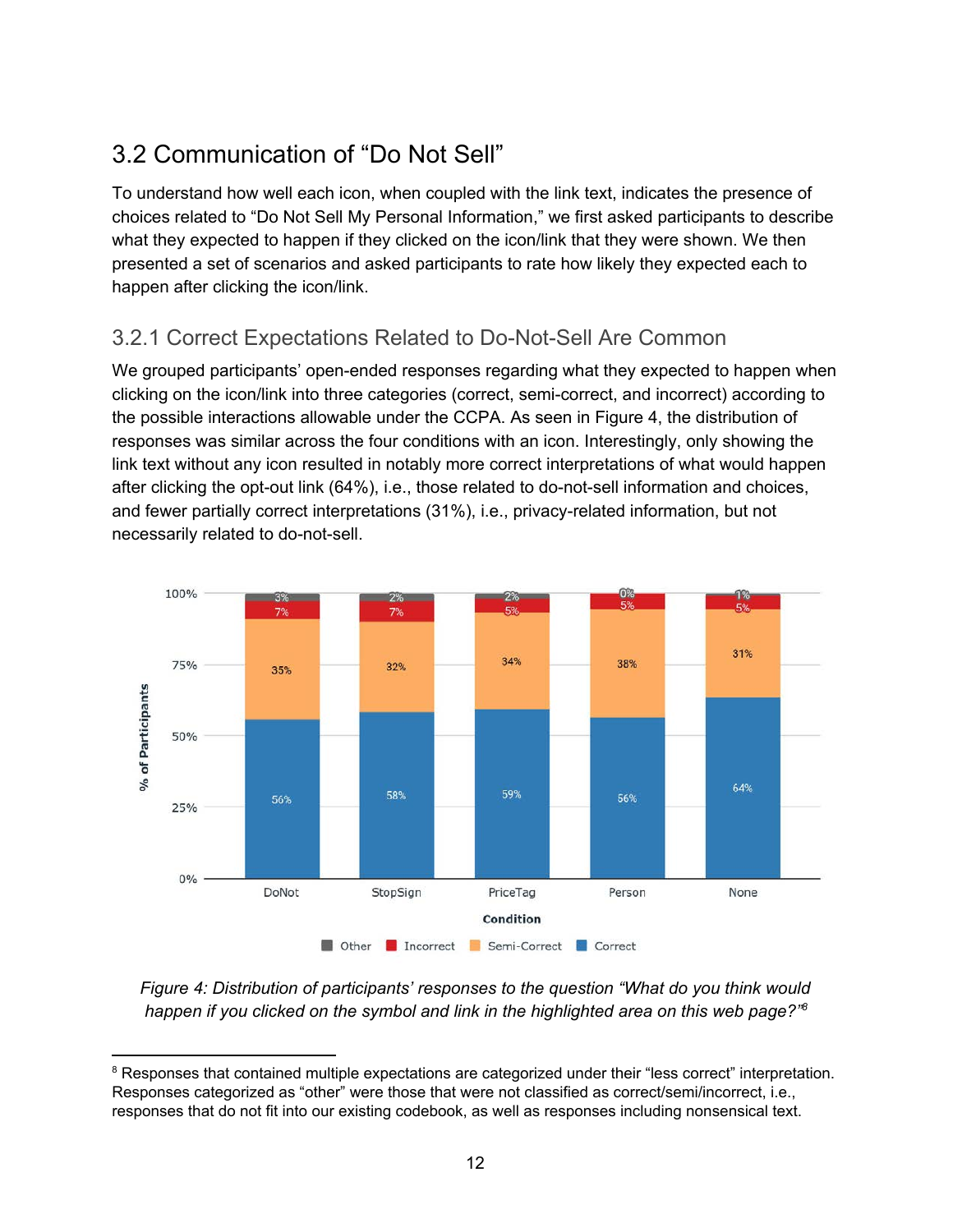**Correct expectations: participants' most frequent expectations were consistent with the button's intention.** The most common expectation, reported by 23% (236) of participants, was that clicking the icon/link would bring them to a page with options about the sale of their personal information or a page where they could submit a request that the company not sell their information. Eleven percent (112) of participants further specified that they would need to provide further information to the company or submit a form in order to make a do-not-sell request. Another common expectation, reported by 17% (172) of participants, was that they would see more information about the company's do-not-sell policy or instructions on how to exercise the option. Not as common, yet still a correct possible implementation of do-not-sell, was the expectation that the user would be brought to a page where they would have to confirm their do-not-sell request, mentioned by 4% (42) of participants.

 **Semi-correct expectations: participants also reported expectations that demonstrated an understanding that the do-not-sell icon/link was related to privacy, but did not correspond to the CCPA regulations' requirements for this opt-out button.** A common semi-correct expectation was that clicking the icon/link would immediately apply the do-not-sell request, as described by 11% (109) of participants. Another 12% (122) of participants stated the link would bring them to the company's privacy policy or information about the company's data practices. A subset of 81 participants (8%) thought the link would lead to information about privacy choices, or increase the level of privacy protection on the website in some way.

#### **Incorrect expectations: much less frequently, participants' responses highlight**

 **misconceptions related to the do-not-sell choice.** Twenty-three participants thought that the icon/link was a scam or would direct them to a malicious website. Another fourteen participants described that clicking the icon/link would lead to less privacy protection, such as enabling the website to sell their data. Eight participants expected to be brought to a page where they would have to pay in order to make a do-not-sell request to the company. Ten participants expressed doubt that the company would honor a do-not sell request, or thought that the company would make exercising such a choice excessively cumbersome.

 The findings above were further corroborated by the likelihood ratings for the eight given scenarios. As seen in Figure 5, the three scenarios about correct expectations related to do-not-sell (seeing more information, making choices, or confirming a do-not-sell requests) were considered likely (including "probably" and "definitely") to happen by over 70% of participants, whereas the other five incorrect scenarios were not considered likely by very many participants. Notably, the expectation of being taken to a page "with ads about privacy and security products" was higher than the other incorrect scenarios, with 27% of participants stating it would "probably" or "definitely" happen.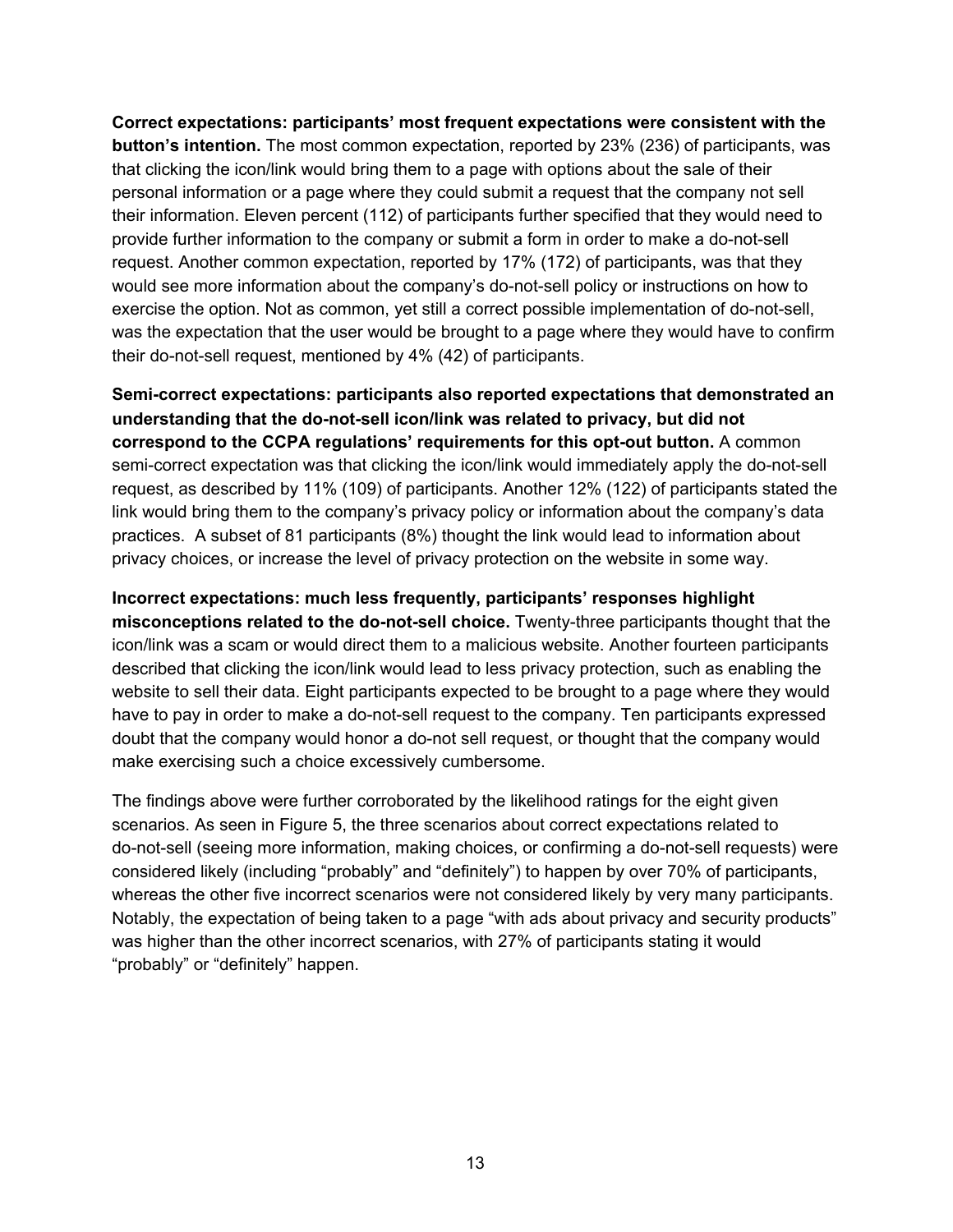

 *Figure 5: Distribution of participants' responses to the question "Which of the following do you think could happen if you clicked on this icon and link?" for eight provided scenarios.*

## <span id="page-14-0"></span> 3.2.2 No Icon Performed Best in Creating the Expectation of Do-Not-Sell **Choices**

 Our regression models on participants' rated likelihood for the eight given scenarios revealed significant differences between icon conditions for three scenarios. For the scenario "It will take me to a page with choices about how my personal information is sold by the website," which is the most ideal scenario and closely aligns with the CCPA's requirement, between 66-79% participants across the five conditions considered this would "probably" or "definitely" happen (see Figure 6). **O***nly displaying the link text (no icon),* **performed best, with notable advantages over conditions with an icon**. The regression analysis further showed that *no icon* and *PriceTag* were significantly more effective at creating the expectation of do-not-sell choices than *Person* (OR=1.89, p=0.01; OR=1.95, p=0.008).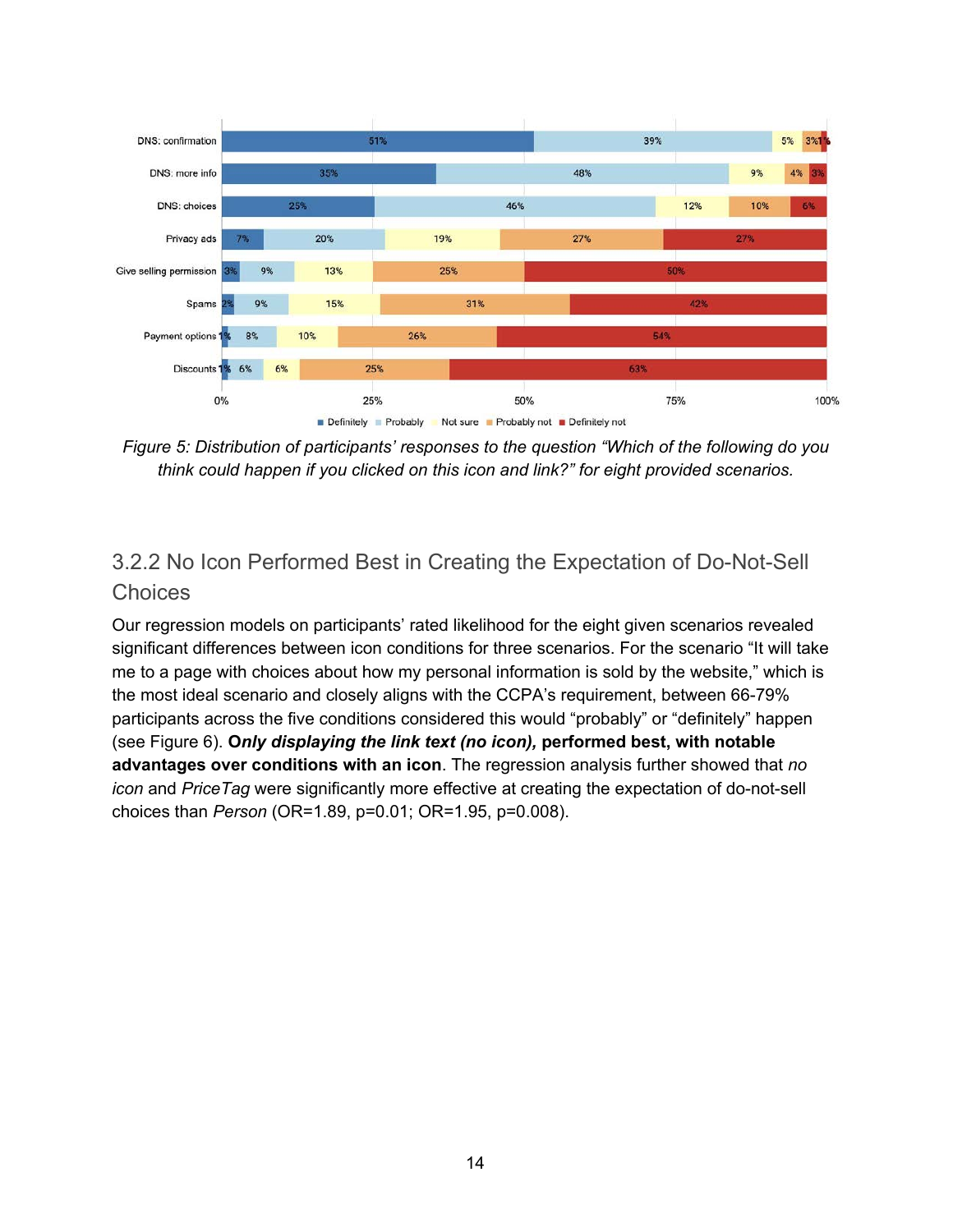

Figure 6: Distribution of participants' rated likelihood for the scenario "It will take me to a page  *with choices about how my personal information is sold by the website."*

## <span id="page-15-0"></span>3.2.3 Potential Misconceptions Generated By Icons

 For most of the incorrect scenarios, we found the choice of the icon, or even having an icon, had minimal impact on participants' expectations. However, it is worth noting that **for the** *DoNot*  **icon, one misconception — ads about privacy and security products — was significantly more common than for other icons.** Specifically, 33% of participants who saw the *DoNot* icon expected that they would be redirected to privacy and security products ads. The likelihood of *DoNot* generating such misconception was significantly higher than for *PriceTag* (OR=1.71, p=0.03) and *no icon* (OR=1.81, p=0.02). Based on these findings, we concluded that **the** *DoNot*  **icon should be avoided if the goal is to reduce misconceptions about privacy and security ads.**

## <span id="page-15-1"></span>3.3 Icon Preferences

 After answering questions pertaining to the particular icon (or no icon) to which participants were assigned, we showed participants all four candidate icons in randomized order and asked them to rate how well each icon conveyed the concept of "Do Not Sell My Personal Information," to provide an opportunity for elaborating opinions and drawing comparisons between icons.

## <span id="page-15-2"></span>3.3.1 "DoNot" and "Person" Favored for Conveying "Do-Not-Sell" Concept

 Our previous analysis of the scenarios show that all candidate icons, coupled with the link text, generated correct expectations about possible outcomes under the CCPA. Nevertheless, **none of the candidate icons received mean ratings that reached the "moderately" level for conveying the concept of "Do Not Sell My Personal Information," i.e., participants**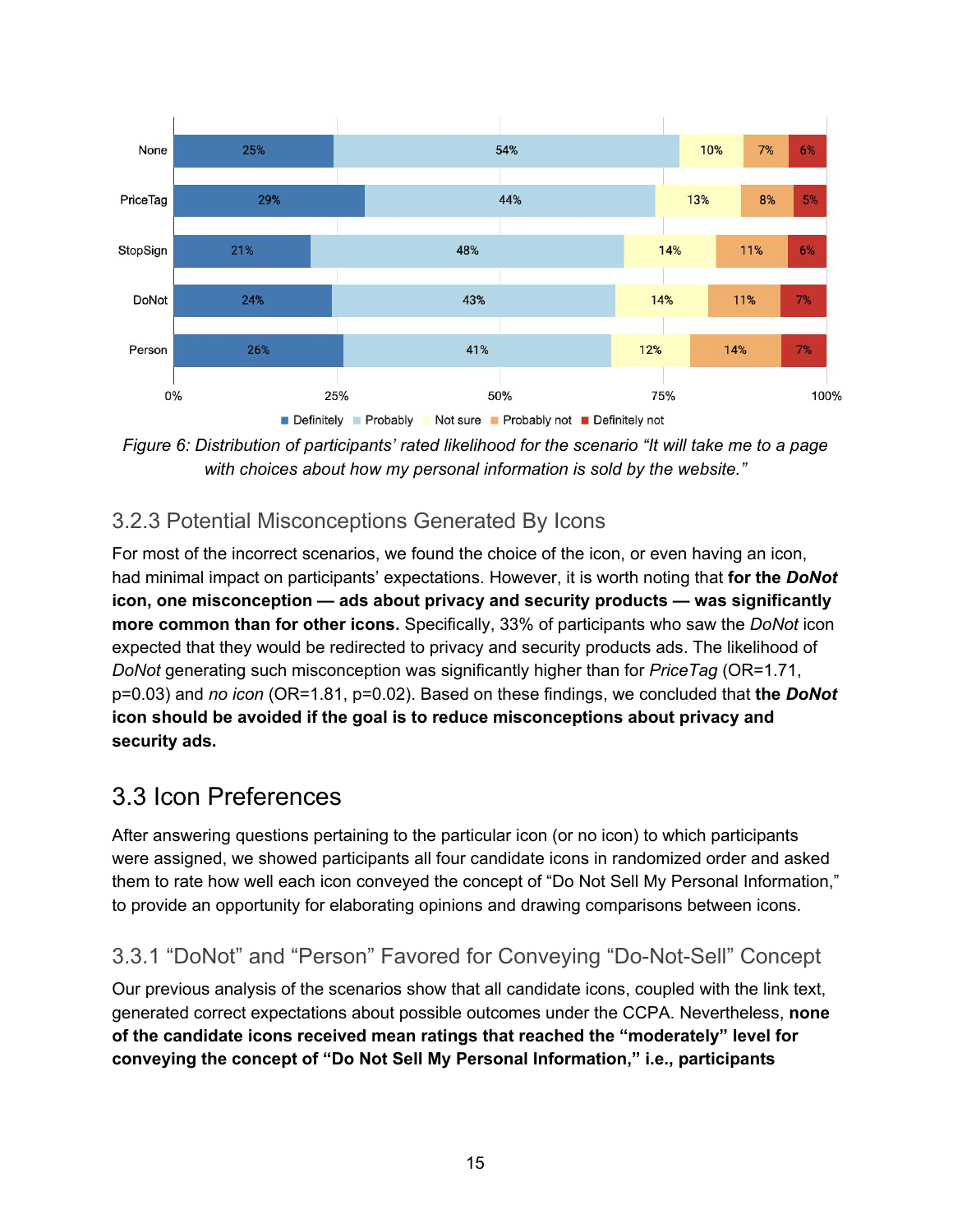**thought these icons did not represent this concept well.**<sup>9</sup> Between the four icons, *DoNot*  **and** *Person* **performed better than the other two icons** (see Figure 7). A Friedman test (non-parametric ANOVA) on the provided ratings, after excluding responses that selected "I don't know," further confirmed the statistically significant differences of rating distributions between icon conditions, X<sup>2</sup>(3)=437.2, p<0.001, with a small effect size detected, Kendall's W=0.16. Pairwise Wilcoxon signed rank test between groups, with Bonferroni correction applied, revealed statistically significant differences between all pairs of conditions (p<0.001) for all comparisons, except *DoNot* vs. *Person*.



 *Figure 7: Distribution of participants' responses for each icon to "How well does the icon convey that there is an option to tell a website "do not sell my personal information?"*

### <span id="page-16-0"></span>3.3.2 All Icons Conveyed Inaccurate Information When Viewed Alone

 As shown in Table 2, our analysis of participants' open-ended responses about the reasons behind their ratings suggests that **all icons frequently conveyed information other than "do not sell my personal information."** The interpretation of things other than "Do Not Sell" occurred most frequently with the *PriceTag* icon (87.3%), followed by *StopSign* (82%), *Person* (67%), and *DoNot* (64.2%). Table 3 shows examples of some of the most common icon interpretations.

 Conversely, a small percentage of participants expressed a positive opinion about the icon ("meaningful icon"), saying that the icon is clear / straightforward, or gave interpretations that reflect they had a correct understanding of the concept the icon intended to convey (e.g., "It says my information will not be sold for a dollar amount"). This occurred mostly with participants who saw the *DoNot* icon (29.4%), followed by *Person* (28.1%), *StopSign* (11.7%), and *PriceTag* (9%). Fewer participants explicitly stated that the icon conveyed the concept of "do not," "stop,"

 <sup>9</sup> The mean and standard deviation (SD) for each icon's received ratings: *DoNot* ([mean=2.41](https://mean=2.41), SD=1.35); *Person* ([mean=2.27](https://mean=2.27), SD=1.30); *PriceTag* ([mean=1.60](https://mean=1.60), SD=1.18); *StopSign* [\(mean=1.81,](https://mean=1.81) SD=1.26).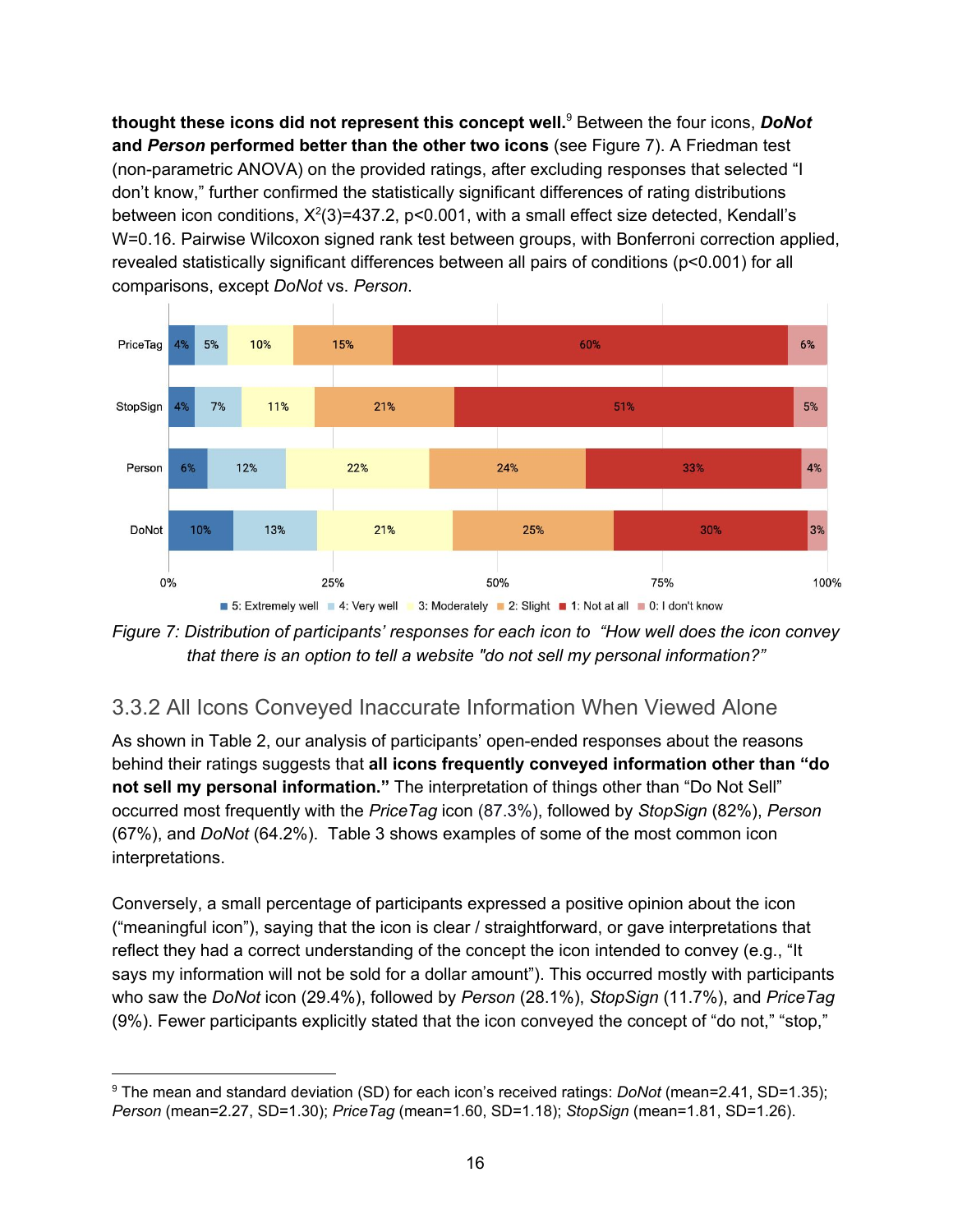or "prohibit" and most of them said this for the *DoNot* icon. Few participants mentioned that any of the icons except the *Person* icon conveyed anything related to personal information.

| Theme                             | Code                          |                |       |                 |       |          |       |                |       |
|-----------------------------------|-------------------------------|----------------|-------|-----------------|-------|----------|-------|----------------|-------|
|                                   |                               | <b>DoNot</b>   |       | <b>StopSign</b> |       | PriceTag |       | <b>Person</b>  |       |
|                                   | Meaningful icon               | 249            | 25.1% | 99              | 11.2% | 76       | 8.4%  | 129            | 13.0% |
| Conveying<br>intended<br>meaning  | Conveyed: do not              | 42             | 4.2%  | 2               | 0.2%  | 3        | 0.3%  | 16             | 1.6%  |
|                                   | Conveyed: personal info       | 0              | 0.0%  | $\overline{c}$  | 0.2%  | 2        | 0.2%  | 133            | 13.4% |
|                                   | Convey inaccurate information | 197            | 19.9% | 280             | 31.7% | 370      | 41.0% | 162            | 16.3% |
|                                   | Not conveyed: personal info   | 139            | 14.0% | 122             | 13.8% | 109      | 12.1% | 102            | 10.3% |
|                                   | Ambiguous                     | 108            | 10.9% | 161             | 18.2% | 148      | 16.4% | 79             | 8.0%  |
|                                   | Confusing                     | 53             | 5.3%  | 40              | 4.5%  | 47       | 5.2%  | 106            | 10.7% |
| <b>Not</b><br>conveying           | Unclear                       | 53             | 5.3%  | 43              | 4.9%  | 54       | 6.0%  | 96             | 9.7%  |
| intended<br>meaning               | Icon not sufficient           | 40             | 4.0%  | 26              | 2.9%  | 16       | 1.8%  | 55             | 5.5%  |
|                                   | Loose connection with privacy | 25             | 2.5%  | 13              | 1.5%  | 15       | 1.7%  | 10             | 1.0%  |
|                                   | Prior knowledge needed        | 19             | 1.9%  | 9               | 1.0%  | 8        | 0.9%  | 20             | 2.0%  |
|                                   | Not conveyed: do not          | $\overline{2}$ | 0.2%  | 27              | 3.1%  | 17       | 1.9%  | 34             | 3.4%  |
|                                   | Not conveyed: choices         | 0              | 0.0%  | 3               | 0.3%  | 3        | 0.3%  | 0              | 0.0%  |
|                                   | Icon stands out               | 28             | 2.8%  | 36              | 4.1%  | 22       | 2.4%  | 18             | 1.8%  |
|                                   | Other                         | 16             | 1.6%  | 0               | 0.0%  | 0        | 0.0%  | $\overline{2}$ | 0.2%  |
| Not related<br>to icon<br>meaning | Icon is simple                | $\overline{7}$ | 0.7%  | 3               | 0.3%  | 1        | 0.1%  | $\mathbf{1}$   | 0.1%  |
|                                   | Icon too small                | 5              | 0.5%  | 5               | 0.6%  | 2        | 0.2%  | 10             | 1.0%  |
|                                   | Icon does not stand out       | 5              | 0.5%  | 12              | 1.4%  | 6        | 0.7%  | 8              | 0.8%  |
|                                   | Complicated                   | 3              | 0.3%  | 0               | 0.0%  | 3        | 0.3%  | 10             | 1.0%  |

 *Table 2: Summary of explanations of ratings for how well each icon conveyed the concept of "Do Not Sell My Personal Information. Note, some participants provided multiple explanations.*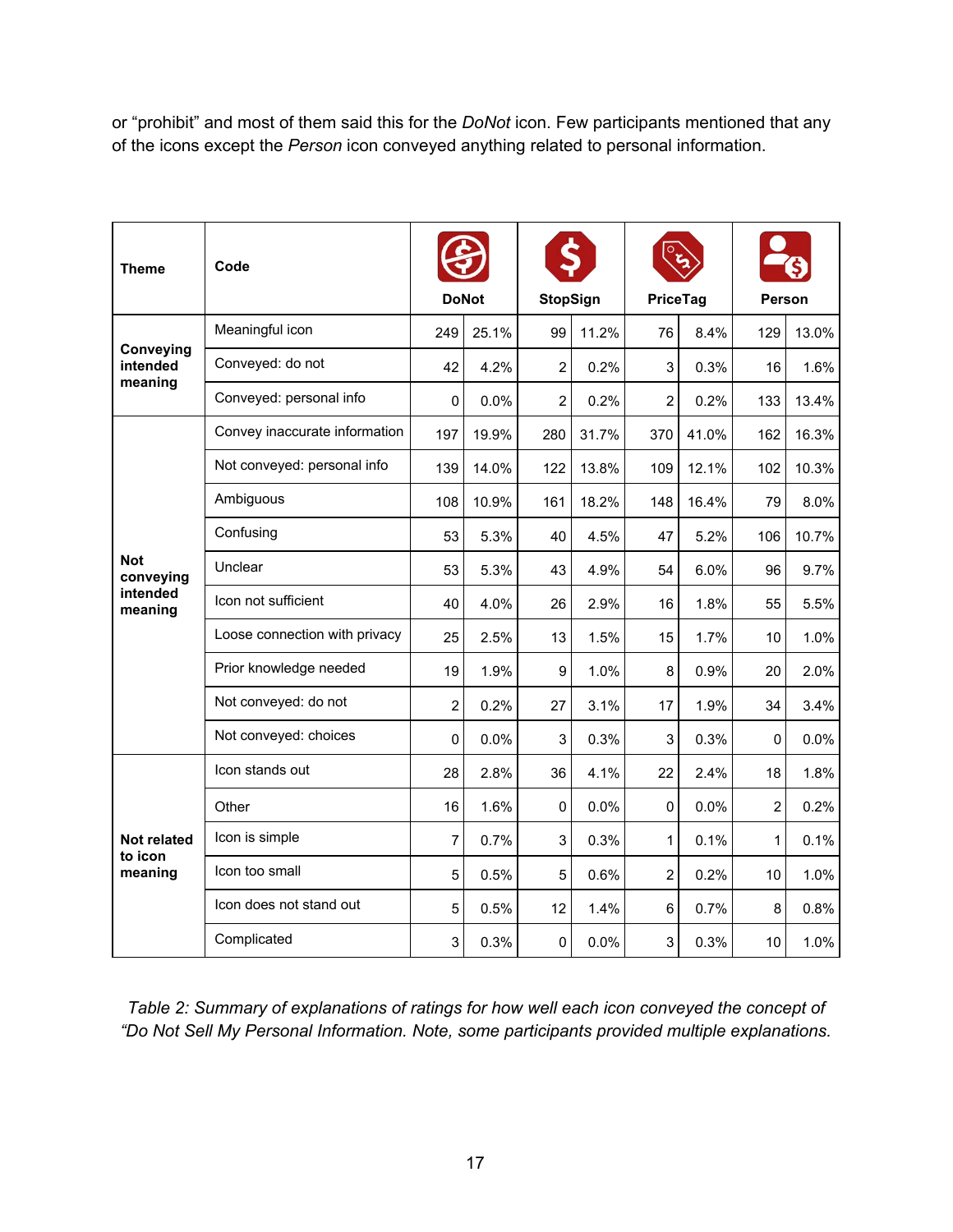| <b>Icon</b>          | Common interpretations of icon meaning other than "Do Not Sell"                                                                                                                                                                                                                                                                                      |
|----------------------|------------------------------------------------------------------------------------------------------------------------------------------------------------------------------------------------------------------------------------------------------------------------------------------------------------------------------------------------------|
| <b>DoNot</b>         | [Sales related, 110] "Make me think of sales or buying something" / "Indicate free offers or<br>information"<br>[Money related, 117] "A sign for no money" / "I can only thing of no money/no cost"<br>[Payment related, 50] "You can't pay with cash" / "An icon that would be used to stop<br>payment"                                             |
| Ś<br><b>StopSign</b> | <b>[Money related, 125]</b> "Something about spending money" / "This indicates money and<br>nothing else"<br>[Sales related, 78] "Sales prices and discounts related to the products" / "It almost looks like<br>a discount sign"<br>[Payment related, 54] "The number of payment options accepted" / "Stopping some type of<br>payment transaction" |
| Price Tag            | <b>[Sales related, 339]</b> "The price or the discount of something" / "Something is for sale"<br>[Shopping related, 30] "Something is being bought" / "It could be a icon for purchasing a<br>product"<br>[Money related, 14] "How to stop paying money" / "it's saying stop spending money."                                                       |
| Person               | [Money related, 43] "Currency exchange" / "The person is receiving money"<br>[Payment related, 40] "A payment option of some kind" / "The checkout area where I can<br>finish my purchases"<br>[Sales related, 31] "A common symbol meaning the store is having a sale" / "A link to earn<br>extra money or for discounts"                           |

 *Table 3: Common interpretations of icon meaning other than "Do Not Sell" for candidate icons and their frequency.*

## <span id="page-18-0"></span>3.3.3 Most Icons Failed to Convey the Concept of Personal Information

 A notable number of participants mentioned that they were not able to connect the icon with the concept of personal information. This is especially the case for *DoNot*, *PriceTag*, and *StopSign*. For *DoNot*, 14.0% of participants commented that even though the meaning of the icon was somewhat clear, the icon did not contain any element that indicated the involvement of personal information. For *StopSign*, 13.8% of participants noted the same point, possibly because the stop sign-shaped icon and the dollar sign made it look more like stopping a "money-related" matter, not necessarily personal information. For *PriceTag*, 12.1% of participants did not infer the relationship between the icon and personal information, and commented that the icon conveyed a stronger sense of "sales" rather than "personal information." While 10.3% of participants also failed to derive the sense of personal information from *Person*, 13.5% found the opposite, commenting that the person icon in combination with the dollar sign reflected the sense of selling something personal for money.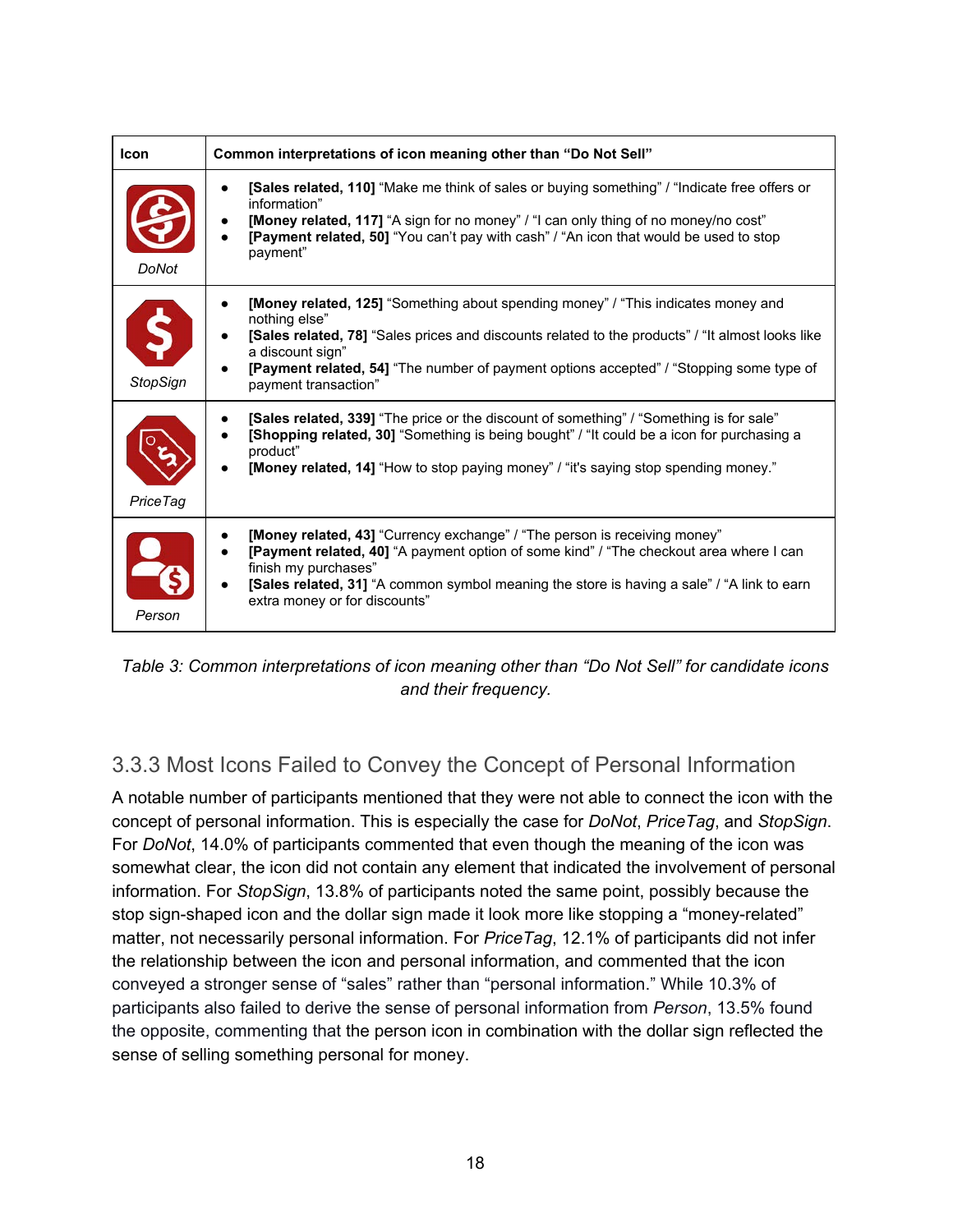### <span id="page-19-0"></span>3.3.4 Icons Only Make Sense When Accompanied by the Link Text

 Similar to our previous studies [1,2], 137 participants indicated that the icons themselves were not sufficient and would only make sense when accompanied by the link text. This could possibly be due to our finding, reported above, that all icons except *Person* do not have a specific design element that conveyed to participants a sense of personal information. For instance, a participant wrote: "Not reading the text and just seeing the image, it's not very clear. Stop sign + money, nothing in it inherently signifies personal information." Other participants commented that text is needed because the icon only conveys a too vague concept of money, sales, or payment - e.g., "The icon communicates nothing at all without the accompanying text, other than it's something related to money which could be a million things."

 Relatedly, 66 participants noted that they could not make sense of the icon because the icon was fairly new to them, e.g., "If I saw that icon without knowing what it was I would not know what it meant." Sometimes prior knowledge is also needed to understand certain elements of the icon in order to derive its meaning ("This might make sense for folks who know what a stop sign is"), which could create problems in a cross-cultural context ("The stop sign works in America anyway, because it says STOP"). Other participants noted that there would always be a learning curve for new icons ("Unless it becomes a world wide web known symbol like a lock means the website is secure, it could be loosely translated to mean anything the site wants it to be"), and emphasized on the importance of public education ("More consumer education is needed before this icon is widely adopted"). These comments echo our previous recommendations [1,2] that during an icon's initial adoption stage, an icon should always be used in combination with the link text until people are familiar with it.

# <span id="page-19-1"></span>3.4 Intention to Click

 We asked participants how likely they were to click on the icon and link text if they noticed them for the first time on a website. This was followed by an open-ended question that asked them to elaborate on the rationale behind their selected answer option.

### <span id="page-19-2"></span>3.4.1 Participants Exhibited High Intentions to Click

 **Between 58-66% participants across the five conditions reported they would "definitely" or "probably" click on the icon and link text when first noticing them on a website.** This indicates that all candidate icons, as well as the link text text alone, were sufficient to motivate users to take action or click if they have attracted the user's attention. Our regression analysis showed no statistically significant differences in intention to click between any two conditions, indicating that **the choice of the icon, or even having an icon, had minimal impact on participants' intention to click on the icon/link text for further interactions**.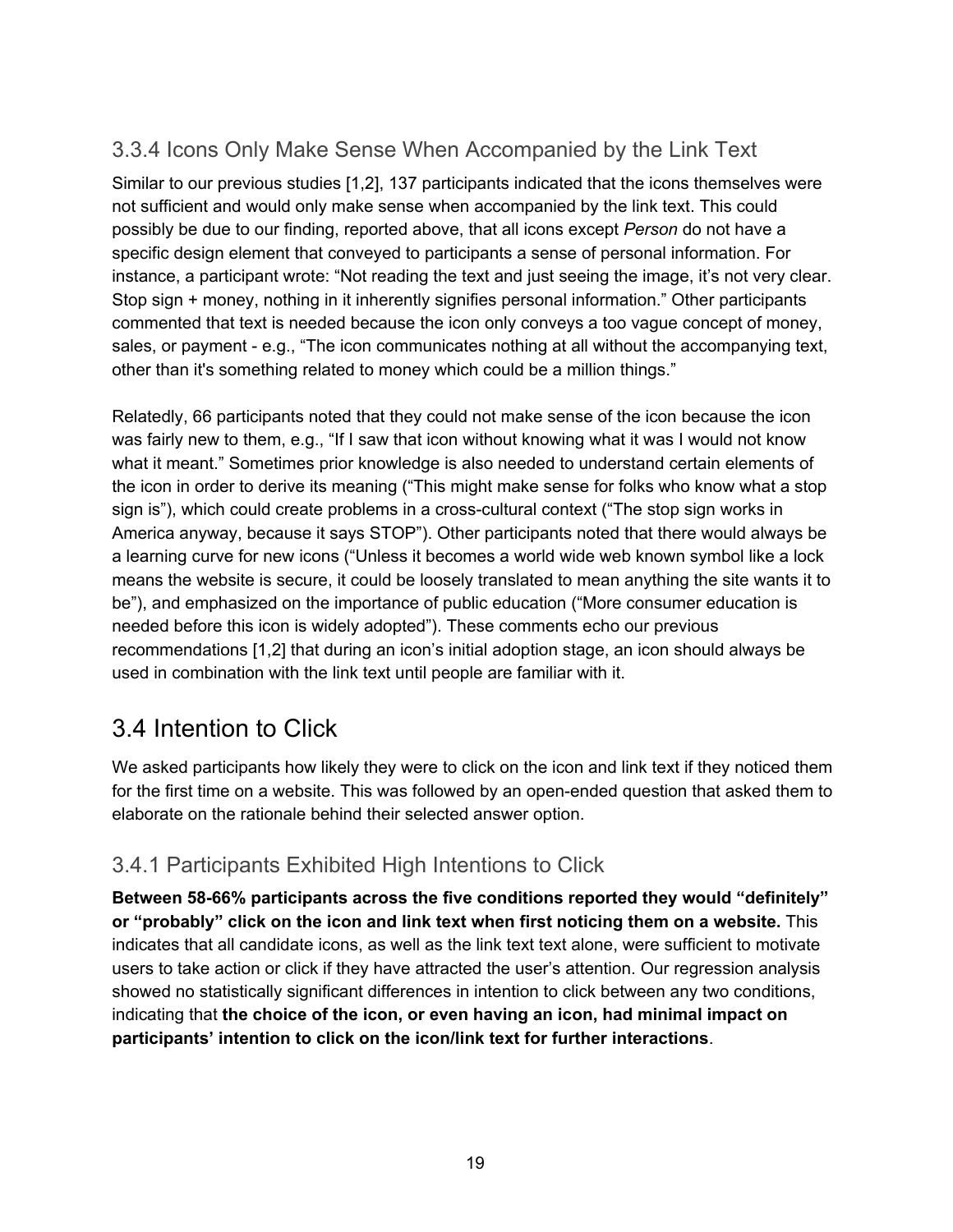### <span id="page-20-0"></span>3.4.2 Top Reasons for Intending to Click

 We report top reasons for intending or not intending to click the button for all conditions together, since our analysis shows that these reasons were consistent across conditions. For participants who reported they would "definitely" or "probably" click on the icon and link text, **the most common reason, mentioned by 254 (26.1%) participants, was that them wanting to click the icon/link was motivated by curiosity**. Among them, 102 mentioned their curiosity on a generic level without specifying the subject matter. 106 reported being curious to learn about the website's data practices, such as how the website sold or did not sell their data, or whether their data was safe and secure. 46 explicitly mentioned that they were curious about what options were available for "Do Not Sell My Personal Info."

 Aside from curiosity, 142 (14.6%) participants indicated that their intention to click was rooted in the opposition to the idea that companies could make profits by selling consumers' data. 96 (9.9%) participants mentioned that they valued their privacy online by saying "my personal information is everything" or "I always worry about my personal information." They further listed several potential consequences if their privacy was invaded, such as "a lot of spam" or "identify theft." As such, they were motivated to explore options that could protect their privacy.

### <span id="page-20-1"></span>3.4.3 Top Reasons for Intending not to Click

 For participants who reported they would "definitely not" or "probably not" click on the icon and link text or that they were not sure, $^{\mathsf{10}}$  the top reason for not clicking was that they had "no concerns," mentioned by 93 (9.6%) participants. Among them, 60 specifically mentioned that they had no concerns over their personal information, out of the notion that their personal information would be collected and sold regardless and there was nothing they could do to prevent that from happening. The other 33 participants noted that they generally did not care about their own privacy.

 Additionally, 66 participants indicated that they were not motivated to click because the icon was unfamiliar/appeared fairly new to them, and there was no way for them to figure out its legitimacy. 42 participants mentioned that they would not click due to personal habits, e.g., they tended to skip links and pages that were not related to their primary purposes of visiting the website. 52 participants were unsure whether they would click, since the action would largely depend on what they would do on the website: if they were only browsing the website, they might not click; once they decided to make a purchase, they would potentially click the icon and explore options to protect their personal information.

 $^{\text{10}}$  We treated "not sure" as not having the intention to click, as our data shows that when participants selected this answer option, their open-ended responses tended to explain why they would not click the icon.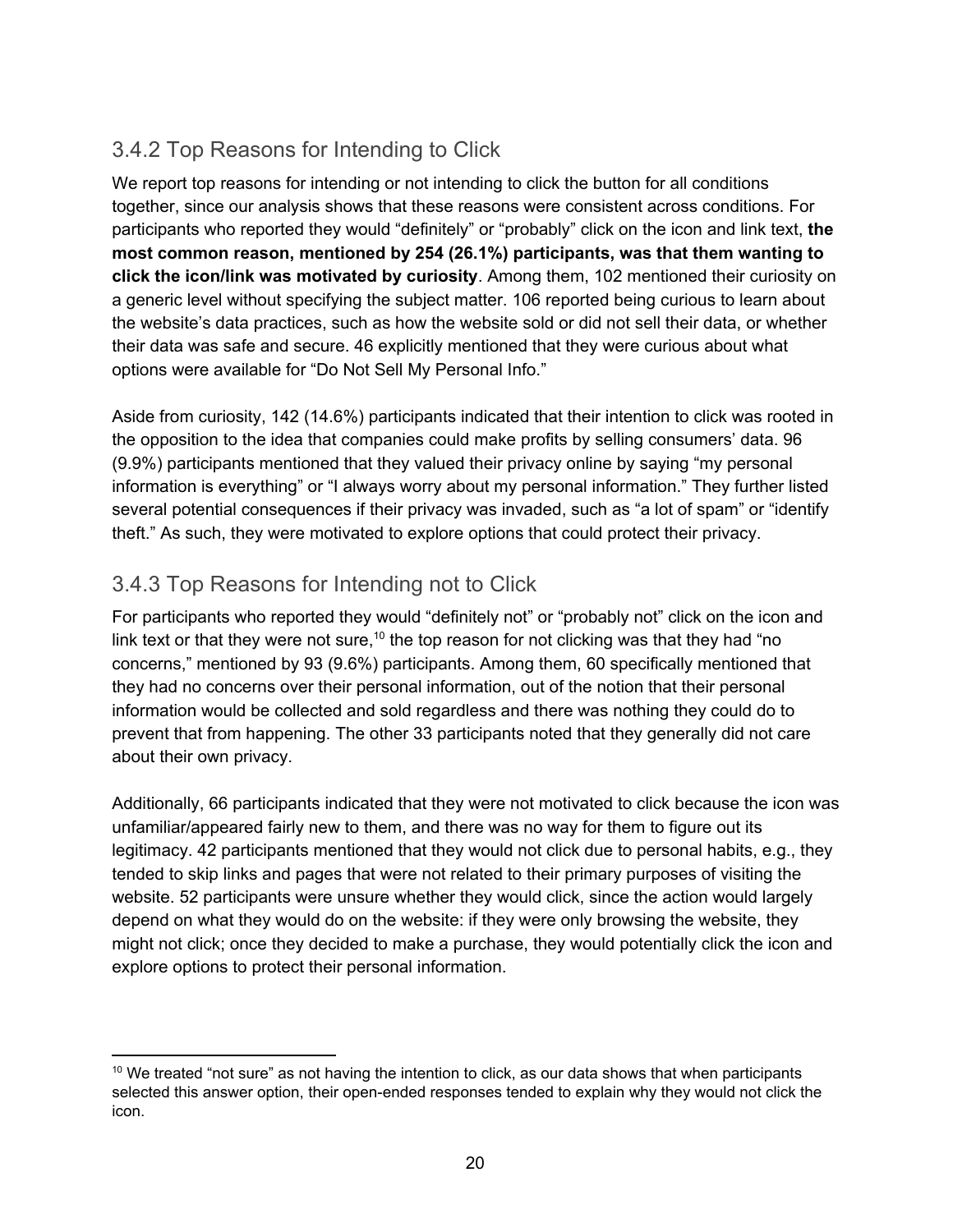# <span id="page-21-0"></span>3.6 Recognizability at a Small Scale

 In the course of working with the candidate icons, we observed that most of them were difficult Person could be particularly problematic, while StopSign was easier to interpret when scaled to recognize when scaled to a small size (e.g., 16x16 pixels). The fine lines in PriceTag and down.

# <span id="page-21-1"></span>3.5 Comparison with Previous Findings

 In the current study we did not ask participants to comment on what they thought the icons conveyed until after they had seen them with the accompanying text. However, in our February 4 report [1] (which surveyed participants from across the US, not just California), we reported on participants' responses when we asked each of them to interpret one of five proposed icons without any accompanying text in our round 2 icon test (four icons developed by us; one proposed by the DAA). Three of those icons are similar to three of the icons tested in the current study, and thus it is useful to revisit our previous findings. In particular, the *Person* icon resembles the previously tested *ID card* icon, the *DoNot* icon resembles the previously tested *Slash-dollar* icon, and the *StopSign* icon resembles the previously tested *Stop-dollar* icon.

 As shown in the summary of responses from the February 4 report shown in Table 4, most participants who saw these icons had misconceptions about the meaning of each icon, and these misconceptions were similar to what we found in the current study when we asked participants to explain the reason behind their ratings for each icon (summarized in Table 3).

 The presence of the dollar sign in three of the icons invoked the concept of money. In the case of the *ID card* it most commonly conveyed the incorrect idea that something costs money, and only occasionally the correct (but incomplete) notion that the symbol was related somehow to a person and money. In the case of the *Slash-dollar* icon, it mostly conveyed that something is free or that cash/dollars are not accepted, and only occasionally conveyed the correct (but incomplete) notion that selling is not allowed. In the case of the *Stop-dollar* icon, it mostly conveyed concepts related to money and prices, with no correct interpretations. The *DAA* icon did not fare any better, with most participants interpreting it as conveying concepts related to getting more information or as an audio/video play button.

 On the other hand, our stylized *Toggle* icon was correctly interpreted by most participants as conveying concepts related to accepting/declining or activating/deactivating, or more generally, concepts related to options, choices, or settings. This is also incomplete, as it does not convey the kind of options that can be exercised. However, unlike the other icons tested, the *Toggle* icon did not tend to mislead participants. By reliably conveying "choice," this icon could complement and emphasize the "Do Not Sell" tagline and its correct interpretation, which was one of the reasons we recommended it.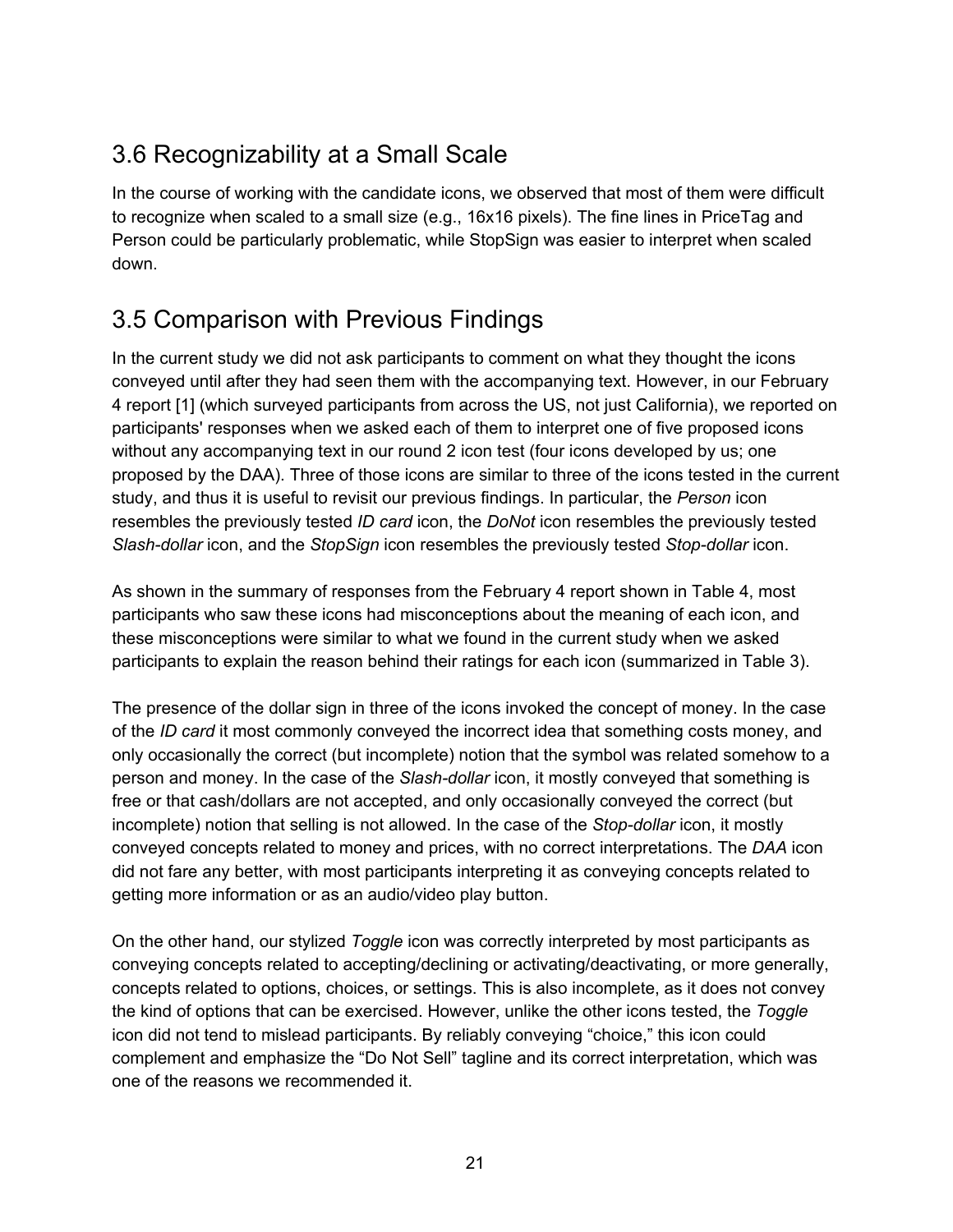| <b>Icon From</b><br><b>Previous Round</b><br>2 Icon Test | Similar Icon<br>From Phase 2<br><b>Study</b> | Common Interpretations (# of participants)<br><b>From Previous Round 2 Icon Test</b>                                                                                                                                                                          |
|----------------------------------------------------------|----------------------------------------------|---------------------------------------------------------------------------------------------------------------------------------------------------------------------------------------------------------------------------------------------------------------|
| Toggle                                                   |                                              | • accept/decline something (11)<br>• activate/deactivate something (5)<br>$\bullet$ okay/exit options (4)<br>$\bullet$ mark as true/false (4)                                                                                                                 |
| <b>DAA</b>                                               |                                              | • get more information (15)<br>• start audio/video content (7)<br>• denotes website is safe or private (3)<br>$\bullet$ move forward or next (2)<br>• something related to ads (1)                                                                            |
| <b>ID</b> card                                           | <b>Person</b>                                | • something costs money (10)<br>• sending money to someone (4)<br>• account balance related (4)<br>• payment methods accepted by website (2)<br>• something related to a person and money<br>(3)<br>• price related (2)<br>• receiving money from someone (2) |
| Slash-dollar                                             | <b>DoNot</b>                                 | • something is free or requires no money (12)<br>• cash/dollars not accepted (7)<br>$\bullet$ money (4)<br>• selling is not allowed (1)                                                                                                                       |
| Stop-dollar                                              | <b>StopSign</b>                              | $\bullet$ money (14)<br>$\bullet$ price related (6)<br>$\bullet$ stop spending money (5)<br>$\bullet$ something costs money (2)<br>$\bullet$ stop (2)                                                                                                         |

 *Table 4: Summary of responses to "What does this symbol communicate to you?" from participants who saw icons without taglines in the Round 2 icon test reported in our prior study [1]. Correct interpretations are highlighted with bold text. Similar icons in our current study are shown in the second column.*

 The February 4 report also reported on the results of our Opt-Out Icon + Tagline Combination Study, in which we showed participants icon and tagline combinations in the context of the fictitious shoe retailer website and asked "What do you think would happen if you clicked on the symbol and link in the highlighted area on this web page?" We tested the *DAA icon*, *Slash-dollar* icon, *Toggle icon*, and no icon in combination with five taglines and no tagline. We revisited the results for these icons in combination with the "Do Not Sell My Personal Information" tagline. We found similar rates of correct responses for each of these icons. Among incorrect responses,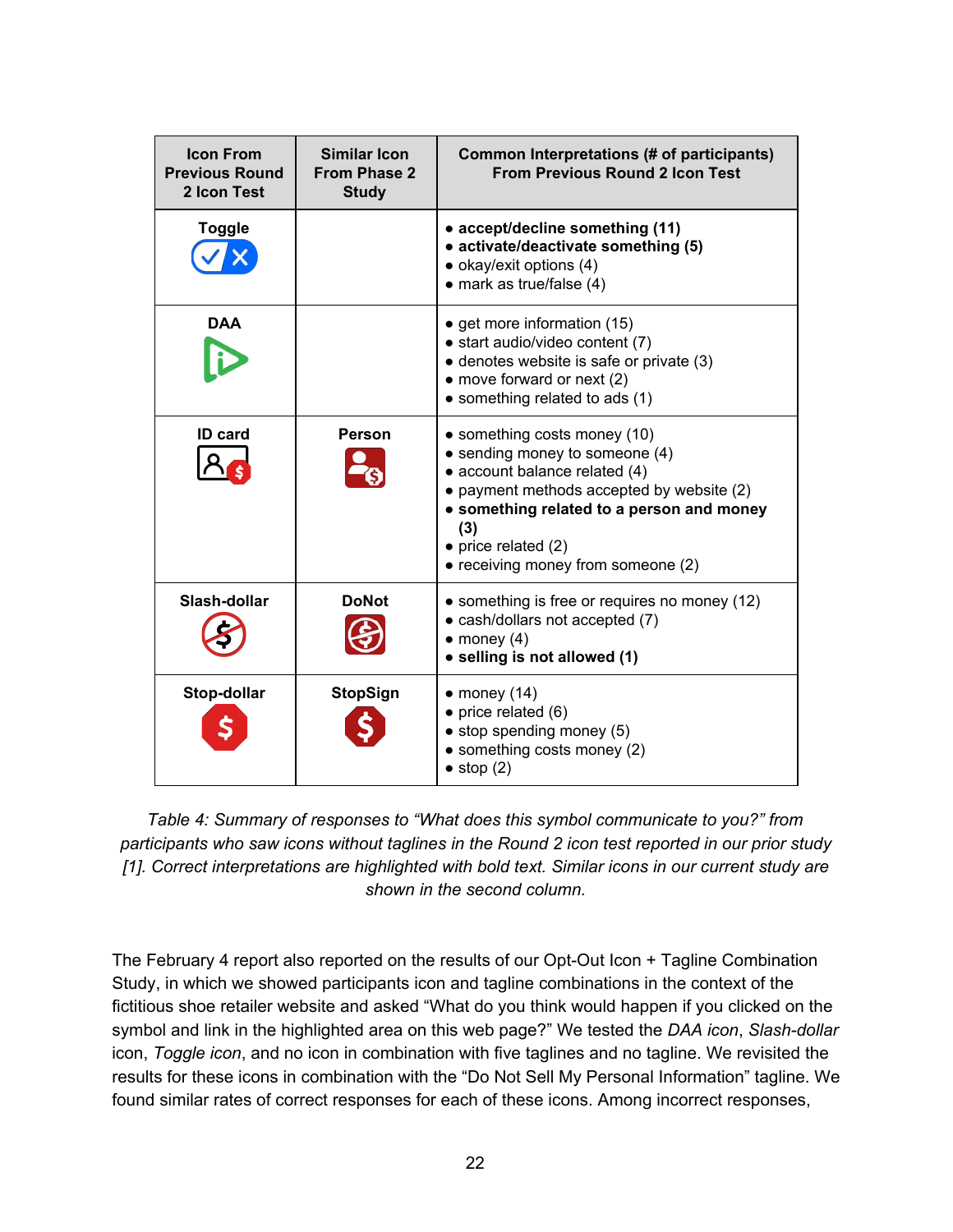besides the misconceptions mentioned in Table 4 regarding what the symbol communicates, we found a small number of other types of misconceptions about what happens when the symbol/link is clicked, including that clicking on the *Toggle icon* might immediately cause the website to either start or stop selling personal information. These misconceptions occurred less frequently when the icon was paired with the "Privacy Options" tagline.

# <span id="page-23-0"></span>4. Conclusions

 As can be seen from the summary of key findings from our quantitative analysis in Table 1, the effect of having an icon vs. no icon is nuanced. **While having an icon next to the link could make the link stand out (especially for the two octagon-shaped icons** *PriceTag* **and**  *StopSign***), more importantly, the tested candidate icons also negatively impacted participants' ability to generate correct expectations related to do-not-sell, and might induce misconceptions.** In addition, all of the candidate icons received low average ratings between 1 (slightly) and 3 (moderately) on a 5-point scale in response to the question "How well does the icon convey that there is an option to tell a website 'do not sell my personal information?'"

 The *DoNot* icon was most preferred by participants, but still scored only 2.41 on the 1-to-5 preference scale. While 291 participants noted that it was meaningful or conveyed relevant concepts, 636 participants did not find it meaningful or stated that it conveyed concepts related to sales, money, or payments. It was also the icon most likely to convey incorrectly that clicking would lead to a page with ads about privacy and security products. It did not grab participants' attention significantly more than a link with no icon.

 The *Person* icon was the second most preferred by participants, but scored only 2.37 on the 1-to-5 preference scale. While 278 participants noted that it was meaningful or conveyed relevant concepts, 664 participants did not find it meaningful or stated that it conveyed concepts related to sales, money, or payments. It was also the icon least likely to convey that clicking would lead to a page with choices about how personal information is sold by the website. It did not grab participants' attention significantly more than a link with no icon.

 The *PriceTag* icon was most likely to grab participants' attention. It was also the icon most likely to convey correctly that clicking would lead to a page with choices about how personal information is sold by the website and least likely to convey incorrectly that clicking would lead to a page with ads about privacy and security products. However, it was least preferred by participants, scoring only 1.60 on the 1-to-5 preference scale and it was the icon participants described most frequently as not conveying its intended meaning. While 81 participants noted that it was meaningful or conveyed relevant concepts, 787 participants did not find it meaningful or stated that it conveyed concepts related to sales, money, or shopping. In particular, 370 (41%) participants considered the icon as conveying inaccurate information.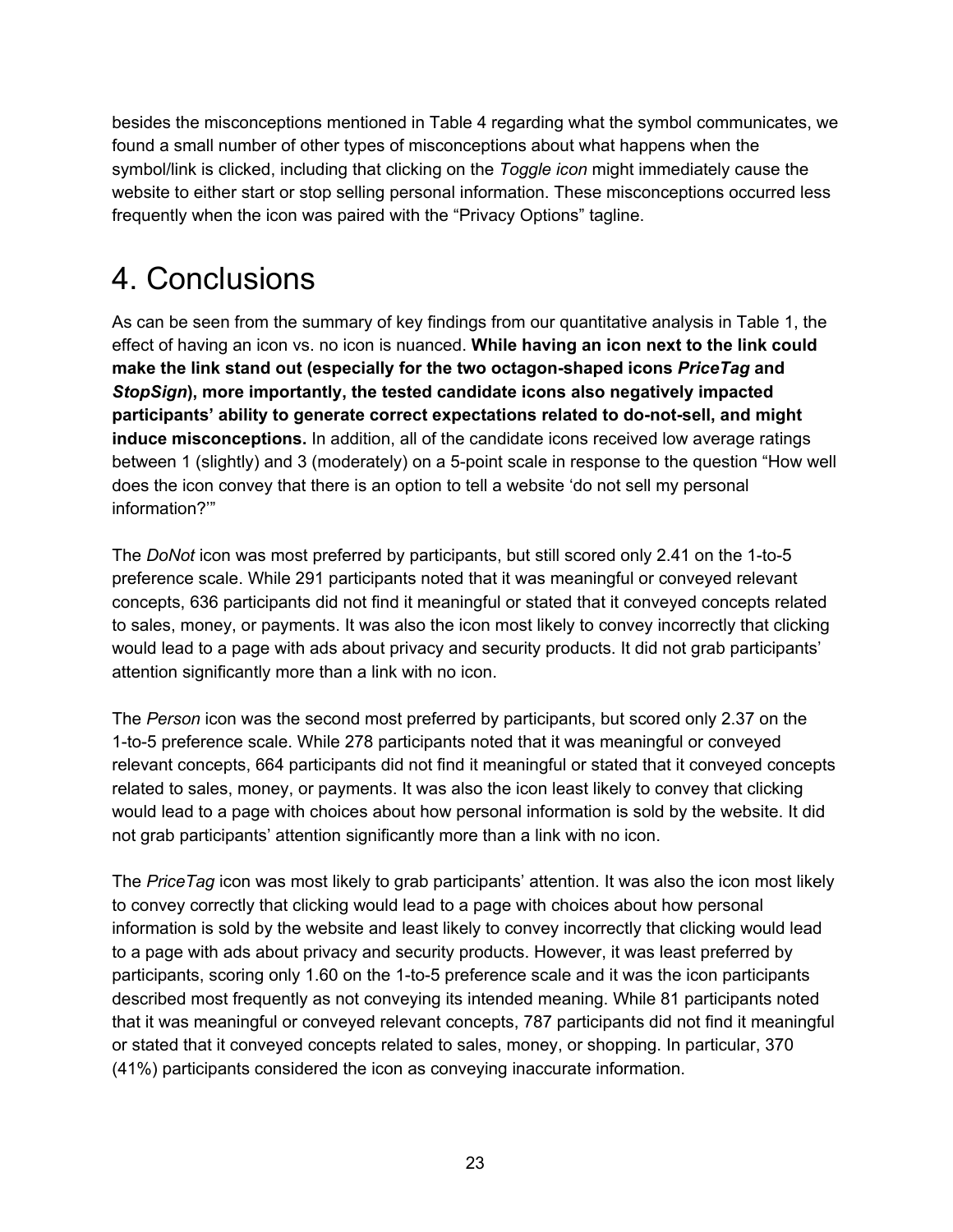The *StopSign* icon was second most likely to grab participants' attention. However, it was ranked third by participants, scoring only 1.81 on the 1-to-5 preference scale. While 103 participants noted that it was meaningful or conveyed relevant concepts, 724 participants did not find it meaningful or stated that it conveyed concepts related to sales, money, or payments. This icon appears to us to be the icon most recognizable at a small scale, but we did not test this with participants.

 We found the same types of misconceptions about the meaning of icons when we tested similar designs for our February 4 report. However, as noted in Section 3.6, we also found that our previously tested stylized blue toggle icon reliably conveyed the concept of choice, and thus might be worth considering as an alternative.

 **We recommend refraining from using one of the four tested icons to avoid generating problematic misconceptions.** Instead, alternative icons should be considered and evaluated, or only the link text should be used, accompanied by clear stipulations in the CCPA regulations to mandate where the link should be placed. These measures should be accompanied by extensive public education efforts to increase consumers' awareness of the link and where it is commonly located.

# <span id="page-24-0"></span>References

- 1. L.F. Cranor, H. Habib, Y. Zou, A. Acquisti, J. Reidenberg, N. Sadeh, F. Schaub. Design and Evaluation of a Usable Icon and link text to Signal an Opt-Out of the Sale of Personal Information as Required by CCPA. February 4, 2020. <https://oag.ca.gov/sites/all/files/agweb/pdfs/privacy/ccpa-cranor.pdf>
- 2. L.F. Cranor, H. Habib, Y. Zou, A. Acquisti, J. Reidenberg, N. Sadeh, F. Schaub. User Testing of the Proposed CCPA Do-Not-Sell Icon. February 24, 2020. In *Written Comments Received During 2nd 15-Day Comment Period*, [https://oag.ca.gov/sites/all/files/agweb/pdfs/privacy/ccpa-2nd-15day-comments-031120.p](https://oag.ca.gov/sites/all/files/agweb/pdfs/privacy/ccpa-2nd-15day-comments-031120.pdf) [df](https://oag.ca.gov/sites/all/files/agweb/pdfs/privacy/ccpa-2nd-15day-comments-031120.pdf)
- 3. Revised Proposed Regulations, modified February 10, 2020. Office of the California Attorney General.

```
https://oag.ca.gov/sites/all/files/agweb/pdfs/privacy/ccpa-text-of-mod-clean-020720.pdf
```
 4. Revised Proposed Regulations, modified March 11, 2020. Office of the California Attorney General. [https://oag.ca.gov/sites/all/files/agweb/pdfs/privacy/ccpa-text-of-second-set-clean-03112](https://oag.ca.gov/sites/all/files/agweb/pdfs/privacy/ccpa-text-of-second-set-clean-031120.pdf)

[0.pdf](https://oag.ca.gov/sites/all/files/agweb/pdfs/privacy/ccpa-text-of-second-set-clean-031120.pdf)

 5. Redmiles, Elissa M., Sean Kross, and Michelle L. Mazurek. "How well do my results generalize? comparing security and privacy survey results from mturk, web, and telephone samples." In 2019 IEEE Symposium on Security and Privacy (SP), pp. 1326-1343. IEEE, 2019.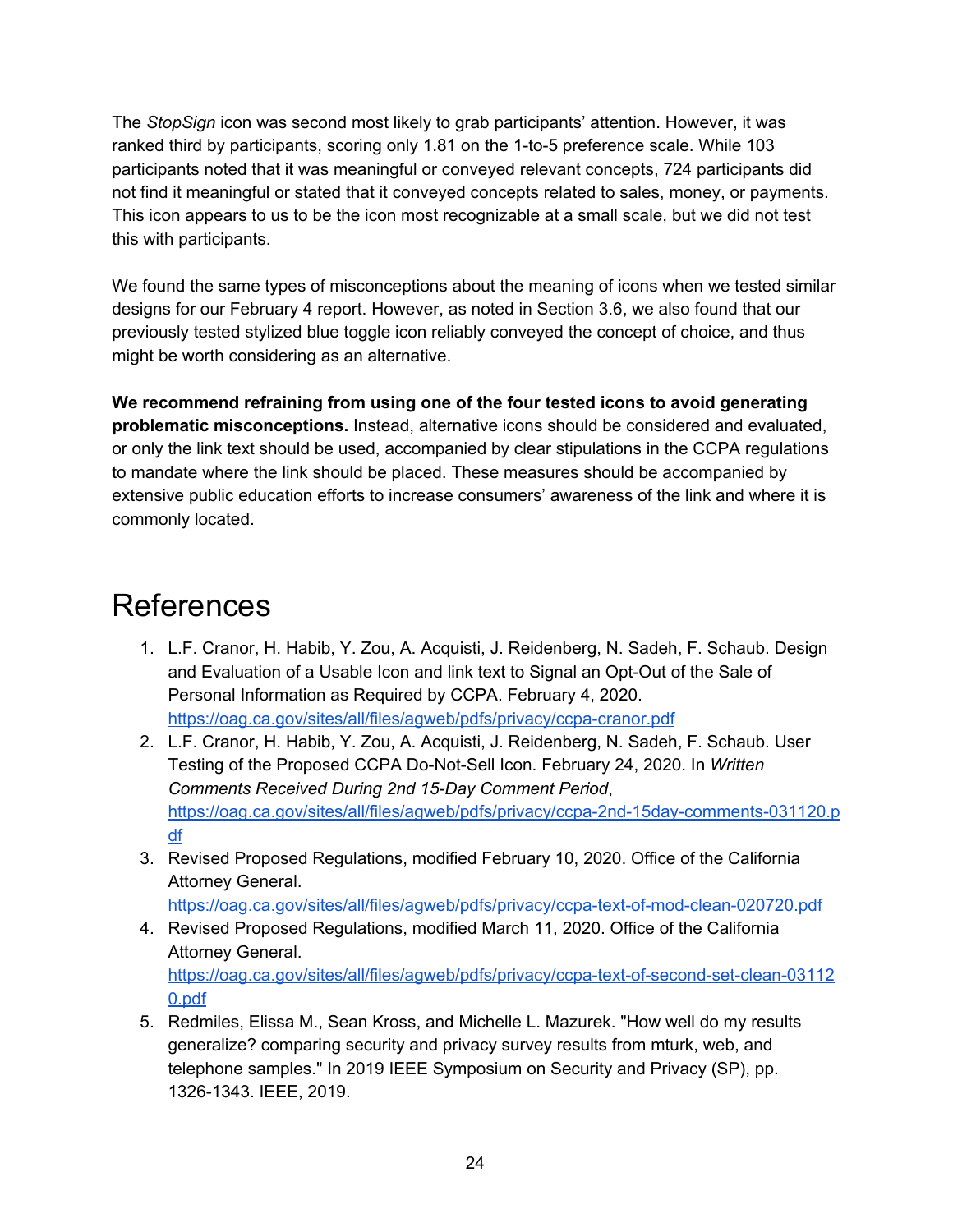- 6. United States Census Bureau. 2020. 2018 American Community Survey 1-Year Estimates Data Profiles: ACS Demographic and Housing Estimates (California). [https://data.census.gov/cedsci/table?hidePreview=true&q=DP05%3A%20SELECTED%2](https://data.census.gov/cedsci/table?hidePreview=true&q=DP05%3A%20SELECTED%20HOUSING%20CHARACTERISTICS%20IN%20THE%20UNITED%20STATES&table=DP05&tid=ACSDP1Y2018.DP05&lastDisplayedRow=29&g=0400000US06) [0HOUSING%20CHARACTERISTICS%20IN%20THE%20UNITED%20STATES&table=](https://data.census.gov/cedsci/table?hidePreview=true&q=DP05%3A%20SELECTED%20HOUSING%20CHARACTERISTICS%20IN%20THE%20UNITED%20STATES&table=DP05&tid=ACSDP1Y2018.DP05&lastDisplayedRow=29&g=0400000US06) [DP05&tid=ACSDP1Y2018.DP05&lastDisplayedRow=29&g=0400000US06](https://data.census.gov/cedsci/table?hidePreview=true&q=DP05%3A%20SELECTED%20HOUSING%20CHARACTERISTICS%20IN%20THE%20UNITED%20STATES&table=DP05&tid=ACSDP1Y2018.DP05&lastDisplayedRow=29&g=0400000US06)
- 7. United States Census Bureau. 2020. 2018 American Community Survey 1-Year Estimates Data Profiles: Selected Social Characteristics in the United States (California). [https://data.census.gov/cedsci/table?hidePreview=true&q=DP02%3A%20SELECTED%2](https://data.census.gov/cedsci/table?hidePreview=true&q=DP02%3A%20SELECTED%20SOCIAL%20CHARACTERISTICS%20IN%20THE%20UNITED%20STATES&table=DP02&tid=ACSDP1Y2018.DP02&lastDisplayedRow=29&g=0400000US06) [0SOCIAL%20CHARACTERISTICS%20IN%20THE%20UNITED%20STATES&table=DP](https://data.census.gov/cedsci/table?hidePreview=true&q=DP02%3A%20SELECTED%20SOCIAL%20CHARACTERISTICS%20IN%20THE%20UNITED%20STATES&table=DP02&tid=ACSDP1Y2018.DP02&lastDisplayedRow=29&g=0400000US06) [02&tid=ACSDP1Y2018.DP02&lastDisplayedRow=29&g=0400000US06](https://data.census.gov/cedsci/table?hidePreview=true&q=DP02%3A%20SELECTED%20SOCIAL%20CHARACTERISTICS%20IN%20THE%20UNITED%20STATES&table=DP02&tid=ACSDP1Y2018.DP02&lastDisplayedRow=29&g=0400000US06)
- 8. United States Census Bureau. 2020. Annual Estimates of the Resident Population for Counties: April 1, 2010 to July 1, 2019 (California). [https://www2.census.gov/programs-surveys/popest/tables/2010-2019/counties/totals/co](https://www2.census.gov/programs-surveys/popest/tables/2010-2019/counties/totals/co-est2019-annres-06.xlsx)[est2019-annres-06.xlsx](https://www2.census.gov/programs-surveys/popest/tables/2010-2019/counties/totals/co-est2019-annres-06.xlsx)
- 9. Chen, H., Cohen, P., & Chen, S. (2010). How big is a big odds ratio? Interpreting the magnitudes of odds ratios in epidemiological studies. *Communications in Statistics—simulation and Computation*, *39*(4), 860-864.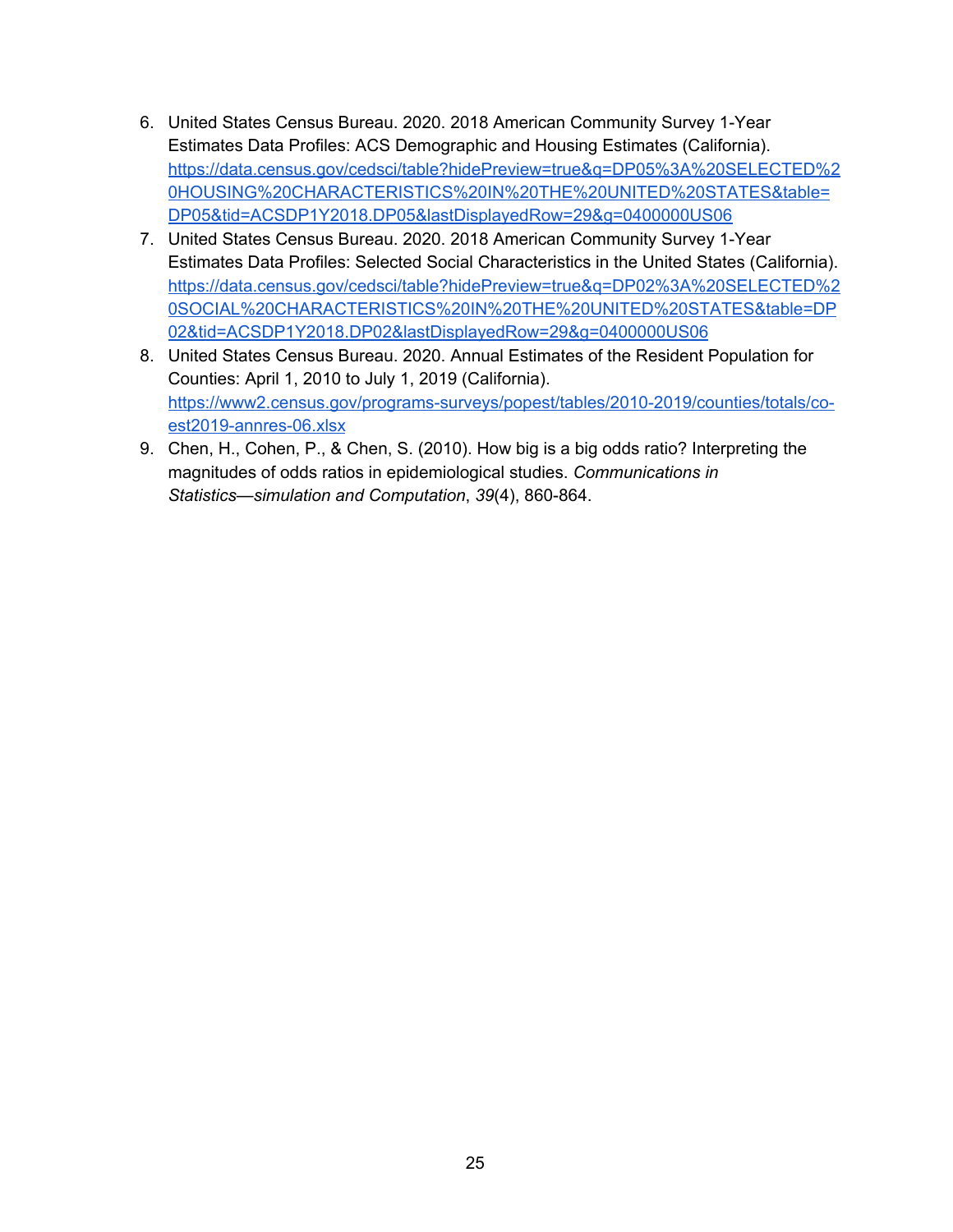# <span id="page-26-0"></span>Appendix A: Survey Questions

### **Survey instruction**

 We will show you a screenshot of a website on the next page and will ask you to answer a number of questions about it. Make sure not to reveal any private or personally identifiable information about yourself or others in your responses to any open-ended questions.

#### **Attention**

#### *[Display the screenshot]*

 Imagine you were shopping at this online store and you wanted to know whether you could have a pair of shoes shipped to you overnight. Do you see a link you could click to find out? If the text in the screenshot above is too small to read, please zoom in as needed.

- Yes
- No

 *[If "Yes" to the last question]* Please describe the text of the link that could help you determine whether you could have a pair of shoes shipped to you overnight. *[Open-ended response]*

### *[Hide the screenshot]*

 Imagine you were shopping at this online store, and you were concerned about the store selling your personal information. Do you remember seeing any feature in the screenshot that you could use to prevent this from happening?

- Yes
- No

 *[If "Yes" to the last question]* You saw a feature that you could use to prevent the store from selling your personal information. Please describe what the feature looks like. *[Open-ended response]*

#### *[Display the screenshot]*

 Here is the same screenshot we showed you previously. Please take a look at it again. Do you see any feature in the screenshot that you could use to prevent the store from selling your personal information?

- Yes
- No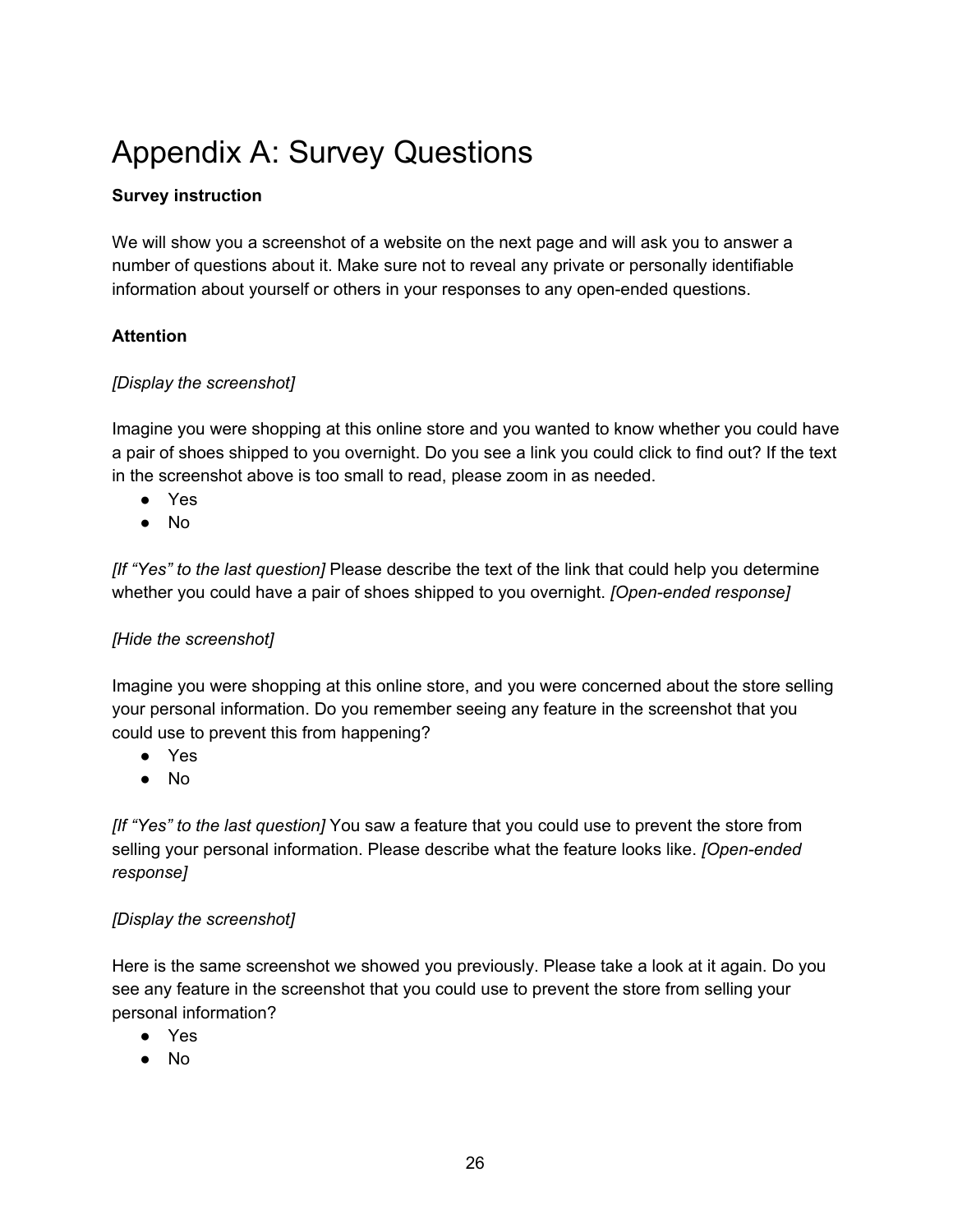*[If "Yes" to the last question]* You saw a feature that you could use to prevent the store from selling your personal information. Please describe what the feature looks like. *[Open-ended response]*

### **Intention to click**

 *[Display the screenshot, with icon and link highlighted in an orange box]*

### *[Display the zoomed-in icon and link]*

 Imagine this was the first time that you noticed this icon and link text on this or any other website. Do you think you would click on the icon and link?

- Definitely not
- Probably not
- Not sure
- Probablv
- Definitely

 You indicated you would *[piped answer option from the last question]* click on the icon and link, if you noticed them for the first time on this or any other website. Please describe why you selected this answer option. *[Open-ended response]*

### **Communication of "Do Not Sell"**

 *[Display the screenshot, with icon and link highlighted in an orange box]*

#### *[Display the zoomed-in icon and link]*

What do you think would happen if you clicked on this icon and link? *[Open-ended response]*

 Which of the following do you think could happen if you clicked on this icon and link? *[Answer options: definitely, probably, not sure, probably not, definitely not.]*

- ● It will take me to a page where I can confirm that I do not want my personal information to be sold by the website
- ● It will take me to a page with choices about how my personal information is sold by the website
- It will take me to a page with more details about how the website uses and shares my personal information
- It will give the website permission to sell my personal information
- It will cause the website to send me unwanted emails
- It will take me to a page with ads about privacy and security products
- It will take me to a page with sales, discounts, or free stuff
- It will take me to a page related to payment options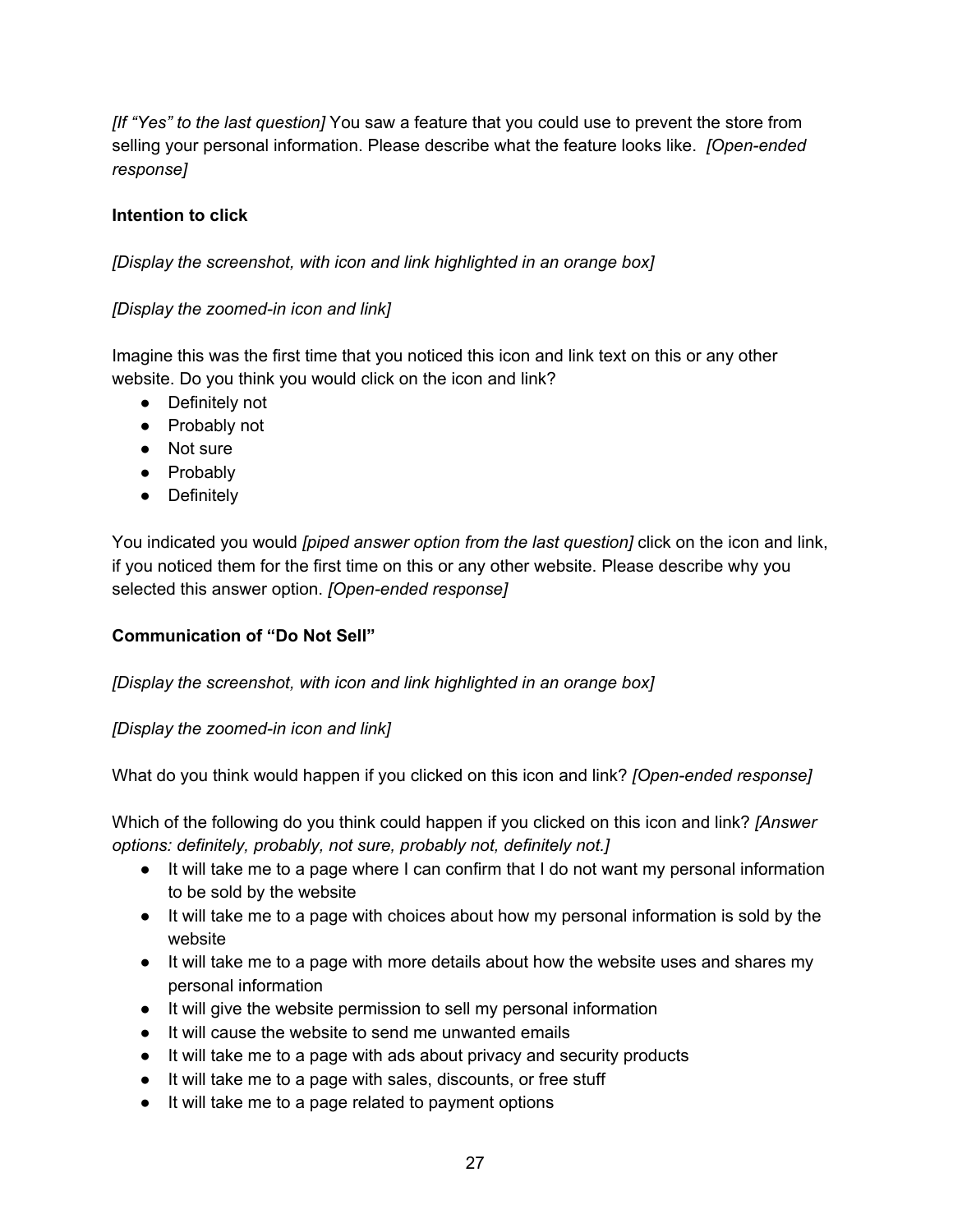#### **Icon preferences**

 *[For each of the four icons, display the following two questions. The order of icons are randomized.]*

 How well does the following icon convey that **there is an option to tell a website "do not sell my personal information?"** *[Answer options: I don't know, not at all, slightly, moderately, very well, extremely well]*

Please explain why you gave this rating. *[Open-ended response]*

### **Familiarity with CCPA**

 Are you aware of any laws in the United States that require companies to provide a "do not sell my personal information" option?

- No
- Yes (please name or describe them):  $_$

#### **Demographics**

What is your age?

- 18-24
- 25-34
- 35-44
- 45-54
- 55-64
- 65-74
- 75-84
- 85 or older
- Prefer not to answer

What is your gender?

- Woman
- Man
- Non-binary
- Prefer to self describe: <u>Letter</u>
- Prefer not to answer

What is your race / ethnicity? Please choose all that apply.

- White
- Black or African American
- Hispanic or Latino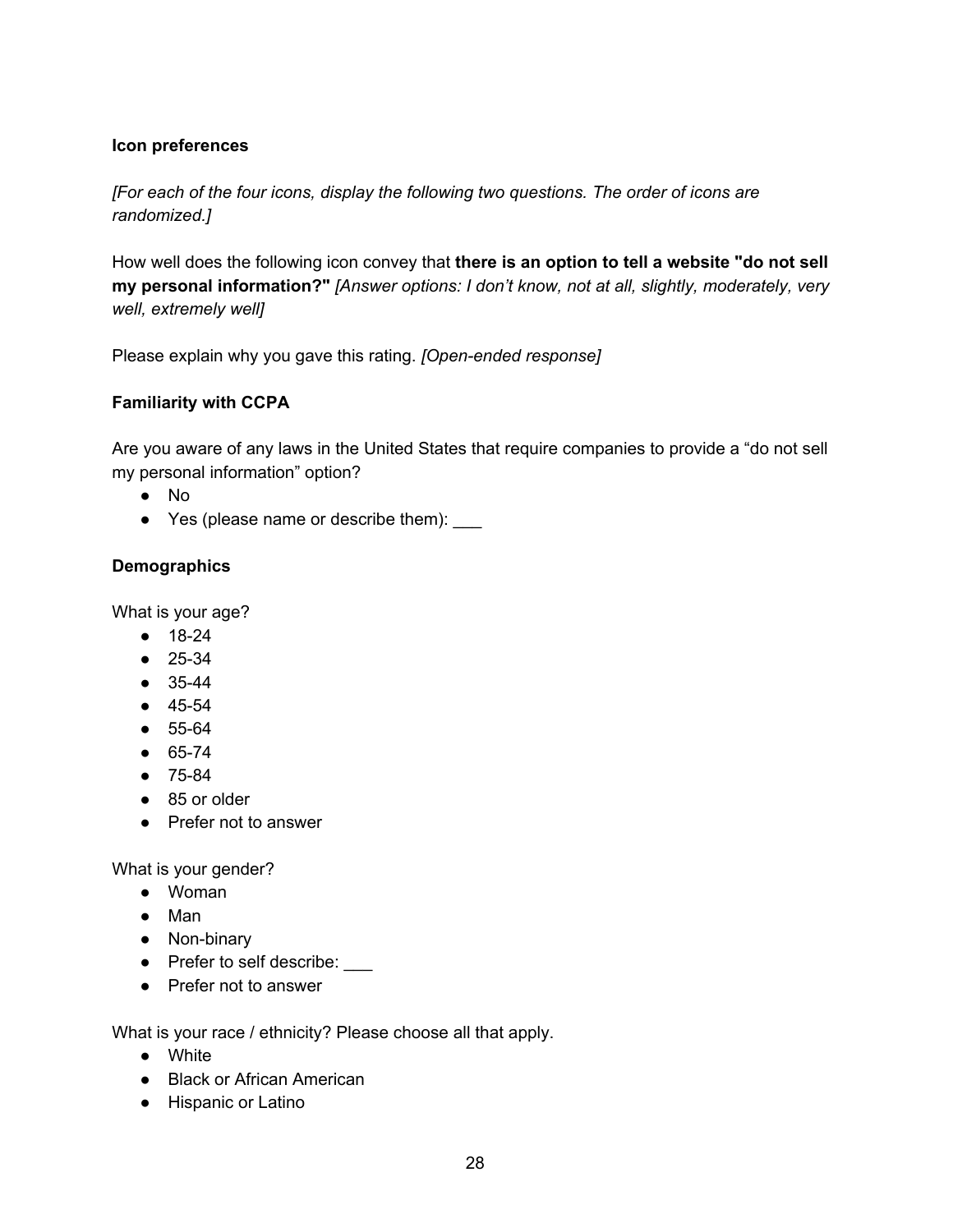- American Indian or Alaska Native
- Asian
- Native Hawaiian or other Pacific Islander
- Other:
- Prefer not to answer

What is the highest level of education you have completed?

- Less than high school
- High school degree or equivalent
- Some college, no degree
- Associate's degree, occupational
- Associate's degree, academic
- Bachelor's degree
- Master's degree
- Professional degree (e.g., J.D. and M.D.)
- Doctoral degree
- Prefer not to answer

What was your total household income before taxes during the past 12 months?

- Under \$15,000
- \$15,000 to \$24,999
- \$25,000 to \$34,999
- \$35,000 to \$49,999
- \$50,000 to \$74,999
- \$75,000 to \$99,999
- \$100,000 to \$149,999
- \$150,000 or above
- Prefer not to answer

 In which state do you currently reside? *[A drop down list of the 50 states, D.C. and Puerto Rico, in addition to "I do not reside in the United States" and "Prefer not to answer"]*

 *[If "California" is selected]* Please enter the 5-digit ZIP code of the area you currently reside in. If you prefer not to answer, please enter "00000".

 *[If "California" is selected]* In which county of California do you currently reside? *[A drop down list of all California counties, in addition to "I don't know" and "Prefer not to answer"]*

Which of the following best describes your primary occupation?

- Administrative support (e.g., secretary, assistant)
- Art, Writing, or Journalism (e.g., author, reporter, sculptor)
- Business, Management, or Financial (e.g., manager, accountant, banker)
- Education or science (e.g., teacher, professor, scientist)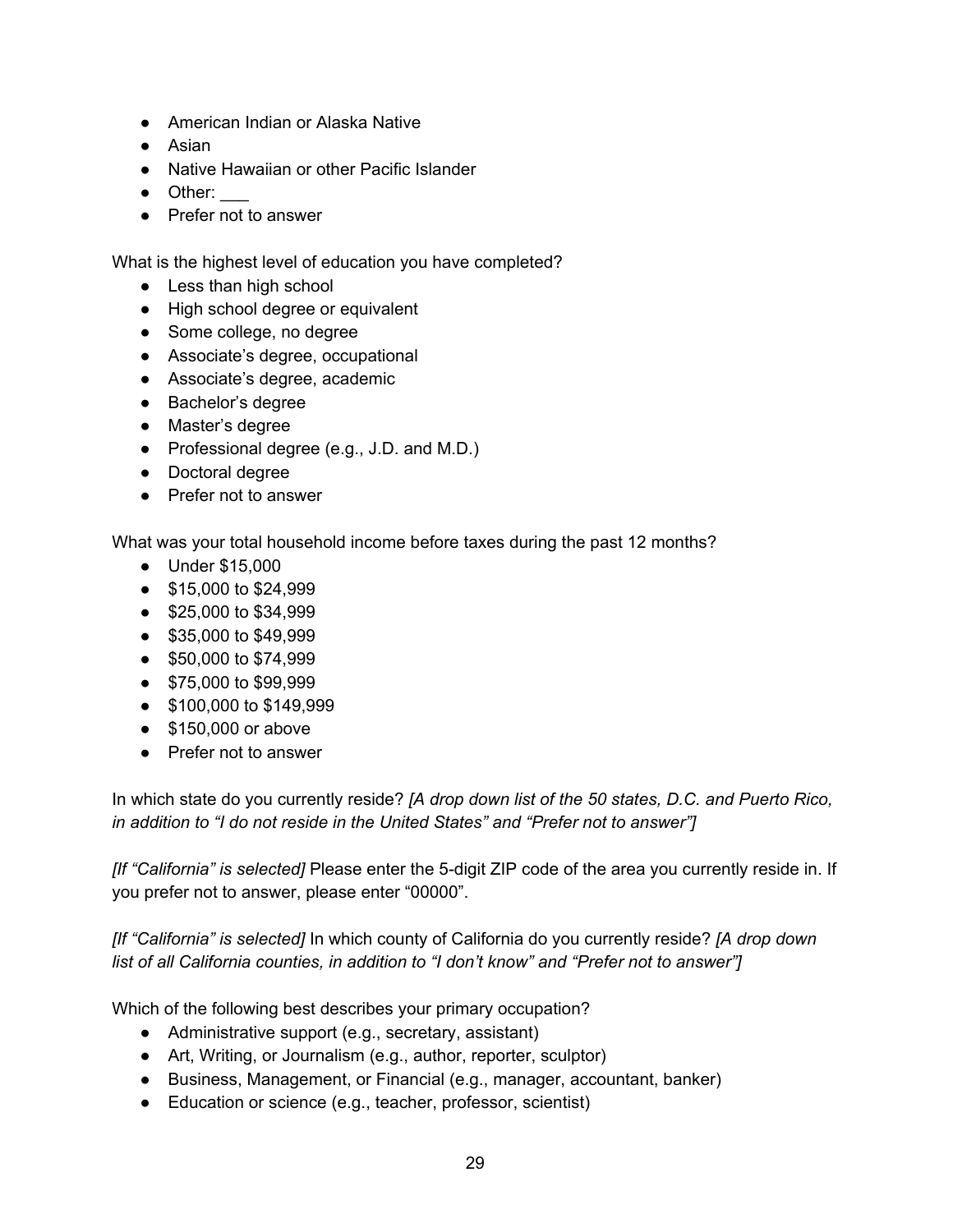- Legal (e.g., lawyer, paralegal)
- Medical (e.g., doctor, nurse, dentist)
- Computer Engineering or IT Professional (e.g., programmer, IT consultant)
- Engineer in other fields (e.g., civil or bio engineer)
- Service (e.g., retail clerk, server)
- Skilled Labor (e.g., electrician, plumber, carpenter)
- Unemployed
- Retired
- College student
- Graduate student
- Mechanical Turk worker
- Other:
- Prefer not to answer

Which of the following best describes your educational background or job field?

- ● I have an education in, or work in, the field of computer science, computer engineering, or IT
- ● I do not have an education in, nor do I work in, the field of computer science, computer engineering or IT
- Prefer not to answer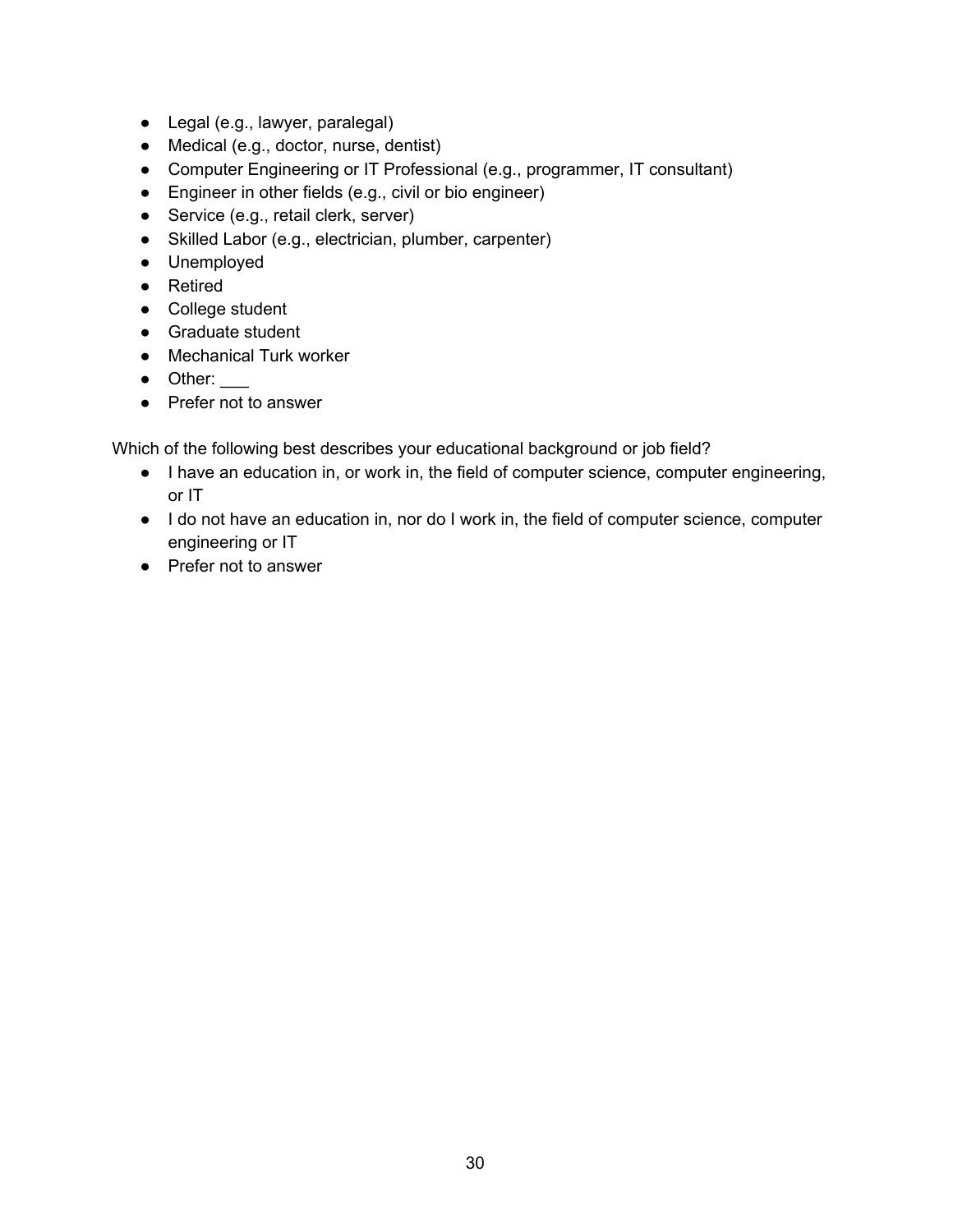# <span id="page-31-0"></span>Appendix B: Participant Demographics

| Category                                   | <b>Our Sample</b> | <b>Californians</b> |
|--------------------------------------------|-------------------|---------------------|
| Gender                                     |                   |                     |
| Men                                        | 50.4%             | 49.7%               |
| Women                                      | 47.6%             | 50.3%               |
| Non-binary                                 | 1.3%              | N/A                 |
| Prefer not to answer                       | 0.7%              | N/A                 |
| Age                                        |                   |                     |
| 18 to 24 years                             | 15.9%             | 8.5%                |
| 25 to 34 years                             | 40.5%             | 15.3%               |
| 35 to 44 years                             | 23.2%             | 13.3%               |
| 45 to 54 years                             | 11.7%             | 12.8%               |
| 55 to 64 years                             | 6.4%              | 12.1%               |
| 65 to 74 years                             | 1.9%              | 8.3%                |
| 75 years and over                          | 0.2%              | 6.0%                |
| Prefer not to answer                       | 0.2%              | N/A                 |
| Race                                       |                   |                     |
| White                                      | 47.9%             | 72.1%               |
| <b>Black or African American</b>           | 4.9%              | 6.5%                |
| American Indian and Alaska Native          | 0.2%              | 1.6%                |
| Asian                                      | 22.3%             | 15.3%               |
| Native Hawaiian and other Pacific Islander | 0.5%              | 0.5%                |
| Hispanic or Latino                         | 18.1%             | 39.3%               |
| Two or more races                          | 4.6%              | 36.8%               |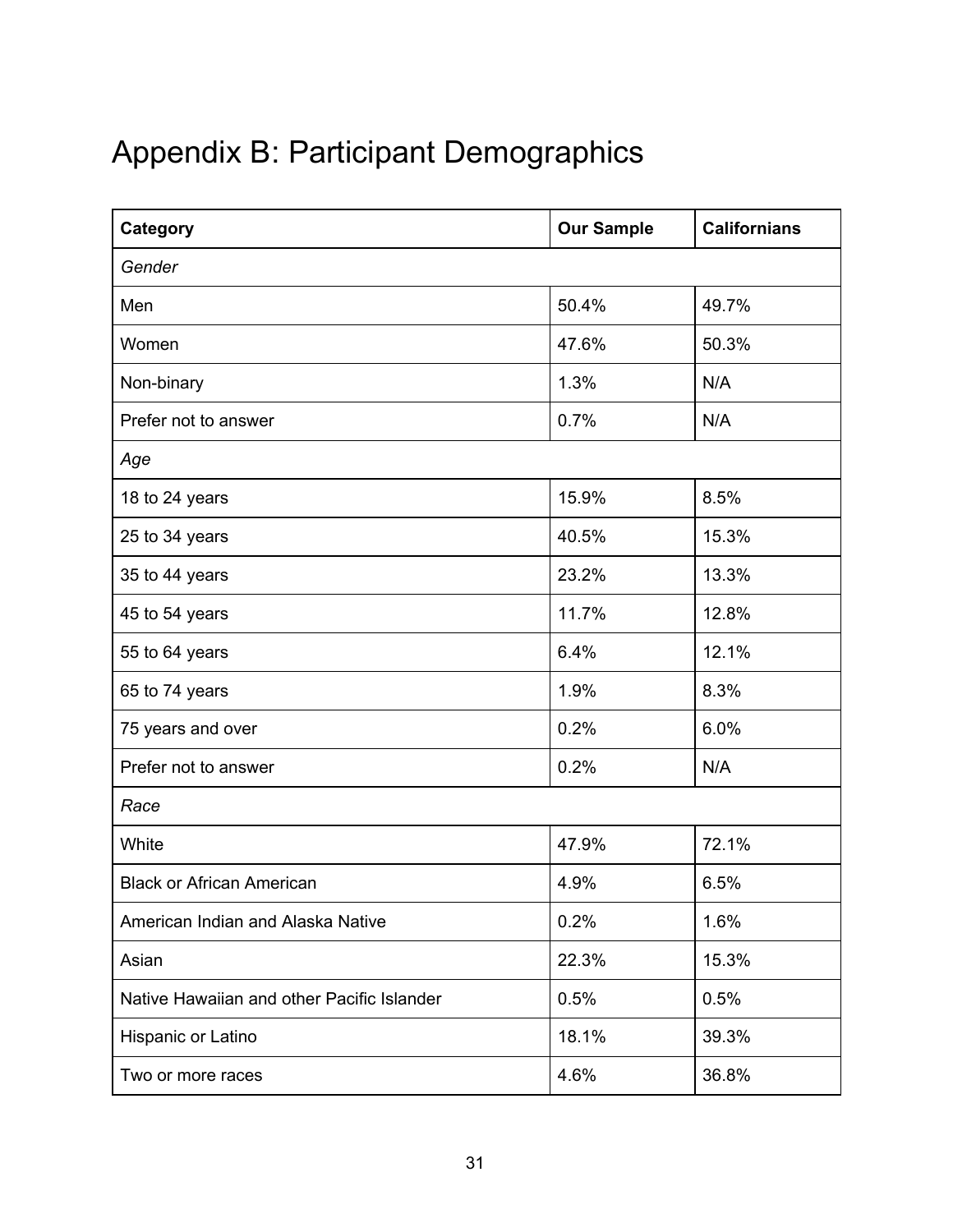| Other / Prefer not to answer                  | 1.6%  | N/A   |
|-----------------------------------------------|-------|-------|
| Education                                     |       |       |
| Less than high school                         | 0.3%  | 16.2% |
| High school degree or equivalent              | 7.5%  | 20.7% |
| Some college, no degree                       | 22.7% | 20.8% |
| Associate's degree (academic or occupational) | 10.3% | 8.0%  |
| Bachelor's degree                             | 45.5% | 21.3% |
| Graduate or professional degree               | 13.3% | 12.9% |
| Prefer not to answer                          | 0.4%  | N/A   |
| Region within California                      |       |       |
| Bay Area                                      | 13.5% | 19.0% |
| Central                                       | 13.3% | 11.0% |
| <b>Central Coast</b>                          | 3.5%  | 5.1%  |
| Desert                                        | 10.8% | 12.0% |
| Northern California                           | 10.7% | 10.6% |
| Southern                                      | 46.6% | 42.3% |
| Don't know / Prefer not to answer             | 1.6%  | N/A   |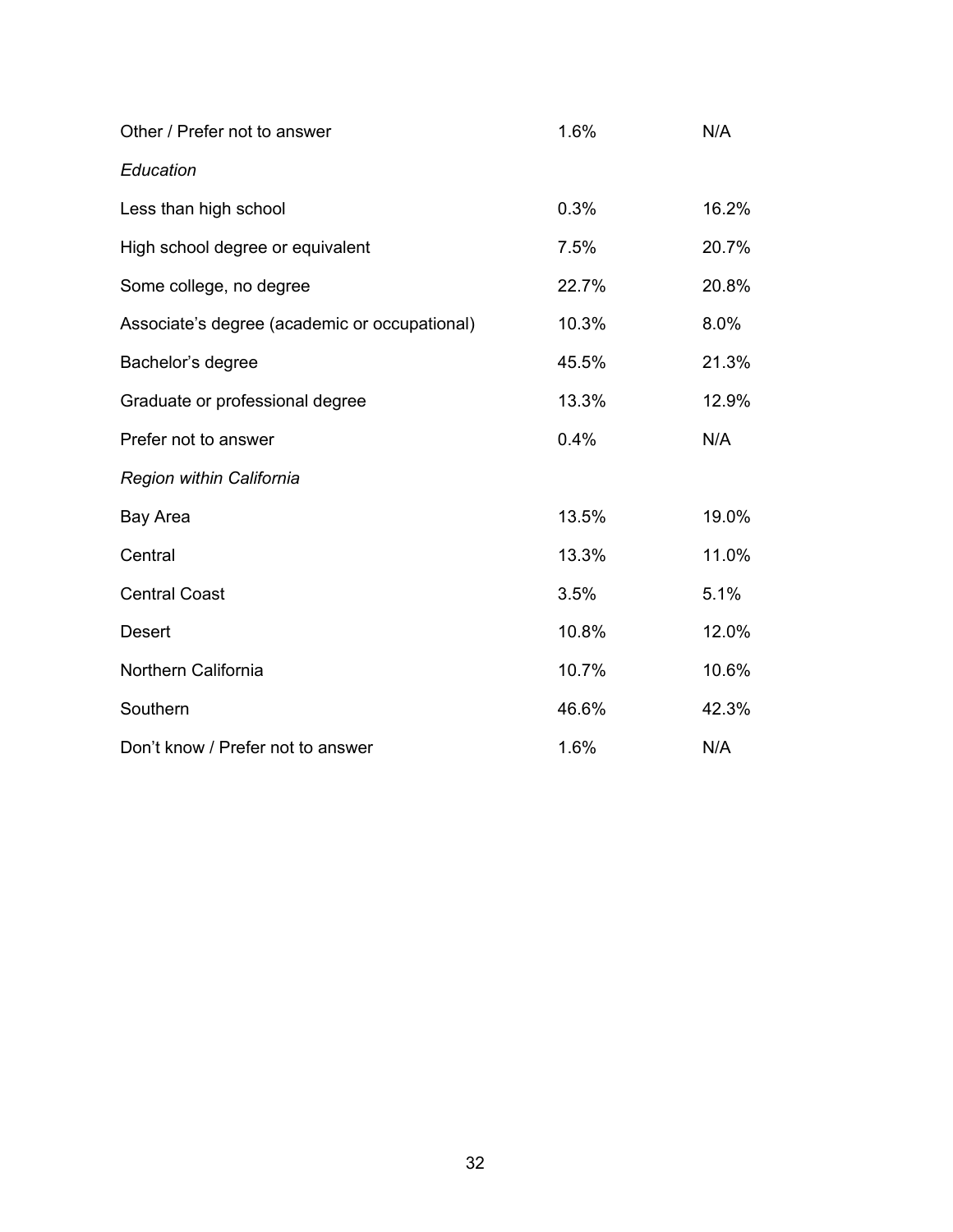# <span id="page-33-0"></span>Appendix C: Codebook

 **Open-ended responses for delivery link** (i.e., responses to "Please describe the text of the link that could help you determine whether you could have a pair of shoes shipped to you overnight.")

| Code      | <b>Definition</b>                                                | <b>Example</b>                                                  |
|-----------|------------------------------------------------------------------|-----------------------------------------------------------------|
| correct   | The text mentions the word "delivery"                            | "delivery link" "delivery information"                          |
| incorrect | The text does not include words that<br>are relevant to delivery | "find in the order list" "contact us"<br>"shipping information" |
| n/a       | Use it when the cell is empty                                    |                                                                 |

 **Open-ended responses for do-not-sell icon/link** (i.e., responses to "You saw a feature that you could use to prevent the store from selling your personal information. Please describe what the feature looks like.")

| Code      | <b>Definition</b>                                                                                                                                                                                           | <b>Example</b>                                                                           |
|-----------|-------------------------------------------------------------------------------------------------------------------------------------------------------------------------------------------------------------|------------------------------------------------------------------------------------------|
| correct   | The text mentions either a (red) icon or<br>the link text by naming it (do not sell<br>my personal information or do not sell<br>my info), or both, or the location (e.g.,<br>the bottom right of the page) | "It was a red icon and it stated next to<br>it: Do not sell my personal<br>information"  |
| incorrect | The text mentions something vague<br>about privacy/security, but does not<br>call out the do-not-sell icon or link                                                                                          | "privacy concerns related" "There was<br>a link about privacy" "privacy and<br>security" |
| n/a       | Use it when the cell is empty                                                                                                                                                                               |                                                                                          |

 **Open-ended responses for CCPA description** (i.e., responses to "Are you aware of any laws in the United States that require companies to provide a "do not sell my personal information" option? If yes, please name and describe them.")

| Code      | <b>Definition</b>                                                                                                                               | <b>Example</b>                                                                     |
|-----------|-------------------------------------------------------------------------------------------------------------------------------------------------|------------------------------------------------------------------------------------|
| correct   | The text spells out CCPA (California<br>Consumer Protection Act) or mentions that sell personal information to offer<br>California specifically | "California law requires all websites<br>an opt out option."                       |
| incorrect | The text mentions "a federal law" or<br>some other laws that are unrelated to                                                                   | "I don't know what the laws are called,<br>but I do believe there are Federal laws |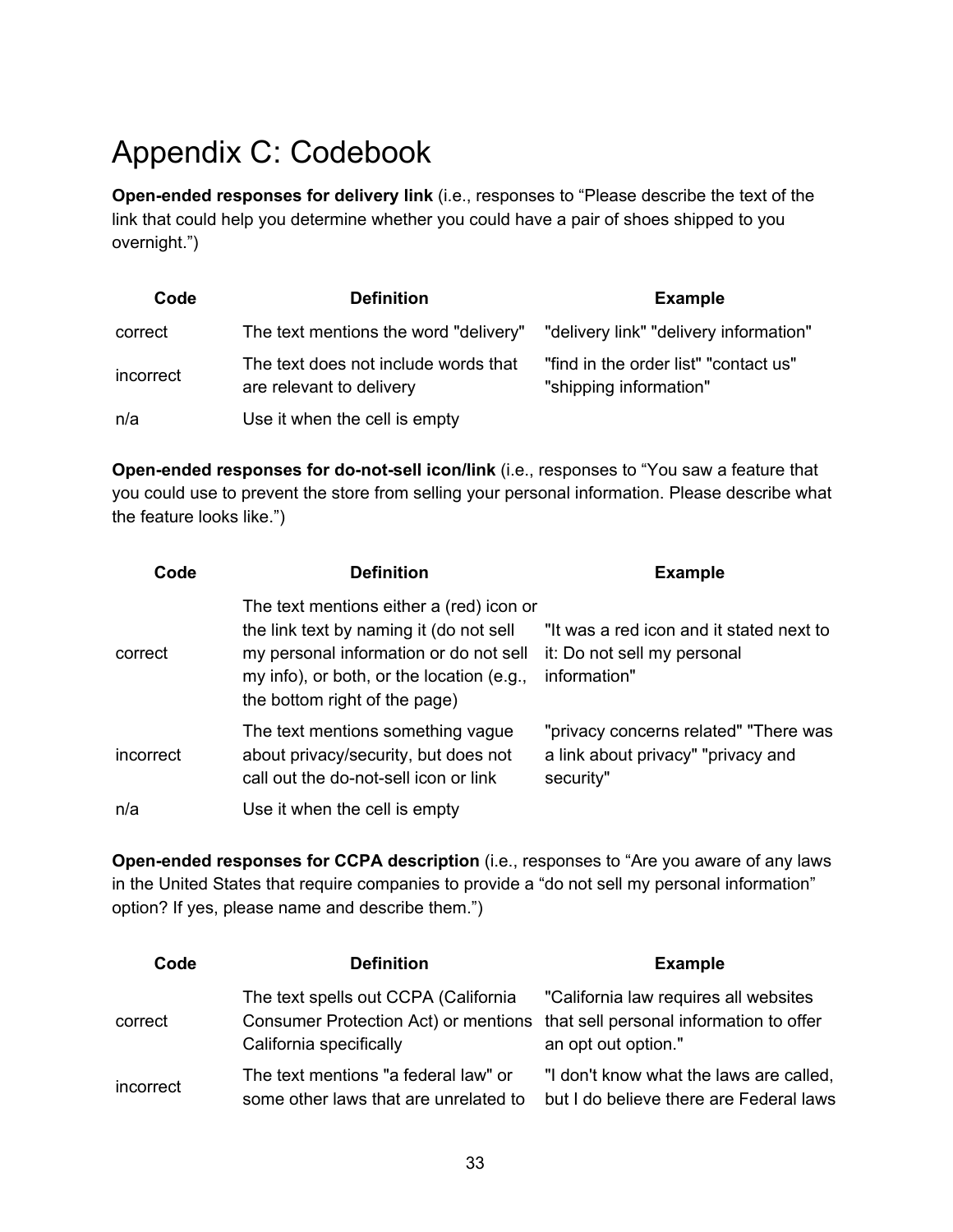do-not-sell that protect us from having our personal information sold."

n/a Use it when the cell is empty

 **Open-ended responses for expectations** (i.e., responses to "What do you think would happen if you clicked on this icon and link?")

| Code                                | <b>Definition</b>                                                                                                                                                                                                              | <b>Example</b>                                                                                                                                                     |
|-------------------------------------|--------------------------------------------------------------------------------------------------------------------------------------------------------------------------------------------------------------------------------|--------------------------------------------------------------------------------------------------------------------------------------------------------------------|
| do not sell:<br>choices             | Specific mentioning that consumers<br>will have the option to choose whether It would give me a bunch of options<br>or what types of data can or cannot be on not to sell my information.<br>sold to third-parties by the site |                                                                                                                                                                    |
| do not sell:<br>confirmation        | The link will lead to a page that double<br>checks the user does not want their<br>information to be sold                                                                                                                      | I would be taken to a page where I am<br>given more information about how this<br>store handles my data and asked to<br>make a final confirmation of my<br>choice. |
| do not sell:<br>immediate           | The company will stop selling the<br>user's personal data immediately                                                                                                                                                          | Exactly what it says. Would just not<br>put me on whatever lists that get sold<br>to third parties.                                                                |
| do not sell:<br>more info           | More info on how to make use of the<br>"do not sell" choice or how the<br>company does not sell consumer<br>information to third parties, a more<br>granular version of "more info: data<br>practices"                         | An explanation explaining what they<br>will not sell.                                                                                                              |
| do not sell:<br>payment<br>required | The user expect that they would need<br>to pay to prevent the company from<br>selling their data                                                                                                                               | I think it may take me to another page<br>where they want me to pay for this<br>feature.                                                                           |
| do not sell:<br>provide info        | The user will be asked to provide more I think it would lead me to another<br>information about themselves in order<br>to make a "do-not-sell" request                                                                         | page that I would have to fill out to<br>stop the selling of my information.                                                                                       |
| do not sell:<br>doubted             | Participant indicates that they are<br>skeptical that the do not sell request<br>would be honored                                                                                                                              | It would surprise me if it actually<br>worked to suppress the sale of one's<br>personal information.                                                               |
| garbage                             | Nonsensical text                                                                                                                                                                                                               | good                                                                                                                                                               |
| less privacy                        | The participant indicates that clicking                                                                                                                                                                                        | Your personal information will be                                                                                                                                  |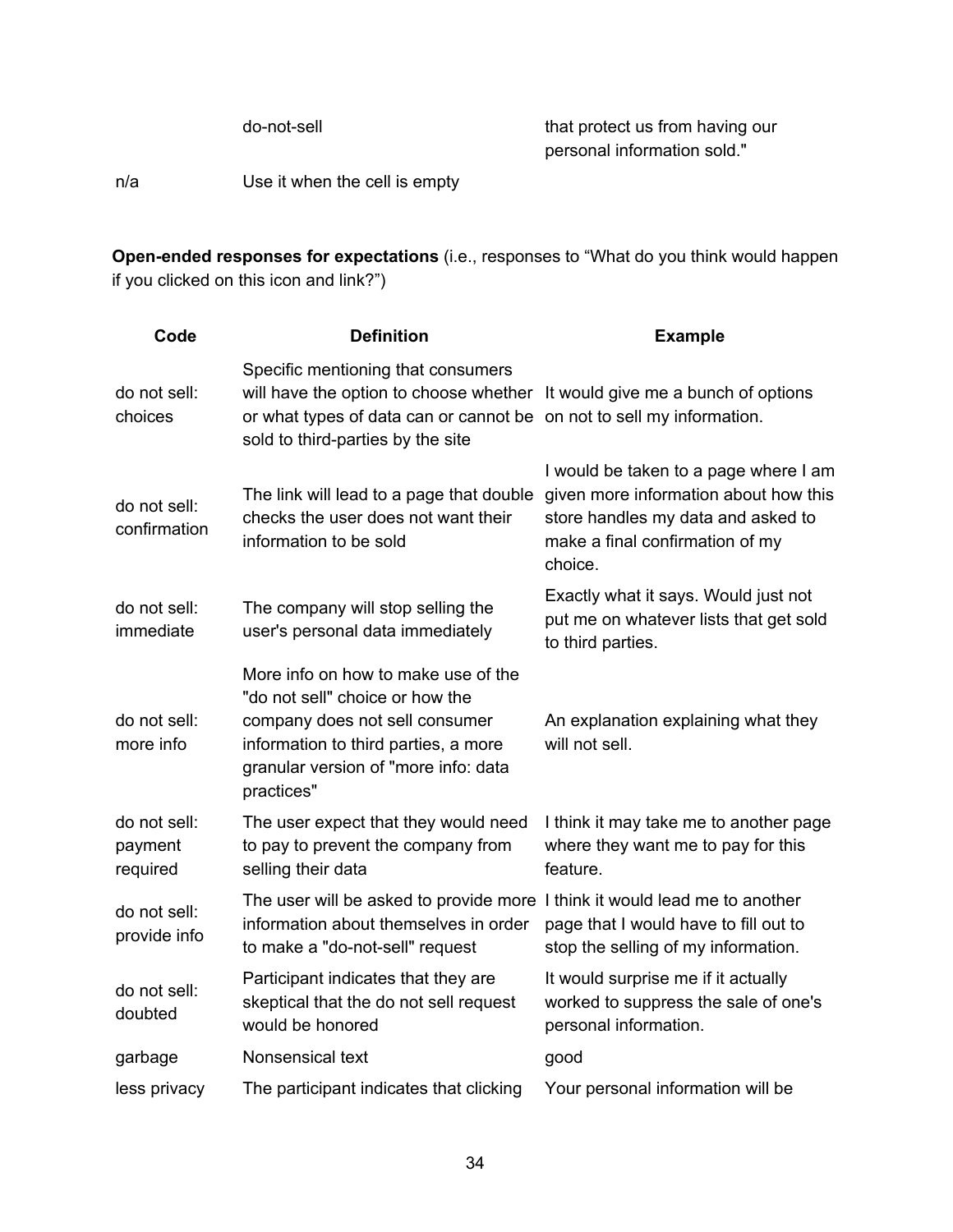| protection                   | the icon/link would lead to less privacy available and spread on the internet.<br>protection or another negative<br>outcome but doesn't specify that it's<br>because their data would now be sold                                      |                                                                                                                                                  |
|------------------------------|----------------------------------------------------------------------------------------------------------------------------------------------------------------------------------------------------------------------------------------|--------------------------------------------------------------------------------------------------------------------------------------------------|
| more info: data<br>practices | More info on how the site collects,<br>uses, and shares user data, a more<br>granular description of privacy policy                                                                                                                    | The page would take me to a<br>debriefing page of text informing me<br>how the online store will use my<br>personal information.                 |
| more info:<br>generic        | The generic feeling that they would<br>see more information, without<br>specifying that the information is<br>related to do-not-sell                                                                                                   | I think it would redirect me to a<br>different shopping link or supply<br>additional information.                                                |
| more info:                   | The link will lead to more information<br>talking about how one can protect their<br>privacy choices own privacy or make use of this site's<br>privacy settings                                                                        | I think it would lead to a page with the<br>company's privacy agreement. It<br>would tell you steps to take to keep<br>your information private. |
| more info:<br>es             | More info on the products and services I think it would lead me to a page with<br>products/servic sold on this website, also includes<br>promotions and discounts                                                                      | more information about how to<br>purchase these shoes.                                                                                           |
| more privacy<br>protection   | The user will enjoy a higher level of<br>privacy protection that does not relate<br>to do not sell, such as less tracking<br>and use of cookies, removing existing<br>collected data, or providing an<br>incognito version of the site | They will not track your behaviors and<br>save it.                                                                                               |
| new page                     | The link leads users to a new page or<br>opens up a modal but the response<br>does not specify what may be on this<br>page/modal                                                                                                       | It would send me to another webpage.                                                                                                             |
| not sure                     | The user is not sure what to expect                                                                                                                                                                                                    | I am not sure what would happen.                                                                                                                 |
| nothing                      | The user expects nothing would<br>happen if they clicked on the icon/link                                                                                                                                                              | Nothing at all. I think they would just<br>waste my time.                                                                                        |
| opt-out choices              | Mention "opt out" in a generic way but<br>does not specify "opt out of selling my<br>personal info," or opt out of other<br>things such as data collection                                                                             | It would give me an option to opt out.                                                                                                           |
| other                        | Miscellaneous responses                                                                                                                                                                                                                |                                                                                                                                                  |
| privacy                      | The user will be led to a page with                                                                                                                                                                                                    | I think it would take me to a page that                                                                                                          |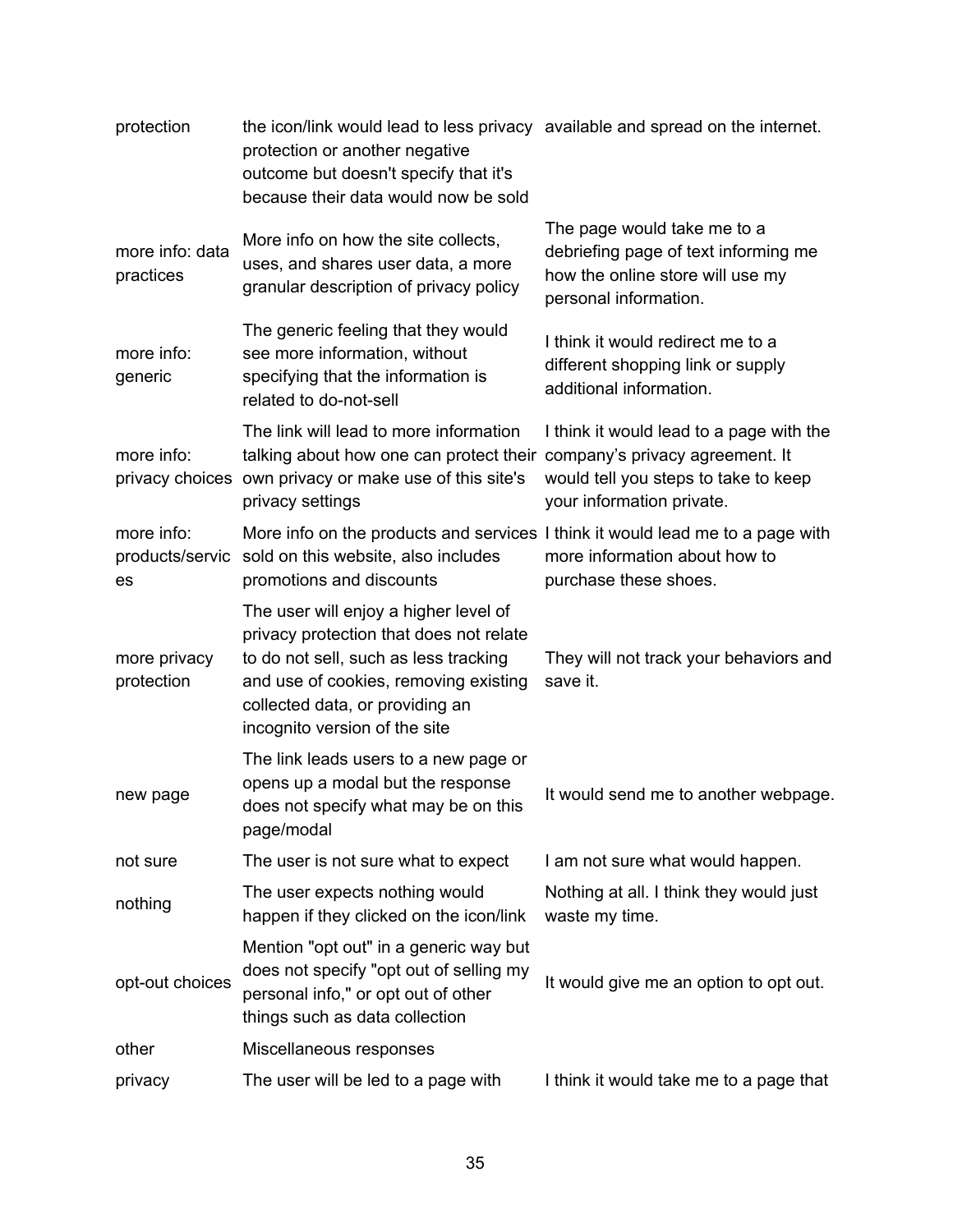| choices:<br>generic | choices/controls that can help protect<br>their privacy, without specifying the<br>privacy control is related to do-not-sell           | had an option to keep my privacy or<br>an explanation about what the website<br>does with personal information.                     |
|---------------------|----------------------------------------------------------------------------------------------------------------------------------------|-------------------------------------------------------------------------------------------------------------------------------------|
| privacy policy      | Mention the word "policy" "privacy"<br>policy" "transparency statement" "legal<br>statement" or having to agree to such<br>legal terms | Maybe it sends you to a privacy policy<br>page.                                                                                     |
| scam                | The link will lead to a scam, virus, or<br>other malicious content                                                                     | It could be a phishing link that makes<br>it seem to be safe but it's really not.                                                   |
| spamming            | The link leads to settings that would<br>bring the user annoying messages<br>such as unwanted emails                                   | Your IP address and information<br>would go to other sources and then<br>you would receive a bunch of emails<br>from other sources. |

 **Open-ended responses for intentions to click** (i.e., responses to "You indicated you would...click on the link, if you noticed it for the first time on this or any other website. Please describe why you selected this answer option.")

| Code                                   | <b>Definition</b>                                                                                                                                      | <b>Example</b>                                                                                                                                           |
|----------------------------------------|--------------------------------------------------------------------------------------------------------------------------------------------------------|----------------------------------------------------------------------------------------------------------------------------------------------------------|
| garbage                                | nonsensical text                                                                                                                                       | N/A                                                                                                                                                      |
| other                                  | used for responses that do not match<br>existing codes                                                                                                 |                                                                                                                                                          |
| against data<br>being sold             | The user opposes to the idea that<br>companies can make profits by selling<br>user data                                                                | I would not want my personal<br>information to be sold.                                                                                                  |
| commitment to<br>privacy               | The icon/link demonstrates the<br>company's commitment to user privacy values their customers' privacy.                                                | It goes to show that the website                                                                                                                         |
| curiosity:<br>collected data           | The user is curious to find out what<br>data about them is collected by the<br>website                                                                 | I would like to see what personal<br>information they collect and find out<br>more about it.                                                             |
| curiosity:<br>do-not-sell<br>choices   | The user is curious to know more<br>about what options are available for<br>"do not sell my personal info"                                             | To see what options were available to<br>block the selling of my info.                                                                                   |
| curiosity:<br>do-not-sell<br>practices | The user is curious to know more<br>about what data the website sells or<br>does not sell, how committed the<br>website is about not selling user data | I would be curious to know more<br>about this. I would want to know this<br>information as it pertains to this<br>website and also what it might tell me |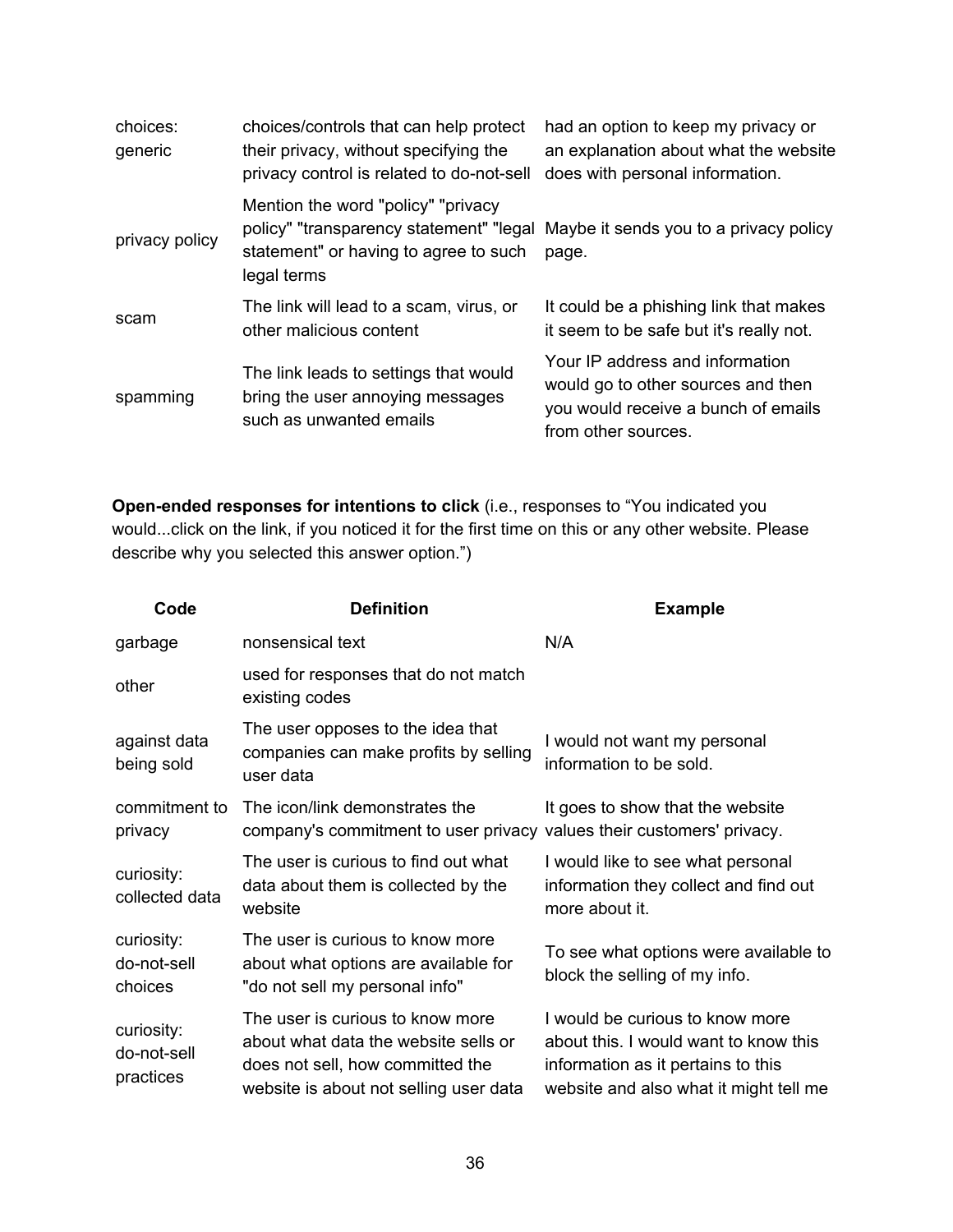|                                | etc.                                                                                                                                        | about any other website without this<br>link.                                                                                                                                |
|--------------------------------|---------------------------------------------------------------------------------------------------------------------------------------------|------------------------------------------------------------------------------------------------------------------------------------------------------------------------------|
| curiosity:<br>generic          | The user expresses a generic curiosity<br>of "checking out what's behind"                                                                   | I would be curious about what the link<br>would say. It would be easy enough to<br>click on the link and find out.                                                           |
| curiosity:<br>payment          | The user is curious to know whether<br>they will be charged to use the<br>do-not-sell control                                               | I am curious about why there is a<br>price tag as an icon. I would want to<br>know if they want us to pay a fee in<br>order for them not to sell our private<br>information. |
| trust issue                    | The user is unsure about the website's I wouldn't trust the site completely as<br>integrity                                                 | it is my first time using it.                                                                                                                                                |
| icon stands out                | The icon draws the user's attention to<br>it                                                                                                | It is red, which sticks out and is a sign,<br>which also sticks out.                                                                                                         |
| curiosity:<br>important info   | The user think what's behind the<br>icon/link is probably something<br>important                                                            | I would probably click on the icon; it<br>seems very important to read<br>regarding my personal information.                                                                 |
| value my<br>privacy            | The user says something along the<br>line of "I value my privacy" "I care<br>about my privacy"                                              | I would want to click on this link<br>because I definitely care about my<br>privacy online.                                                                                  |
| bad opt-out<br>experience      | The user expects that exercising the<br>do-not-sell control would be lengthy<br>and inconvenient                                            | It also seems like it would be a hassle<br>to opt into this service.                                                                                                         |
| limited website<br>usage       | The user expects that they won't use<br>the website a lot, and hence very little<br>data about them will be collected                       | I would not think about it too much,<br>especially if I did not plan on using the<br>website more than one purchase.                                                         |
| more research<br>needed        | The user says they need to do more<br>research to know whether the icon/link<br>is worth clicking                                           | I'm not sure exactly what that link<br>means. I would probably want to do a<br>little research or know a little more<br>about what that means before I<br>agreed to it.      |
| no concern:<br>data being sold | The user is not concerned about the<br>practice that websites sometimes sell<br>user data to third-parties                                  | it does not concern me enough or is a<br>big enough threat that I would<br>consider it.                                                                                      |
| no concern:<br>generic         | The user says something along the<br>line of "it doesn't concern me" but does Not usually a concern of mine.<br>not specify what "it" means |                                                                                                                                                                              |
| no concern:                    | The user says they don't really care                                                                                                        | I just don't care about my personal                                                                                                                                          |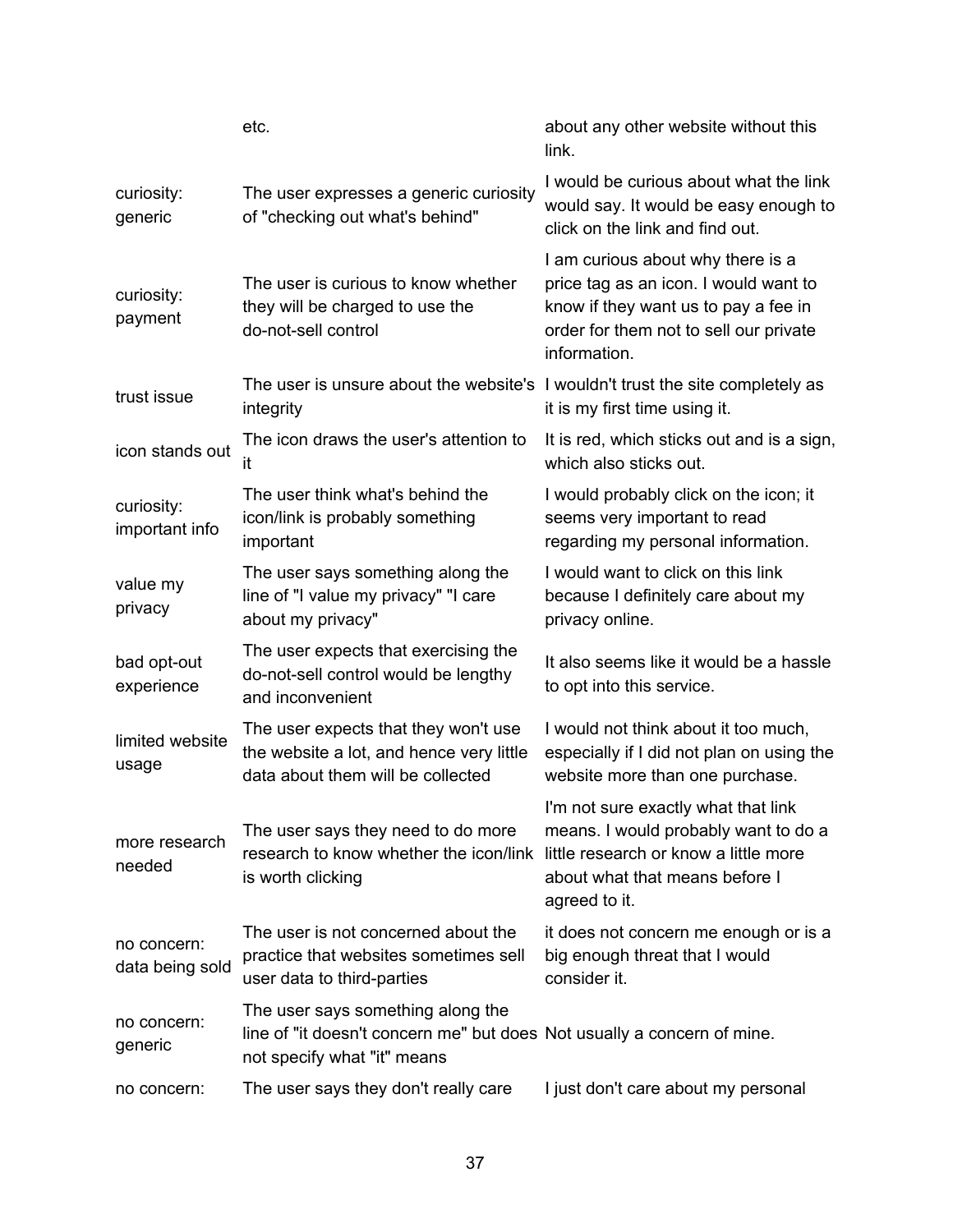| personal info            | about their personal<br>information/information collected by a<br>shopping website                                      | information like that, especially not on<br>a shoe vendor's site.                                                                                                                                                                                                                                          |
|--------------------------|-------------------------------------------------------------------------------------------------------------------------|------------------------------------------------------------------------------------------------------------------------------------------------------------------------------------------------------------------------------------------------------------------------------------------------------------|
| no meaningful<br>control | The user expects that the icon/link will<br>lead to lengthy information with no<br>meaningful control about do-not-sell | The title also made it seem like the<br>link is just a privacy information since<br>it is located under the information<br>section.                                                                                                                                                                        |
| phishing<br>concern      | The user fears that it might be a<br>phishing link                                                                      | I am not sure whether it's a phishing<br>link or not.                                                                                                                                                                                                                                                      |
| trust in the<br>website  | The user trusts that the website will<br>handle their data well                                                         | I have no reason to distrust the<br>website or think they would mishandle<br>my information in any way.                                                                                                                                                                                                    |
| negative<br>consequences | The user worry that they will suffer<br>negative consequences as a result of<br>using this do-not-sell control          | I would be worried about potential<br>negative consequences of clicking on<br>this link. For example, the store might<br>give me a harder time when I am<br>requesting a refund or disputing a<br>transaction because they don't like the<br>fact that I disallowed them from selling<br>my personal data. |
| personal habit           | The user has his/her own preferred<br>way of doing something                                                            | I don't normally do this for other<br>websites so I might not think so.                                                                                                                                                                                                                                    |
| location                 | The location of the icon is easily<br>missed by the user                                                                | Especially where right to left reading<br>is concerned it is listed almost last at<br>the lower right in a block of other fairly<br>nondescript information.                                                                                                                                               |
| usability                | The usability of the website will cause<br>the user not want to click                                                   | I think it is too much work to click the<br>link.                                                                                                                                                                                                                                                          |
| depends on<br>behaviors  | Whether the user decides to click on<br>the icons depends on whether they will<br>purchase something from the site      | I haven't entered any personal<br>information so I don't think I would feel<br>a need to click on it. If I had entered<br>any personal information, I might feel<br>differently.                                                                                                                           |
| distraction              | The user considers clicking on the<br>icons as a distraction from what they<br>are doing                                | I would probably be too focused on<br>buying the item rather than the "do not<br>sell my information" link.                                                                                                                                                                                                |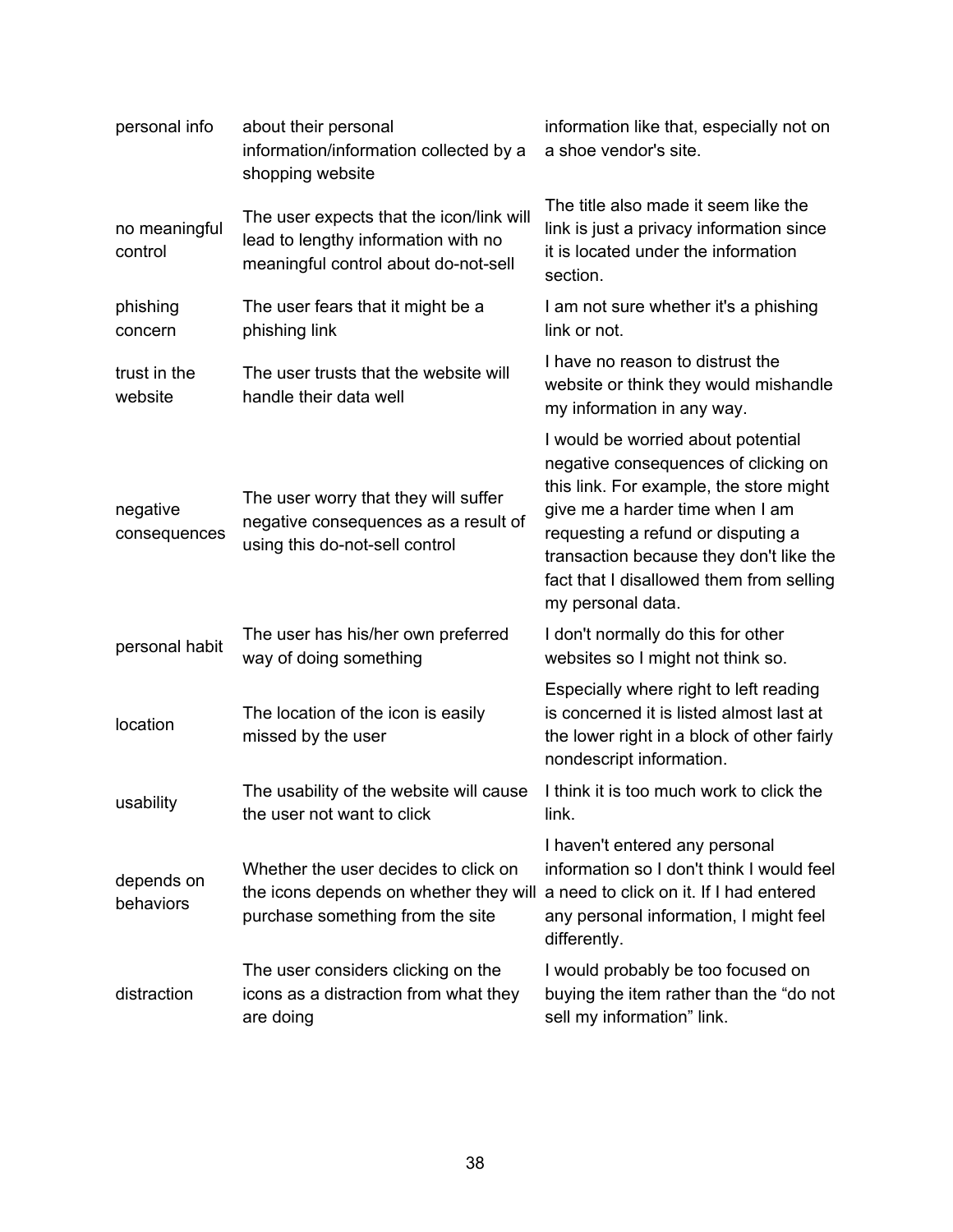**Open-ended responses for ratings** (i.e., responses to "How well does the following icon convey that there is an option to tell a website "do not sell my personal information?" Please explain why you gave this rating.")

| Code                                | <b>Definition</b>                                                                                                                                                      | <b>Example</b>                                                                                                                                                   |
|-------------------------------------|------------------------------------------------------------------------------------------------------------------------------------------------------------------------|------------------------------------------------------------------------------------------------------------------------------------------------------------------|
| ambiguous                           | The user could not get it from the icon<br>that it represents "do not sell my<br>personal information" / The user<br>struggled to interpret the meaning of<br>the icon | This is slightly better, but overall I<br>think I would be confused if I saw this<br>icon.                                                                       |
| complicated                         | The user explicitly mentioned that the<br>icon is complicated                                                                                                          | It isn't clear and a bit complicated.                                                                                                                            |
| confusing                           | The user could interpret something out<br>from the icon, but the icon meant<br>things other than "do not sell my<br>personal information"                              | It's a little misleading but that icon is<br>the most effective so far in terms of<br>implying something about my<br>payment information would not be<br>shared. |
| convey<br>inaccurate<br>information | The icon conveys message that is not<br>correct or inaccurate, not related to "do<br>not sell personal information" or<br>"personal information"                       | Reminds me of currency exchange.                                                                                                                                 |
| icon does not<br>stand out          | The icon does not stand out and fails<br>to attract the user's attention                                                                                               | This icon doesn't show as much<br>attention or warning.                                                                                                          |
| icon not<br>sufficient              | The icon does not make sense unless<br>accompanied by the link text "do not<br>sell my personal information"                                                           | Only if the icon is next to the text "do<br>not sell my personal information'.'                                                                                  |
| icon too small                      | The icon is too small when zoomed<br>out                                                                                                                               | It was very small and, again, the icon<br>with the price tag strikes me as<br>ambiguous or misleading.                                                           |
| not conveyed:<br>personal info      | The meaning of the icon is somewhat<br>clear, but it is hard to be connected<br>with personal information                                                              | It is obvious that the symbol means<br>"stop" and the dollar sign represents<br>money, it is just hard to connect it to<br>one's personal information.           |
| loose<br>connection with<br>privacy | The icon does not convey the concept All I see is a money sign, no<br>of data privacy / security                                                                       | correlation with privacy.                                                                                                                                        |
| not conveyed:<br>do not             | The icon does not convey the sense of<br>"do not" or "stop"                                                                                                            | The dollar sign says money is<br>involved, but no line through it to<br>indicate "No."                                                                           |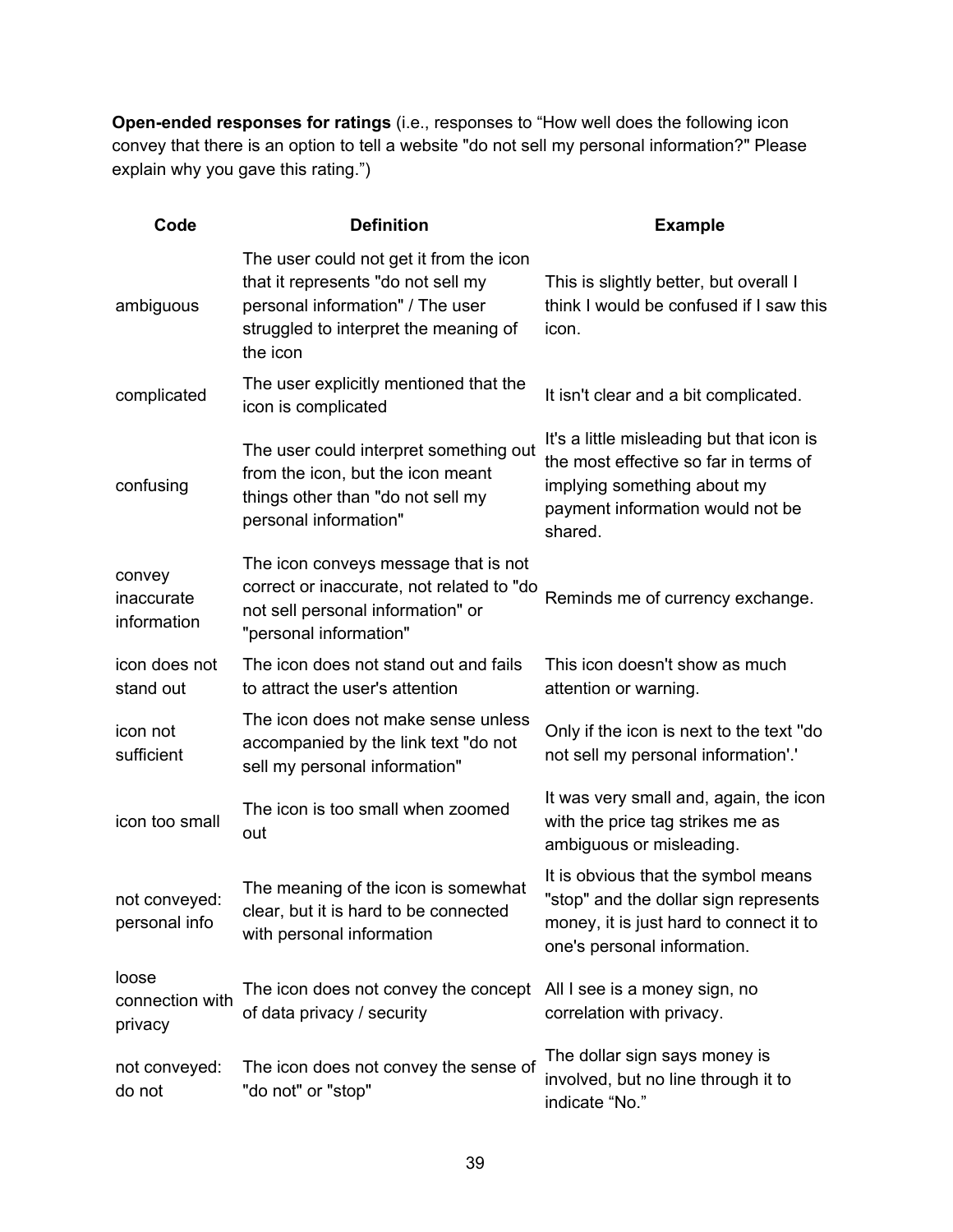| prior<br>knowledge<br>needed | The meaning of the icon needs to be<br>learned over time / through<br>educational campaigns                | Another cryptic symbol that would<br>have to be learned.                                                                           |
|------------------------------|------------------------------------------------------------------------------------------------------------|------------------------------------------------------------------------------------------------------------------------------------|
| unclear                      | too little information is provided, so it is<br>not clear what the participant means                       | It just doesn't fit.                                                                                                               |
| conveyed: do<br>not          | The icon conveys the sense of "stop"<br>"do not" "something is not allowed"<br>"something is prohibited"   | This seems closer to something that<br>would make me think it's stopping<br>something or forbidding something.                     |
| conveyed:<br>personal info   | The icon specifically conveys some<br>idea related to "personal information"                               | The icon conveys something about<br>selling and the user. People could<br>most likely conclude it's about<br>personal information. |
| icon is big                  | The icon is big enough to be seen<br>even when zoomed out                                                  | The icon is big bold and in your face.                                                                                             |
| icon is simple               | The icon is simple and not overly<br>complicated                                                           | Because it's very straightforward                                                                                                  |
| icon stands out              | The icon stands out and can easily<br>grab the user's attention due to some<br>reason, e.g., red color     | The red icon with the dollar sign<br>crossed out sends out a visual<br>message and stands out.                                     |
|                              | The icon conveys the meaning of "do<br>meaningful icon not sell my personal information" to<br>some extent | If it was a common place I could see<br>people understanding this icon pretty<br>quickly.                                          |
| dollar sign:<br>negative     | The user does not like the dollar sign                                                                     | Still not perfect. I do not like the dollar<br>sign.                                                                               |
| price tag:<br>negative       | The user does not like the price tag                                                                       | The price tag symbol adds no useful<br>visual information to the icon.                                                             |
| stop sign:<br>negative       | The user does not like the stop sign                                                                       | It is hard to tell that the circle is a stop<br>sign so the meaning is confusing                                                   |
| person:<br>negative          | The user does not like the little person<br>icon                                                           | Somewhat unclear since a symbol of<br>a person doesn't necessarily mean<br>info.                                                   |
| strike through:<br>negative  | The user does not like the strike<br>through                                                               | The slash symbol means do not go<br>there                                                                                          |
| red: negative                | The user does not like the use of red<br>color                                                             | The color red is a cautionary sign and<br>the icon does not look valid or<br>coherent.                                             |
| money related                | The icon conveys some concepts                                                                             | The icon communicates nothing at all                                                                                               |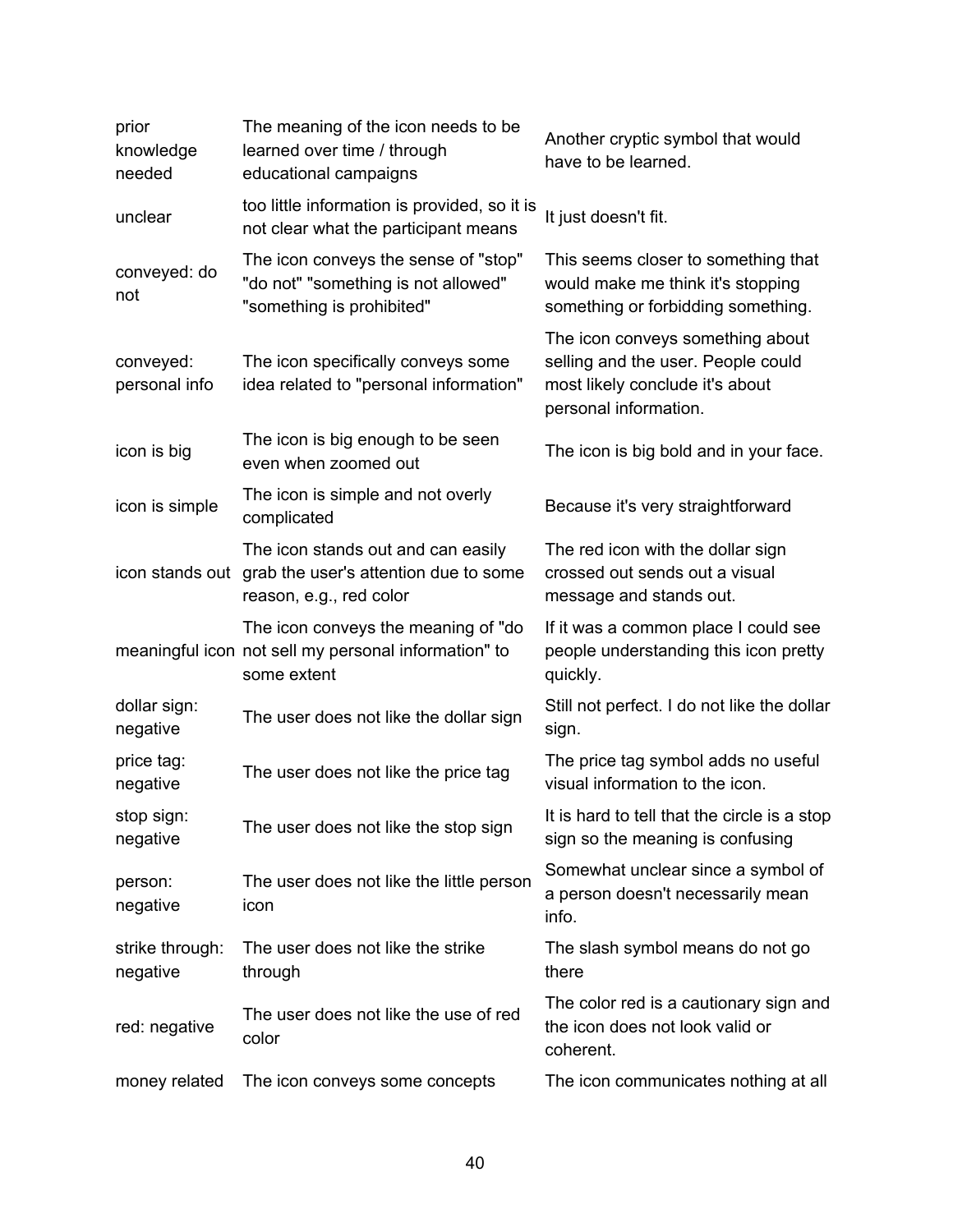|                          | related to money or cash                                                                                           | without the accompanying text, other<br>than it's something related to money<br>which could be a million things                                                                                                            |
|--------------------------|--------------------------------------------------------------------------------------------------------------------|----------------------------------------------------------------------------------------------------------------------------------------------------------------------------------------------------------------------------|
| pay for<br>do-not-sell   | The icon means that consumers need<br>to pay to prevent their information from<br>being sold                       | When I first saw it I thought it was an<br>option for me to pay to have the<br>website not sell my information. The<br>sentence already has the word "sell"<br>in it, we don't need the dollar<br>sign/tag/stop sign icon. |
| payment<br>related       | The icon is related with payment<br>options or no payment                                                          | Ambiguous and misleading. It looks<br>like they want me to pay for<br>something.                                                                                                                                           |
| sales related            | The icon conveys the concept of sale,<br>price, price tag, something is being<br>sold, discounts, coupons, deals   | It shows a strike out over the money<br>sign which is ok, but I'd still think it<br>might convey a sale.                                                                                                                   |
| shipping<br>related      | The icon conveys the concept of<br>shipping                                                                        | It makes me think it will stop<br>something money related, associated<br>with a price tag or perhaps shipping.                                                                                                             |
| shopping<br>related      | The icon conveys concepts related to<br>shopping (stop shopping), buying (stop<br>buying), purchases, cancel order | This icon doesn't really explain the<br>information to not sell my information<br>because it has a price tag in the stop<br>sign. This indicates possibly to stop<br>shopping.                                             |
| ads related              | The icon conveys concepts related to<br>ads                                                                        | The dollar sign could refer to targeted<br>ads.                                                                                                                                                                            |
| selling personal<br>info | The icon conveys the concept of<br>"selling personal info" which is the<br>opposite of do-not-sell                 | It looks like a generic message, which<br>could mean that they are selling your<br>information, or that it's completely<br>unrelated like for payment information.                                                         |
| dollar sign:<br>positive | The user calls out the dollar sign as a<br>positive element that helps with their<br>interpretation                | It's red, which happens to be a very<br>eye catching color plus, it has a dollar<br>sign within it. The lettering is also<br>bolded next to it so it's really hard to<br>miss.                                             |
| red color:<br>positive   | The user calls out the red color as a<br>positive element that attracts their<br>attention                         | It's red, which happens to be a very<br>eye catching color plus, it has a dollar<br>sign within it. The lettering is also<br>bolded next to it so it's really hard to<br>miss.                                             |